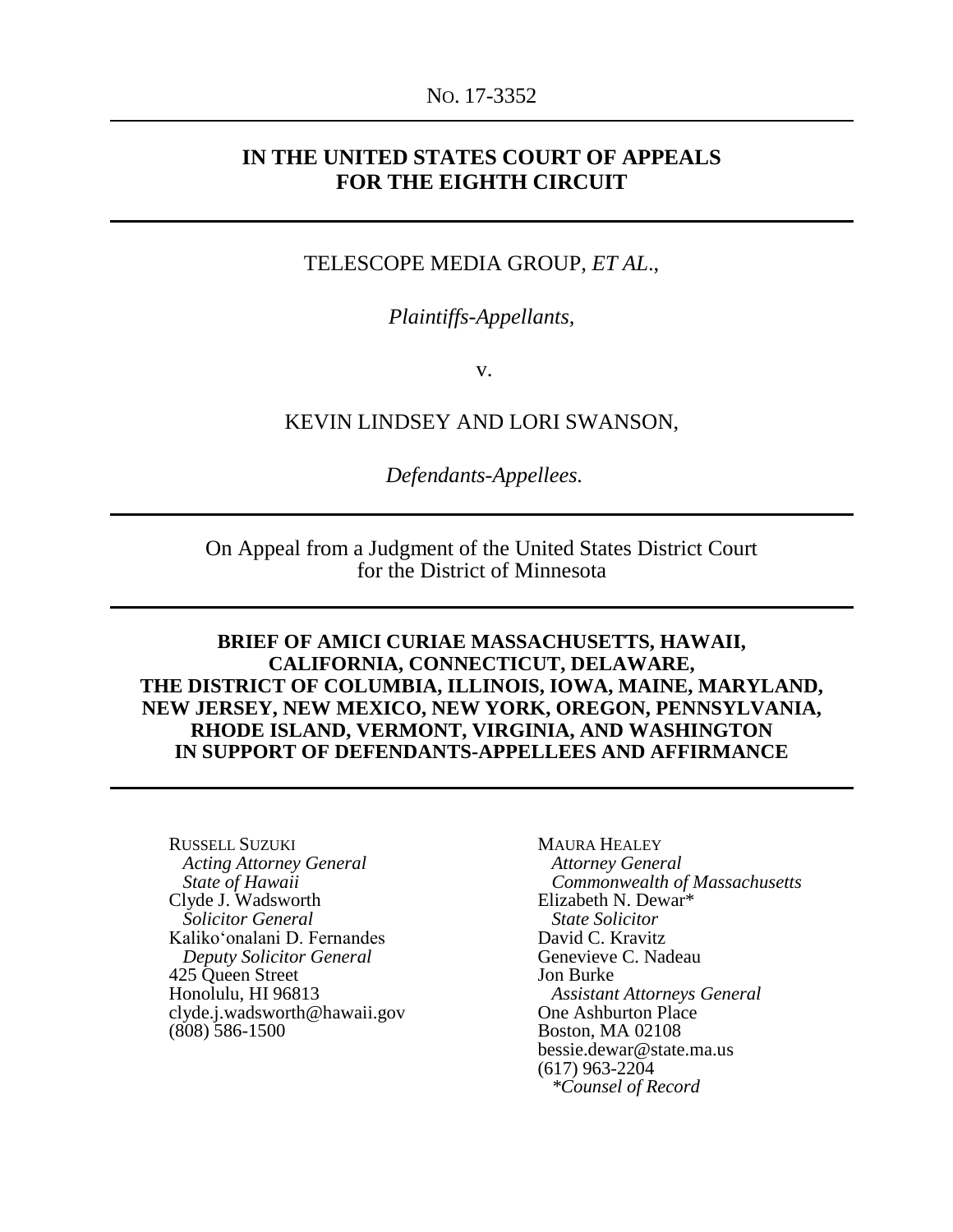# **TABLE OF CONTENTS**

| I.  |           | States across the country have enacted laws to combat<br>discrimination against LGBTQ people in the commercial             |  |
|-----|-----------|----------------------------------------------------------------------------------------------------------------------------|--|
|     | A.        | LGBTQ Americans are a historically disadvantaged                                                                           |  |
|     | <b>B.</b> | States prohibit discrimination against LGBTQ people in<br>the commercial marketplace to prevent severe economic,           |  |
| II. |           | The First Amendment does not exempt commercial businesses                                                                  |  |
|     | A.        | State public accommodations laws do not violate the Free<br>Speech Clause when applied to people with objections to        |  |
|     | <b>B.</b> | State public accommodations laws do not violate the Free                                                                   |  |
| Ш.  |           | A First Amendment exemption to public accommodations laws<br>of the kind sought by Appellants would dramatically undermine |  |
|     |           |                                                                                                                            |  |
|     |           |                                                                                                                            |  |
|     |           |                                                                                                                            |  |
|     |           |                                                                                                                            |  |
|     |           |                                                                                                                            |  |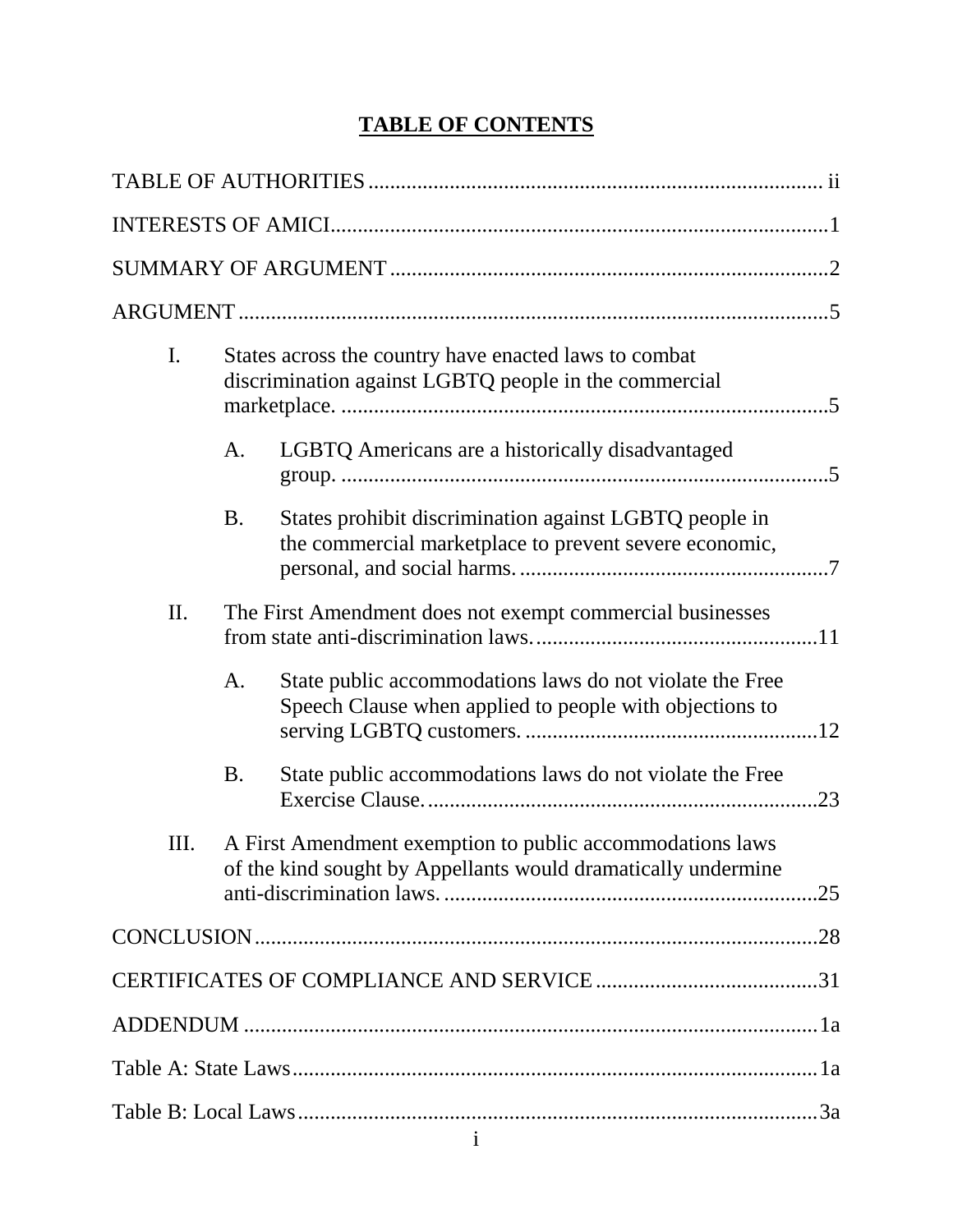# <span id="page-2-0"></span>**TABLE OF AUTHORITIES**

# **Cases**

| Bd. of Dirs. of Rotary Int'l v. Rotary Club of Duarte, 481 U.S.               |  |
|-------------------------------------------------------------------------------|--|
|                                                                               |  |
|                                                                               |  |
|                                                                               |  |
|                                                                               |  |
|                                                                               |  |
| Cervelli v. Aloha Bed & Breakfast, No. 13-806, P.3d <sub>, 2018</sub>         |  |
|                                                                               |  |
|                                                                               |  |
|                                                                               |  |
| Gay Rights Coal. of Georgetown Univ. Law Ctr. v. Georgetown                   |  |
| Giboney v. Empire Storage & Ice Co., 336 U.S. 490 (1949)15                    |  |
|                                                                               |  |
| Goodpaster v. City of Indianapolis, 736 F.3d 1060                             |  |
| Goodridge v. Dep't of Pub. Health, 798 N.E. 2d 941                            |  |
| Heart of Atlanta Motel, Inc. v. United States, 379 U.S. 241 (1964)2, 7, 8, 21 |  |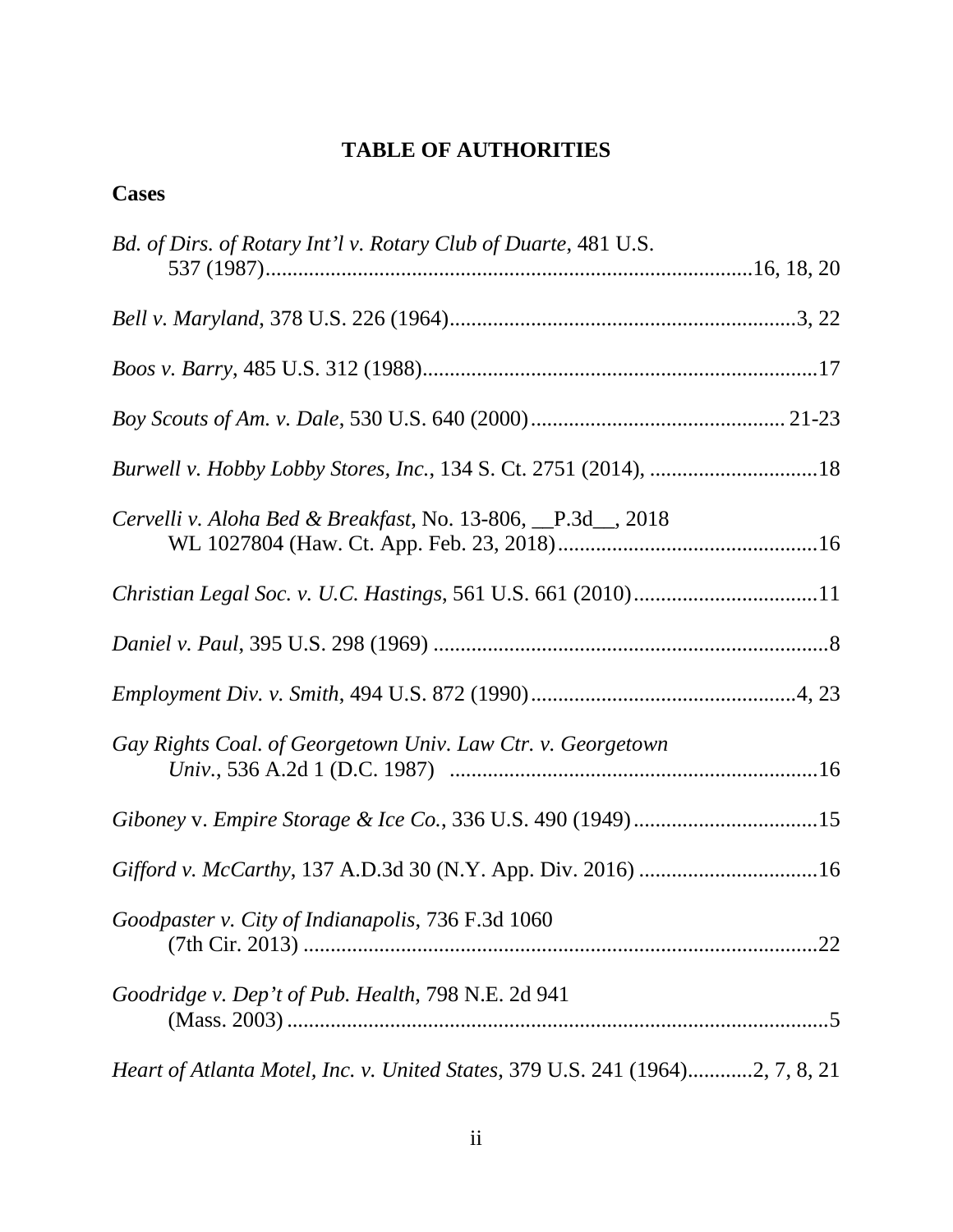| Hurley v. Irish Am. Gay, Lesbian & Bisexual Grp. of Boston,   |  |
|---------------------------------------------------------------|--|
|                                                               |  |
|                                                               |  |
|                                                               |  |
|                                                               |  |
| N. Coast Women's Care Med. Grp., Inc. v. San Diego Cty.       |  |
| Newman v. Piggie Park Enters. Inc., 256 F. Supp. 941          |  |
| Newman v. Piggie Park Enters. Inc., 377 F.2d 433              |  |
| Newman v. Piggie Park Enters., Inc., 390 U.S. 400 (1968)3, 23 |  |
|                                                               |  |
|                                                               |  |
|                                                               |  |
|                                                               |  |
| Rumsfeld v. Forum for Acad. & Inst'l Rights, Inc.,            |  |
| Smith v. Fair Empl. & Housing Comm'n, 913 P.2d 909            |  |
|                                                               |  |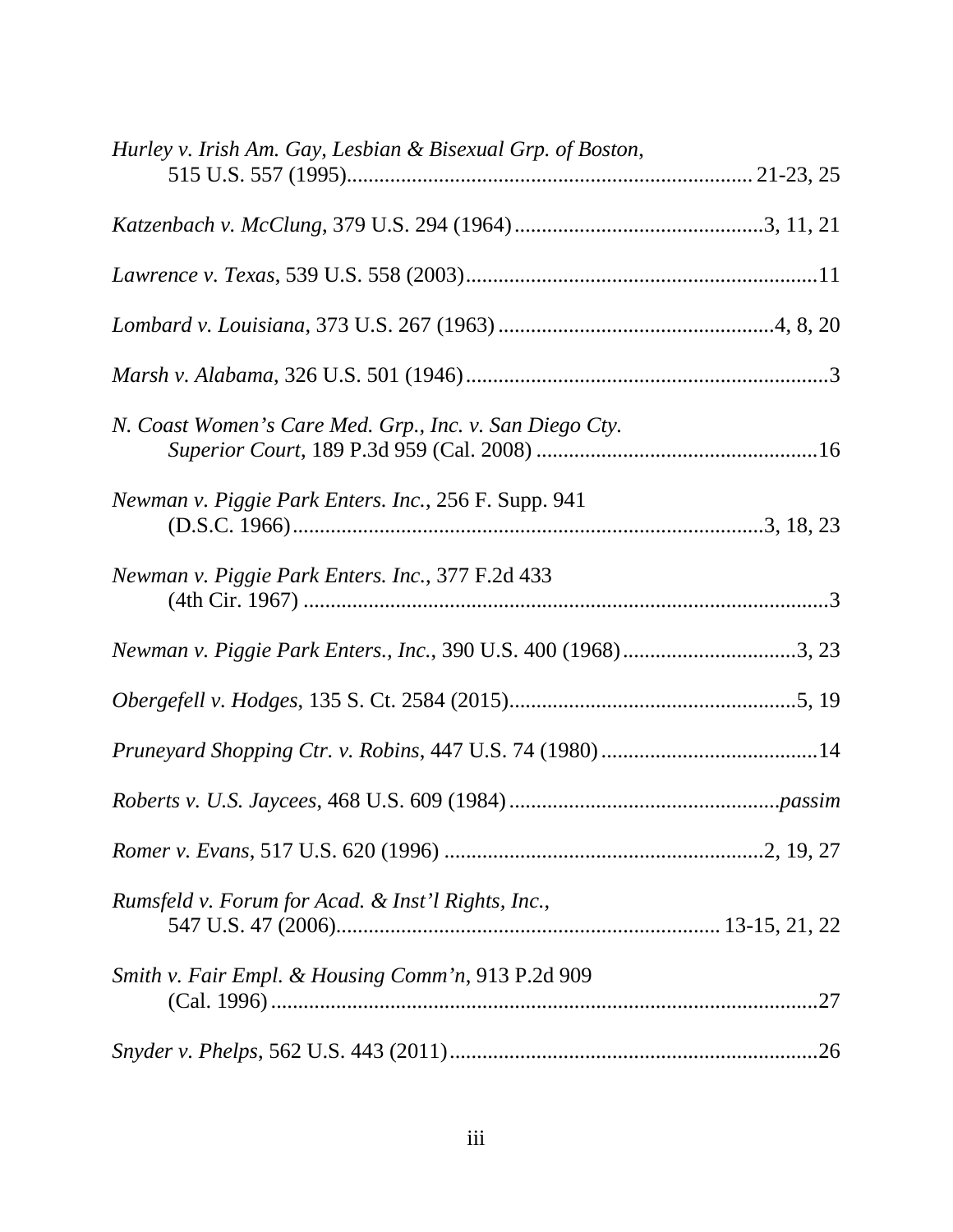| Telescope Media Grp. v. Lindsey, 271 F. Supp. 3d 1090 (D.             |  |
|-----------------------------------------------------------------------|--|
|                                                                       |  |
|                                                                       |  |
|                                                                       |  |
| United States v. Playboy Enter. Grp., Inc., 529 U.S. 803 (2000)17     |  |
|                                                                       |  |
|                                                                       |  |
|                                                                       |  |
| <b>Constitutional Provisions and Statutes</b>                         |  |
|                                                                       |  |
| Act Forbidding Unjust Discrimination on Account of Color or           |  |
|                                                                       |  |
|                                                                       |  |
|                                                                       |  |
| N.Y. Sexual Orientation Non-Discrimination Act of 2002, ch. 2, § 1 10 |  |
| <b>Miscellaneous Sources</b>                                          |  |
| Brief for Appellees, Katzenbach v. McClung, No. 543, 1964             |  |
| Maura Dolan, Housing, Religious Rights Clash in Rental                |  |
| iv                                                                    |  |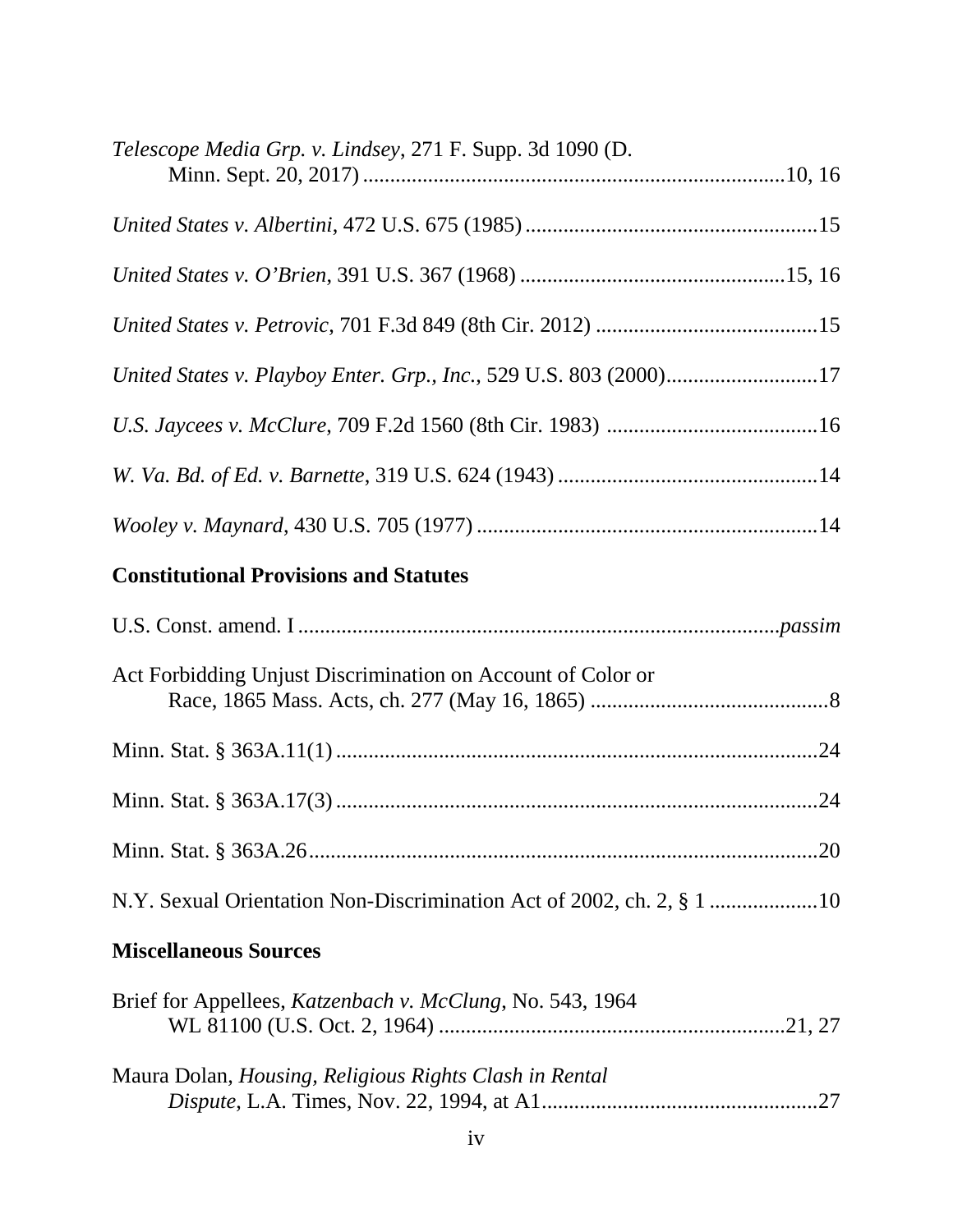| Mark L. Hatzenbuehler, The Social Environment and Suicide                      |
|--------------------------------------------------------------------------------|
| Attempts in Lesbian, Gay, and Bisexual Youth, 127                              |
|                                                                                |
| Mark L. Hatzenbuehler et al., The Impact of Institutional                      |
| Discrimination on Psychiatric Disorders in Lesbian,                            |
| Gay, and Bisexual Populations: A Prospective Study, 100                        |
|                                                                                |
| Mark L. Hatzenbuehler et al., Structural Stigma and All-Cause                  |
| Mortality in Sexual Minority Populations, 103 Soc. Sci.                        |
|                                                                                |
| Laura Kann et al., Sexual Identity, Sex of Sexual Contacts, and Health-Related |
| Behaviors Among Students in Grades 9-12-United States                          |
| and Selected Sites: 2015, 65 Morbidity & Mortality Weekly                      |
|                                                                                |
|                                                                                |
| Laura Kann et al., Youth Risk Behavior Surveillance—United States, 2015, 65    |
| Morbidity & Mortality Weekly Rep. Surveill. Summ. 1                            |
|                                                                                |
| Jennifer Kent & Christy Fisher, Integration in a Post-Brown                    |
| World: Conversation with Judge Marcella Holland, Md.                           |
|                                                                                |
| Christy Mallory & Brad Sears, <i>Documented Evidence of</i>                    |
| <b>Employment Discrimination and Its Effect on LGBT</b>                        |
|                                                                                |
|                                                                                |
| Christy Mallory & Brad Sears, Evidence of Discrimination in                    |
| <b>Public Accommodations Based on Sexual Orientation and</b>                   |
| Gender Identity: An Analysis of Complaints Filed with                          |
| State Enforcement Agencies, 2008-2014, The Williams                            |
|                                                                                |
| Ilan H. Meyer, <i>Prejudice, Social Stress, and Mental Health in</i>           |
| Lesbian, Gay, and Bisexual Populations: Conceptual Issues                      |
|                                                                                |
|                                                                                |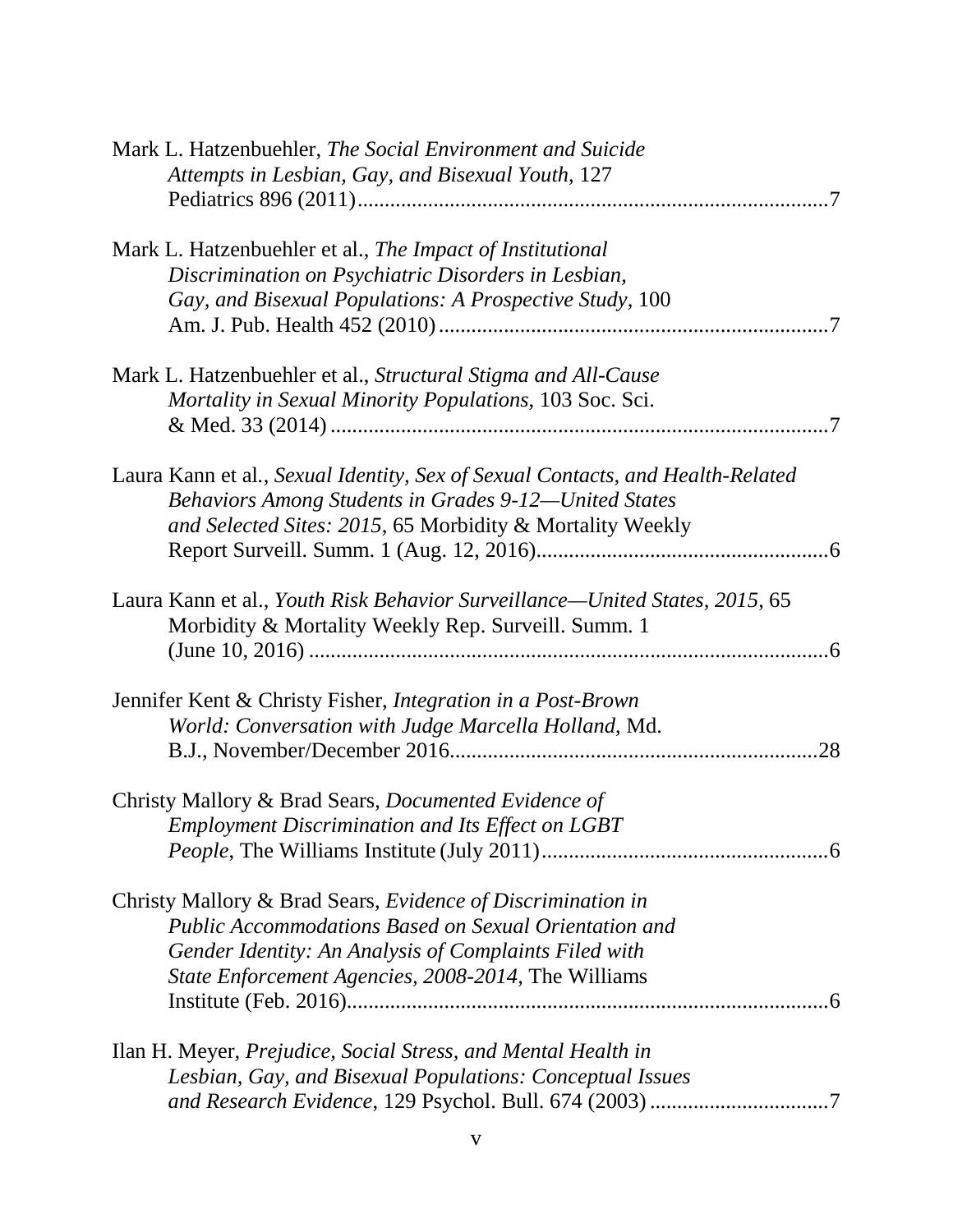| Haeyoun Park & Iaryna Mykhyalyshyn, LGBT People Are More                    |    |
|-----------------------------------------------------------------------------|----|
| Likely to Be Targets of Hate Crimes Than Any Other                          |    |
|                                                                             |    |
| <i>Reuters/Ipsos/UVA Center for Politics Race Poll (Sept. 11, 2017) </i> 26 |    |
| Laura S. Richman & Mark L. Hatzenbuehler, A Multilevel                      |    |
| Analysis of Stigma and Health: Implications for Research                    |    |
| and Policy, 1 Pol'y Insights from the Behav. & Brain Sci.                   |    |
|                                                                             |    |
|                                                                             |    |
| Sheryl Gay Stolberg & Brian M. Rosenthal, White Nationalist                 |    |
| <b>Protest Leads to Deadly Violence: Brawling Erupts in</b>                 |    |
| Virginia-Opponents Clash and a Car Plows into a Crowd,                      |    |
|                                                                             | 26 |
|                                                                             |    |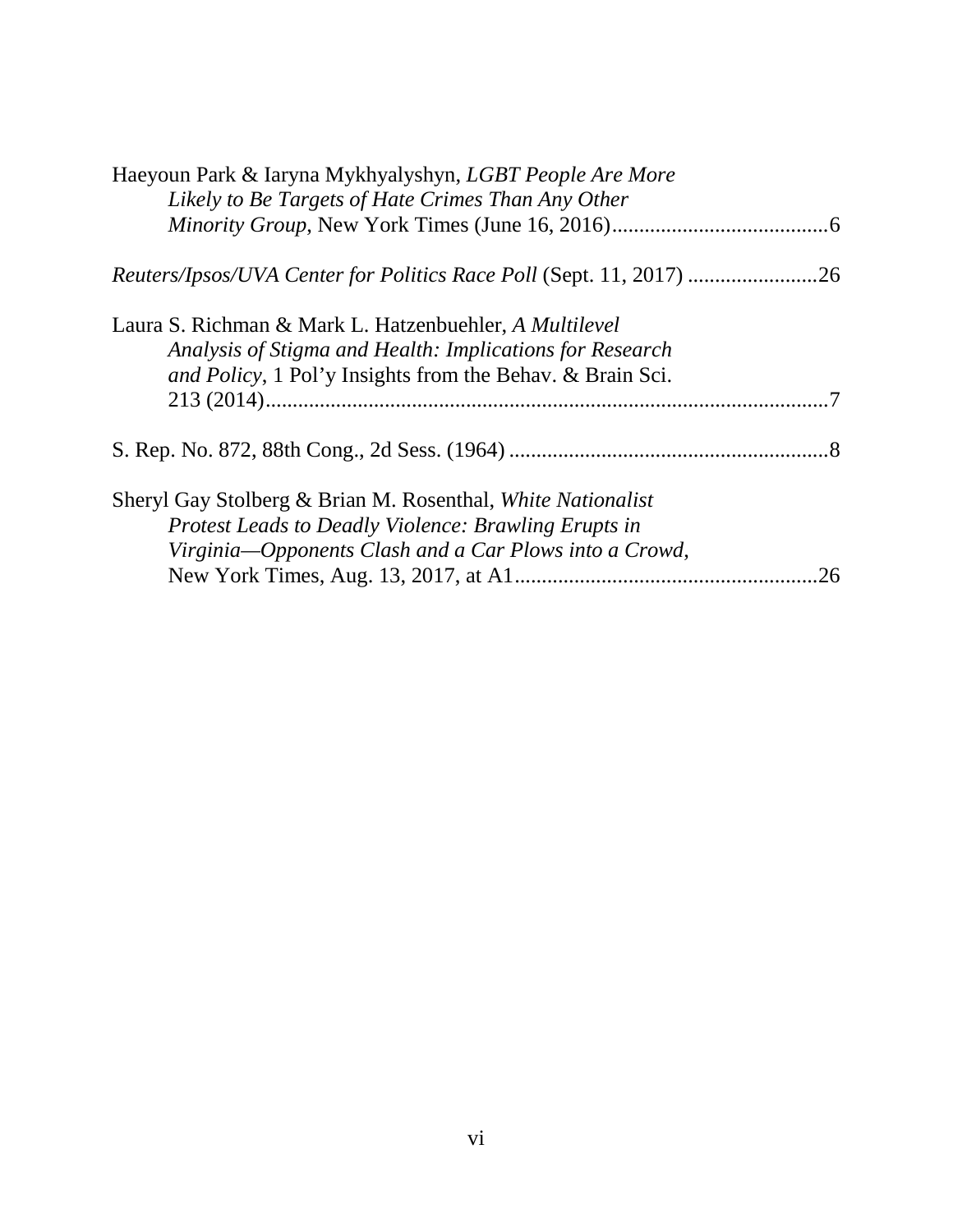#### **INTERESTS OF AMICI**

<span id="page-7-0"></span>The *Amici* States share a sovereign and compelling interest in protecting our residents and visitors from discrimination. Like Minnesota, we support civil rights protections for LGBTQ people, including prohibitions on discrimination in places of public accommodation: the inns, diners, stores, and other businesses that are part of daily life in a free society.

Appellants and their *amici* contend that the States have a less than compelling interest in prohibiting discrimination against LGBTQ people by the businesses in their communities. We strongly disagree. Public accommodations laws respond to the pervasive discrimination LGBTQ people have long suffered and continue to suffer today. These laws ensure equal enjoyment of goods and services and combat the severe personal, economic, and social harms caused by discrimination.

The *Amici* States also share an interest in upholding the rights protected by the First Amendment. But the First Amendment does not shield commercial businesses from content-neutral, generally applicable civil rights laws like the one Appellants propose to violate.

Allowing commercial businesses to use the First Amendment as a shield for discriminatory conduct would undermine state civil rights laws and the vital benefits they provide to residents and visitors, leaving behind a society separate

1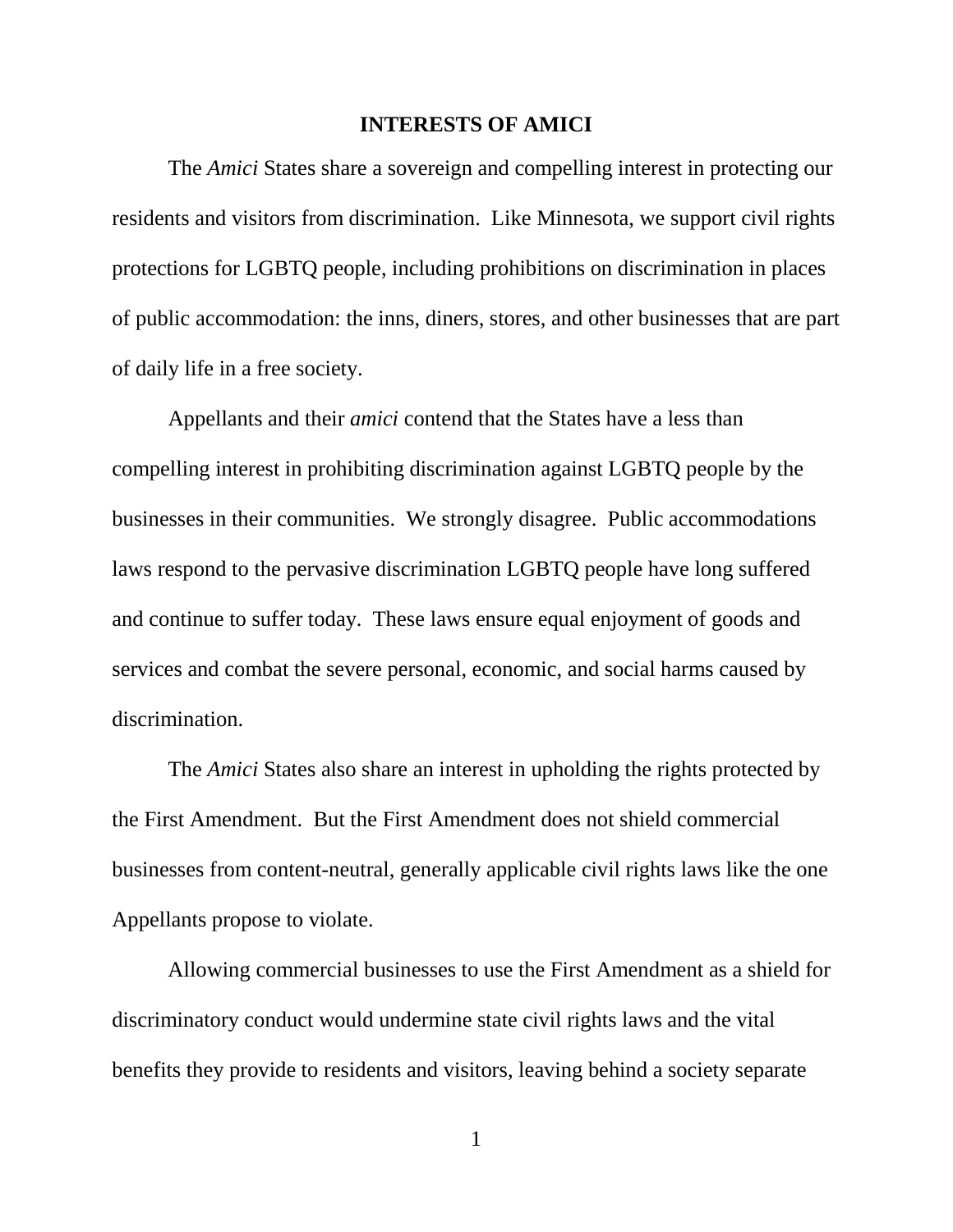and unequal by law. Many Americans would face exclusion from a host of everyday businesses or, at the very least, the ever-present threat that any business owner could refuse to serve them when they walk in the door—simply because of their sexual orientation, or their race, religion, or gender.

The *Amici* States therefore join Minnesota in asking this Court to affirm the decision below.

#### **SUMMARY OF ARGUMENT**

<span id="page-8-0"></span>Since the mid-nineteenth century, statutes prohibiting discrimination in places of public accommodation have been a centerpiece of state efforts to combat the economic, personal, and social harms caused by invidious discrimination. *See Romer v. Evans*, 517 U.S. 620, 627-28 (1996). These statutes have long been held constitutional as applied to a range of public accommodations, including commercial businesses. *See, e.g.*, *Heart of Atlanta Motel, Inc. v. United States*, 379 U.S. 241, 260 (1964). Indeed, the Supreme Court upheld the statute at issue in this case against constitutional challenge over thirty years ago. *See Roberts v. U.S. Jaycees*, 468 U.S. 609, 623-24 (1984).

This case concerns a videography business operating as a conventional public accommodation. Despite having opened its doors to the public, the business plans to refuse to offer wedding videography services to same-sex couples, claiming a constitutional right to refuse equal service to certain members of the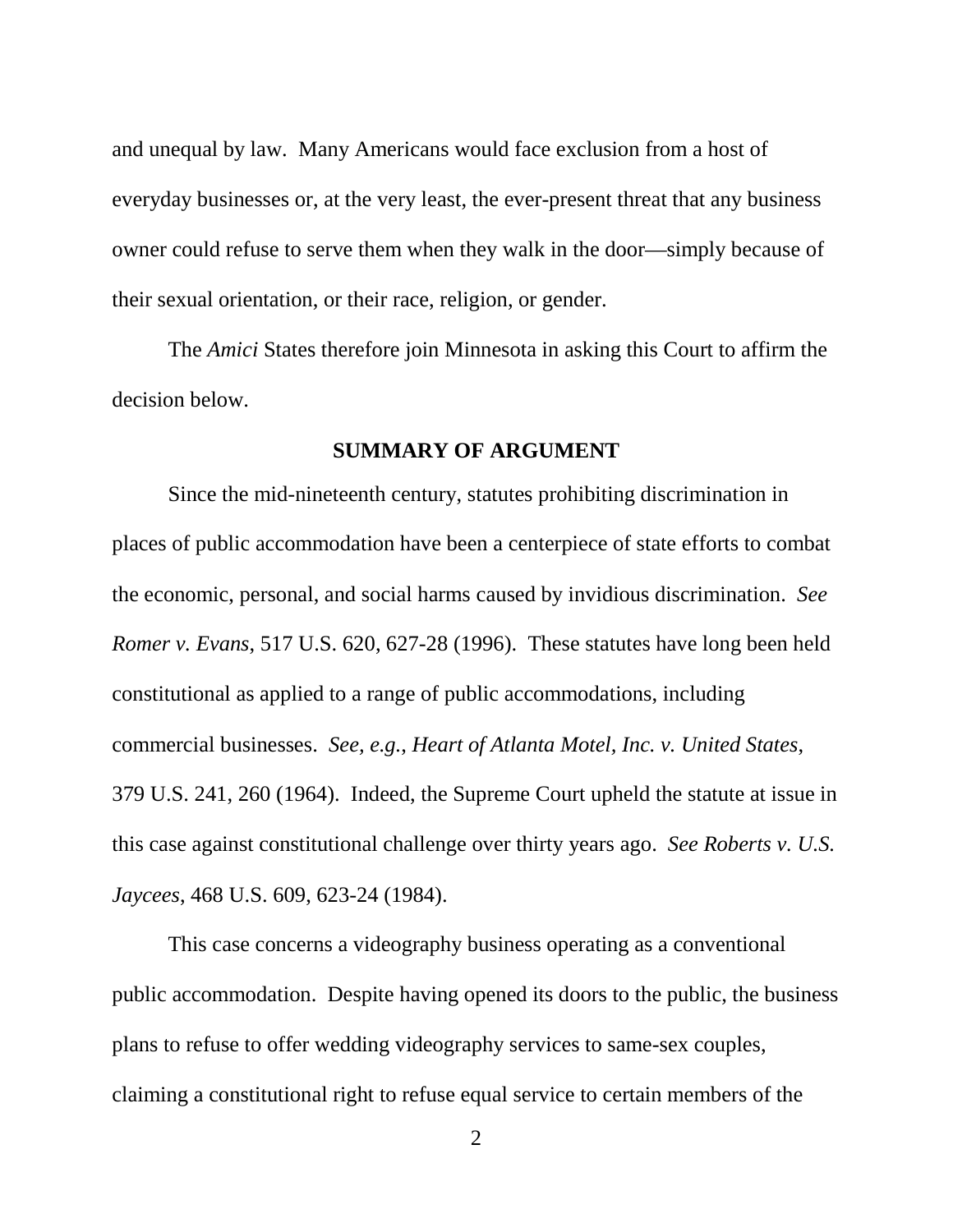public based on its owner's personal beliefs. We have heard this kind of claim before. S*ee, e.g.*, *Katzenbach v. McClung*, 379 U.S. 294, 298 n.1 (1964); *Newman v. Piggie Park Enters. Inc.*, 256 F. Supp. 941, 945 (D.S.C. 1966), *aff'd in relevant part*, 377 F.2d 433 (4th Cir. 1967), *aff'd in relevant part*, 390 U.S. 400 (1968) (rejecting a claim that the Free Exercise clause provided a restaurant a right to discriminate against African Americans based on sincerely held religious beliefs). History has taught us to be wary.

This business is one of a growing number raising First Amendment challenges to state laws prohibiting discrimination against LGBTQ people. To date, federal and state courts have uniformly and rightly rejected the arguments raised here: that the Free Speech Clause grants "expressive" businesses a license to discriminate on the basis of their views related to sexual orientation, and that the Free Exercise Clause gives businesses a right to discriminate based on their owners' personal religious beliefs. The same result is warranted here.

The federal constitution simply does not provide commercial businesses a right to "pick and choose" customers in violation of state law. *Bell v. Maryland*, 378 U.S. 226, 254-55 (1964) (Douglas, J., concurring); *see also Marsh v. Alabama,*  326 U.S. 501, 505-06 (1946). Enforcing content- and viewpoint-neutral public accommodations laws to prevent commercial businesses from denying the equal

3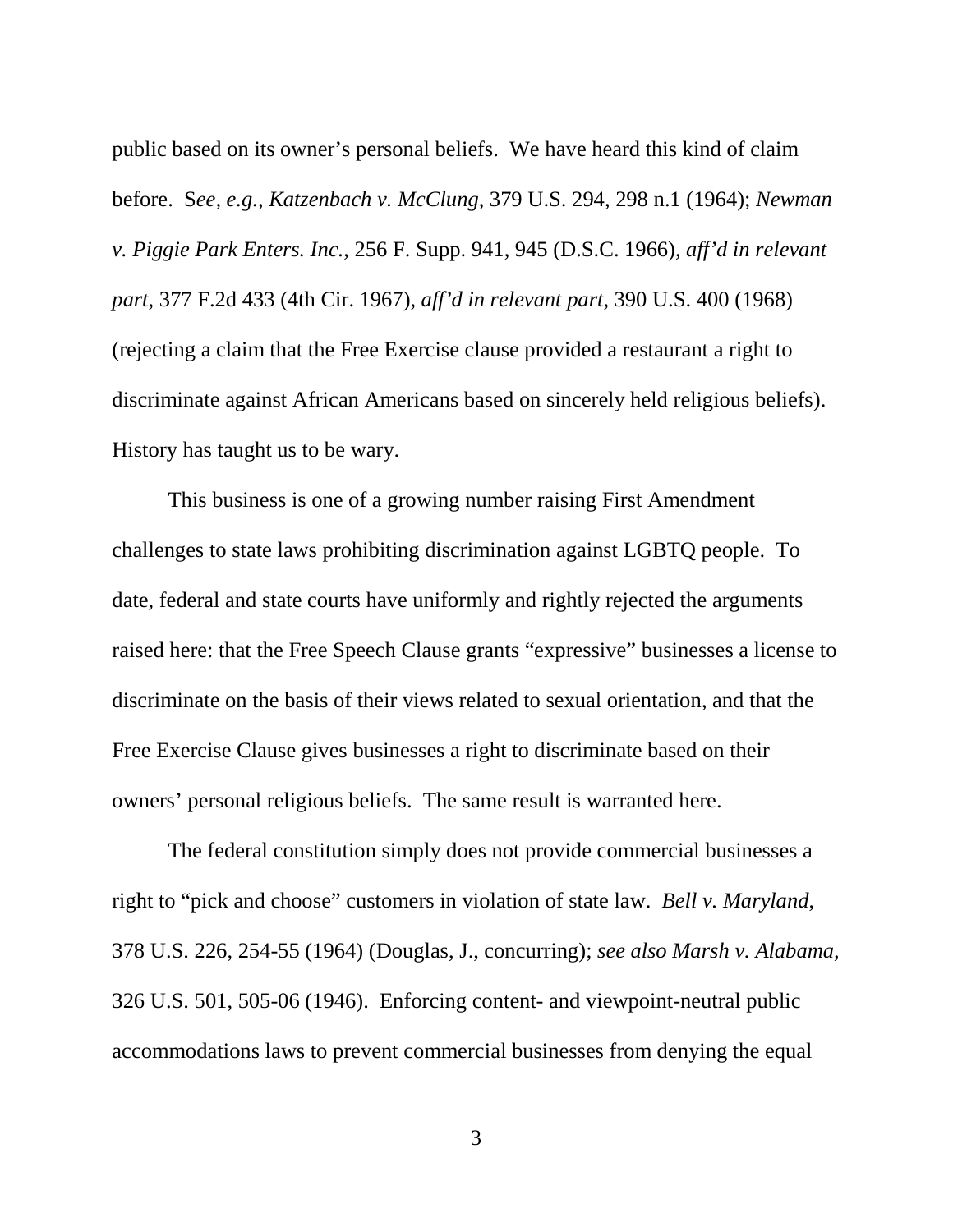enjoyment of their services based on race, gender, religion, or sexual orientation does no harm to either free exercise or free speech rights.

Appellants' contentions to the contrary would open up a dangerous exemption, stretching far beyond wedding videos. States cannot effectively fight discrimination in the commercial marketplace—or in employment, housing, or other contexts—if personal belief operates as a "law unto itself." *Employment Div. v. Smith*, 494 U.S. 872, 879 (1990); *see also Lombard v. Louisiana,* 373 U.S. 267, 281 (1963) (Douglas, J., concurring). Yet the exemption Appellants seek under the Free Speech Clause would permit business owners holding racist, sexist, or otherwise discriminatory beliefs to refuse equal service based on prospective customers' identities, so long as their business activities are "expressive." Appellants' proposed exemption thus risks licensing all manner of harmful discrimination—and risks once again subjecting millions of people to the mercy of business owners and their judgments as to who is worthy of service. The First Amendment does not bar States' efforts to combat the societal disintegration and economic balkanization caused by this kind of discrimination.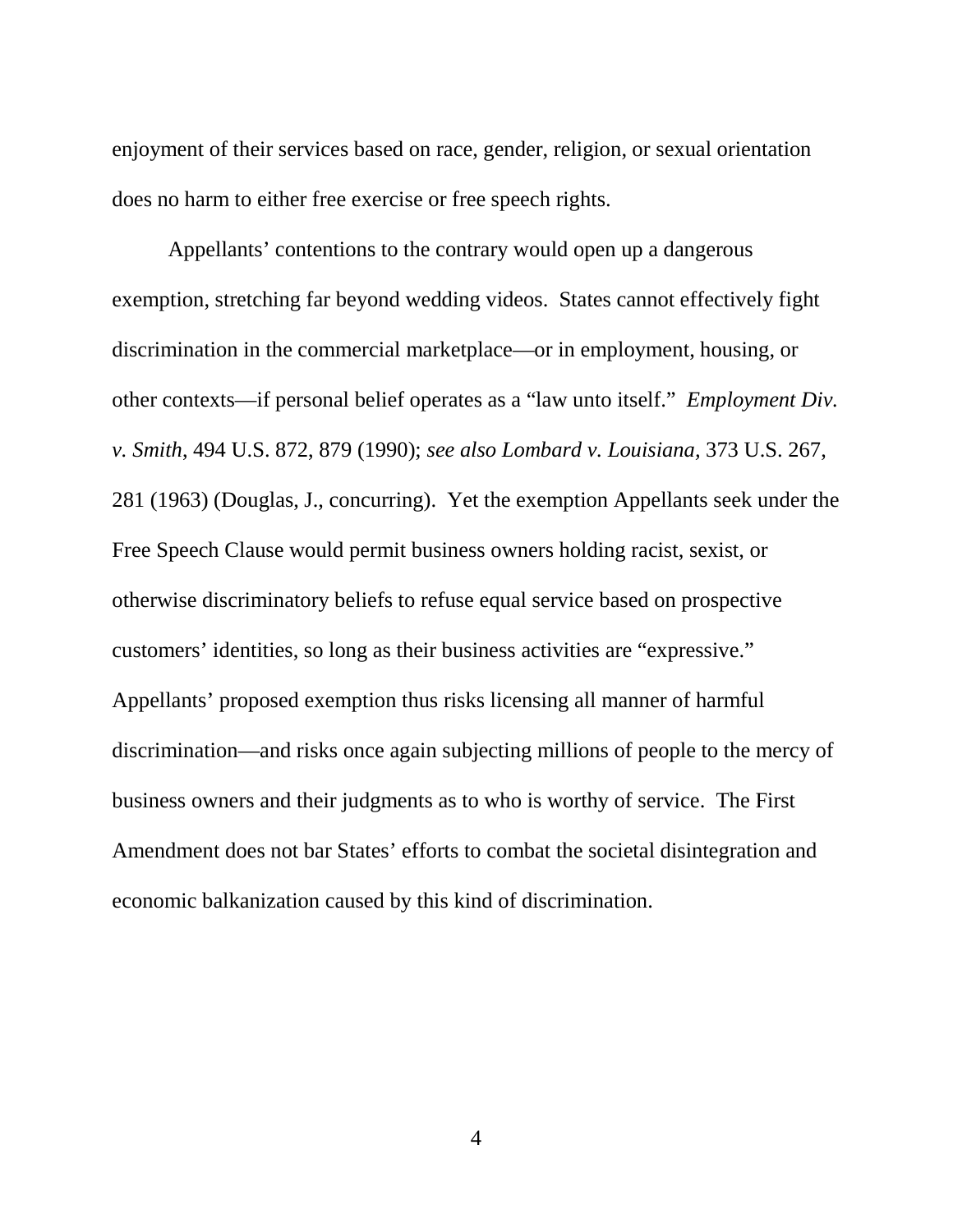#### **ARGUMENT**

# <span id="page-11-1"></span><span id="page-11-0"></span>**I. States across the country have enacted laws to combat discrimination against LGBTQ people in the commercial marketplace.**

The States have a sovereign and compelling interest in protecting their residents, and particularly members of historically disadvantaged groups, from the harms caused by discrimination. *See Roberts,* 468 U.S. at 624. In furtherance of this interest, many States and other jurisdictions throughout the country protect LGBTQ people from discrimination in places of public accommodation. *See*  Addendum Tables A and B, *infra* (collecting laws covering 21 States, the District of Columbia, and 100 local jurisdictions outside the 21 States).

#### **A. LGBTQ Americans are a historically disadvantaged group.**

<span id="page-11-2"></span>LGBTQ Americans have faced a long history of invidious discrimination including legally sanctioned discrimination. *See Obergefell v. Hodges*, 135 S. Ct. 2584, 2596-97, 2604, 2606 (2015); *Goodridge v. Dep't of Pub. Health*, 798 N.E. 2d 941, 967-68 (Mass. 2003). LGBTQ people have been fired from their jobs, evicted from their homes, and denied service by businesses across the country simply because of their "distinct identity." *Obergefell,* 135 S. Ct. at 2596 (recognizing, further, that sexual orientation is "a normal expression of human sexuality"). They have also been harassed, assaulted, and killed because of that identity.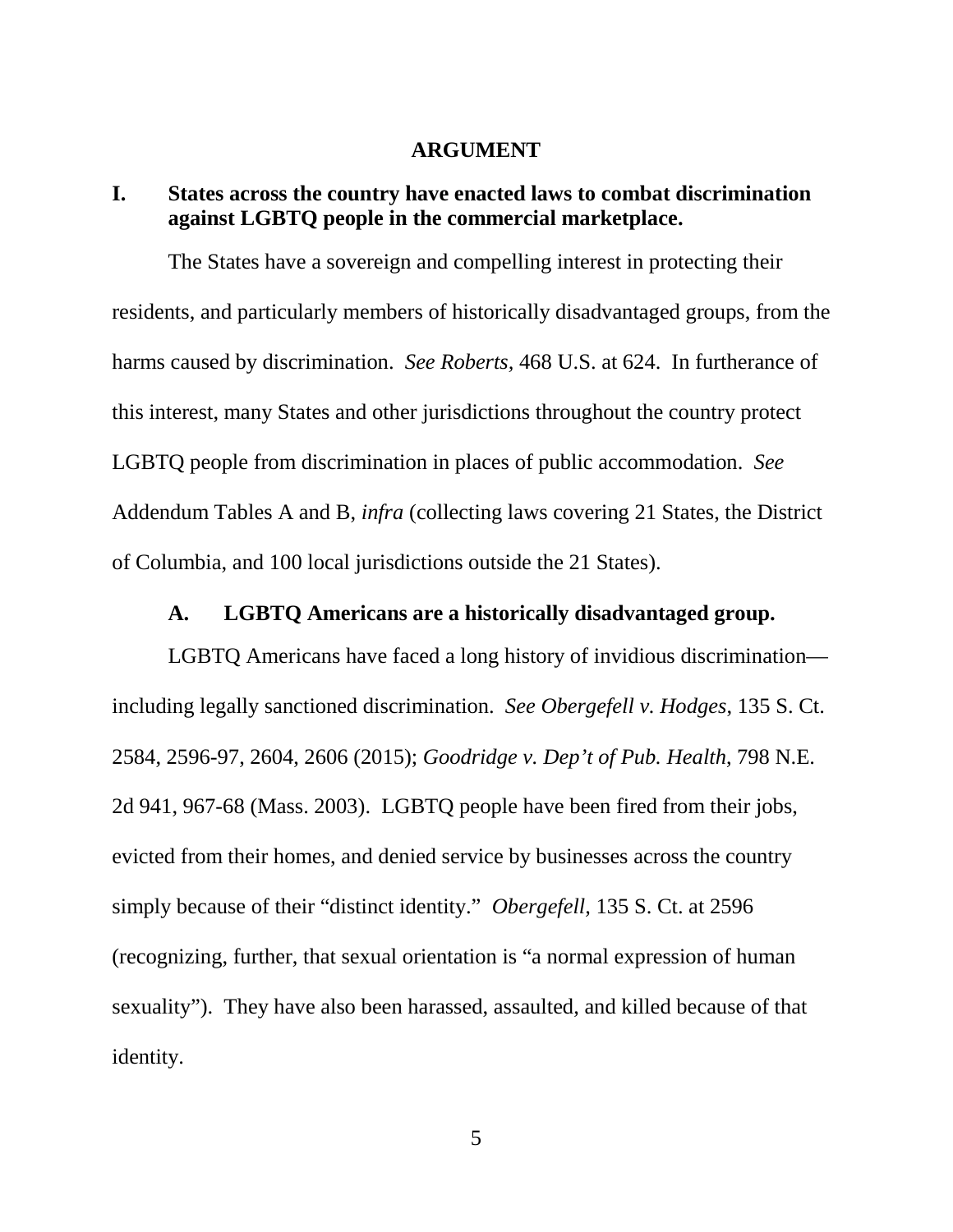Discrimination against LGBTQ people is a severe and continuing problem. LGBTQ Americans are still much more likely to be bullied, harassed, and targeted for hate crimes than their non-LGBTQ peers.<sup>[1](#page-12-0)</sup> LGBTQ people also report overt discrimination, particularly in the form of denial of service by businesses, at rates comparable to, or greater than, those for other historically disadvantaged groups.<sup>[2](#page-12-1)</sup>

This continuing discrimination harms the health and well-being of LGBTQ people, their families, and their communities. A large and growing body of evidence shows that discriminatory social conditions have severe negative health impacts on LGBTQ people, including increased rates of mental health disorders and suicide attempts, especially for LGBTQ youth. $3$  Notably, these outcomes are

<span id="page-12-0"></span> <sup>1</sup> *See, e.g.*, Haeyoun Park & Iaryna Mykhyalyshyn, *LGBT People Are More Likely to Be Targets of Hate Crimes Than Any Other Minority Group*, New York Times (June 16, 2016), www.nytimes.com/interactive/2016/06/16/us/hate-crimes-againstlgbt.html (analyzing FBI crime data); *see also* Laura Kann et al., *Youth Risk Behavior Surveillance—United States, 2015*, 65 Morbidity & Mortality Weekly Rep. Surveill. Summ. 1 (June 10, 2016) (discussing risks for LGBTQ youth).

<span id="page-12-1"></span><sup>2</sup> *See* Christy Mallory & Brad Sears, *Evidence of Discrimination in Public Accommodations Based on Sexual Orientation and Gender Identity: An Analysis of Complaints Filed with State Enforcement Agencies, 2008-2014*, The Williams Institute (Feb. 2016); Christy Mallory & Brad Sears, *Documented Evidence of Employment Discrimination and Its Effect on LGBT People*, The Williams Institute (July 2011).

<span id="page-12-2"></span><sup>3</sup> *See, e.g.*, Laura Kann et al*.*, *Sexual Identity, Sex of Sexual Contacts, and Health-Related Behaviors Among Students in Grades 9-12—United States and Selected Sites: 2015*, 65 Morbidity & Mortality Weekly Report Surveill. Summ. 1 (Aug. 12,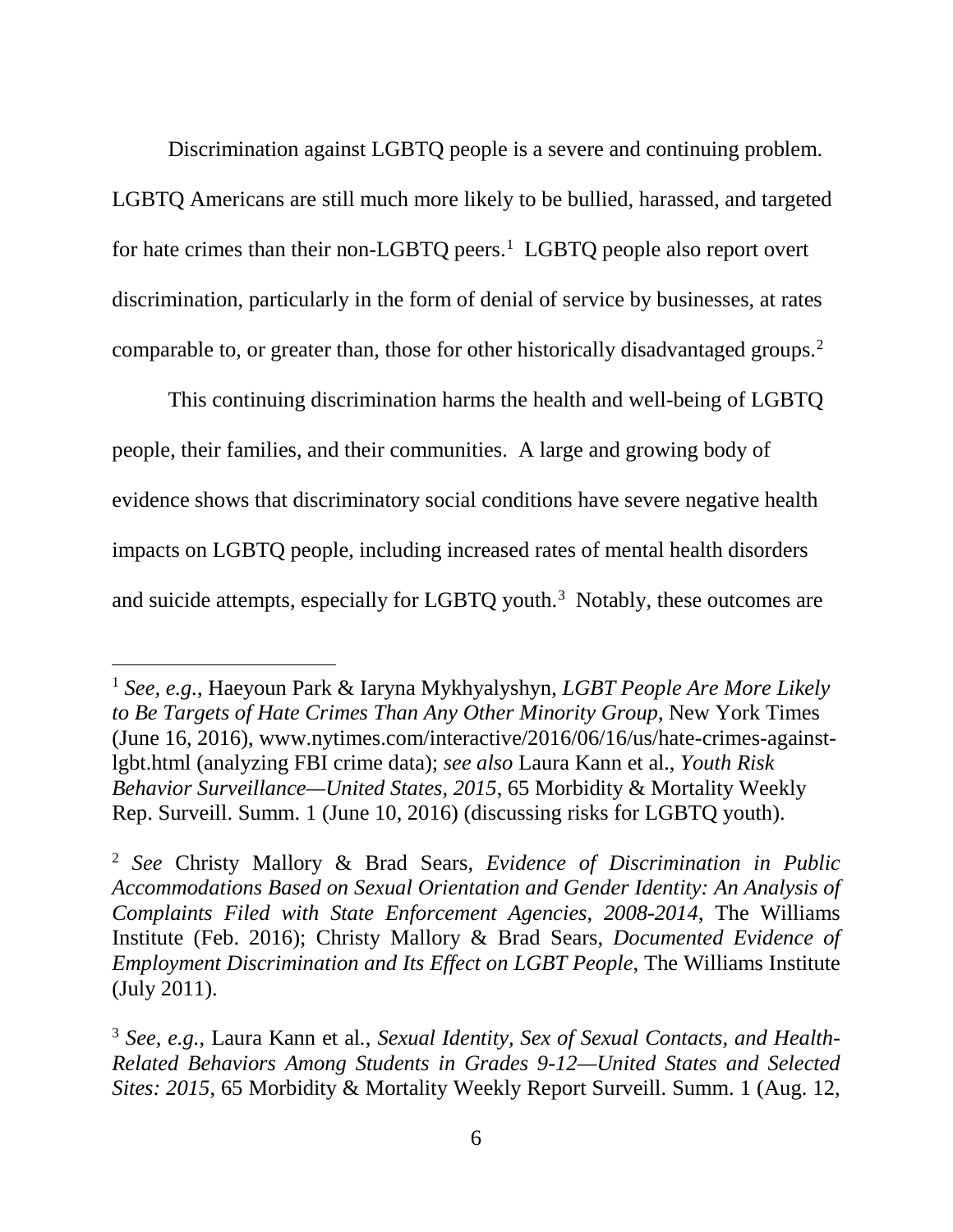less severe and pervasive in communities that provide LGBTQ people with legal protection against discrimination.[4](#page-13-1)

# <span id="page-13-0"></span>**B. States prohibit discrimination against LGBTQ people in the commercial marketplace to prevent severe economic, personal, and social harms.**

Discrimination by places of public accommodation causes unique and severe economic, personal, and social harms. It denies equal access to important goods and services and, by segregating the market, has a well-established "substantial and harmful effect" on the economy. *Heart of Atlanta*, 379 U.S. at 258 (acknowledging broad impacts of seemingly local discrimination); *see also Roberts*, 468 U.S. at 625-26. Such discrimination also stigmatizes its victims, causing them intense dignitary injuries, and encourages social fragmentation and

 $\overline{a}$ 

<sup>2016);</sup> Mark L. Hatzenbuehler et al., *Structural Stigma and All-Cause Mortality in Sexual Minority Populations*, 103 Soc. Sci. & Med. 33 (2014); Laura S. Richman & Mark L. Hatzenbuehler, *A Multilevel Analysis of Stigma and Health: Implications for Research and Policy*, 1 Pol'y Insights from the Behav. & Brain Sci. 213, 217 (2014); Mark L. Hatzenbuehler, *The Social Environment and Suicide Attempts in Lesbian, Gay, and Bisexual Youth*, 127 Pediatrics 896 (2011); Mark L. Hatzenbuehler et al., *The Impact of Institutional Discrimination on Psychiatric Disorders in Lesbian, Gay, and Bisexual Populations: A Prospective Study,* 100 Am. J. Pub. Health 452, 454-55 (2010); Ilan H. Meyer, *Prejudice, Social Stress, and Mental Health in Lesbian, Gay, and Bisexual Populations: Conceptual Issues and Research Evidence*, 129 Psychol. Bull. 674 (2003).

<span id="page-13-1"></span><sup>4</sup> *See* Hatzenbuehler (2014), *supra* n.3; Richman & Hatzenbuehler, *supra* n.3.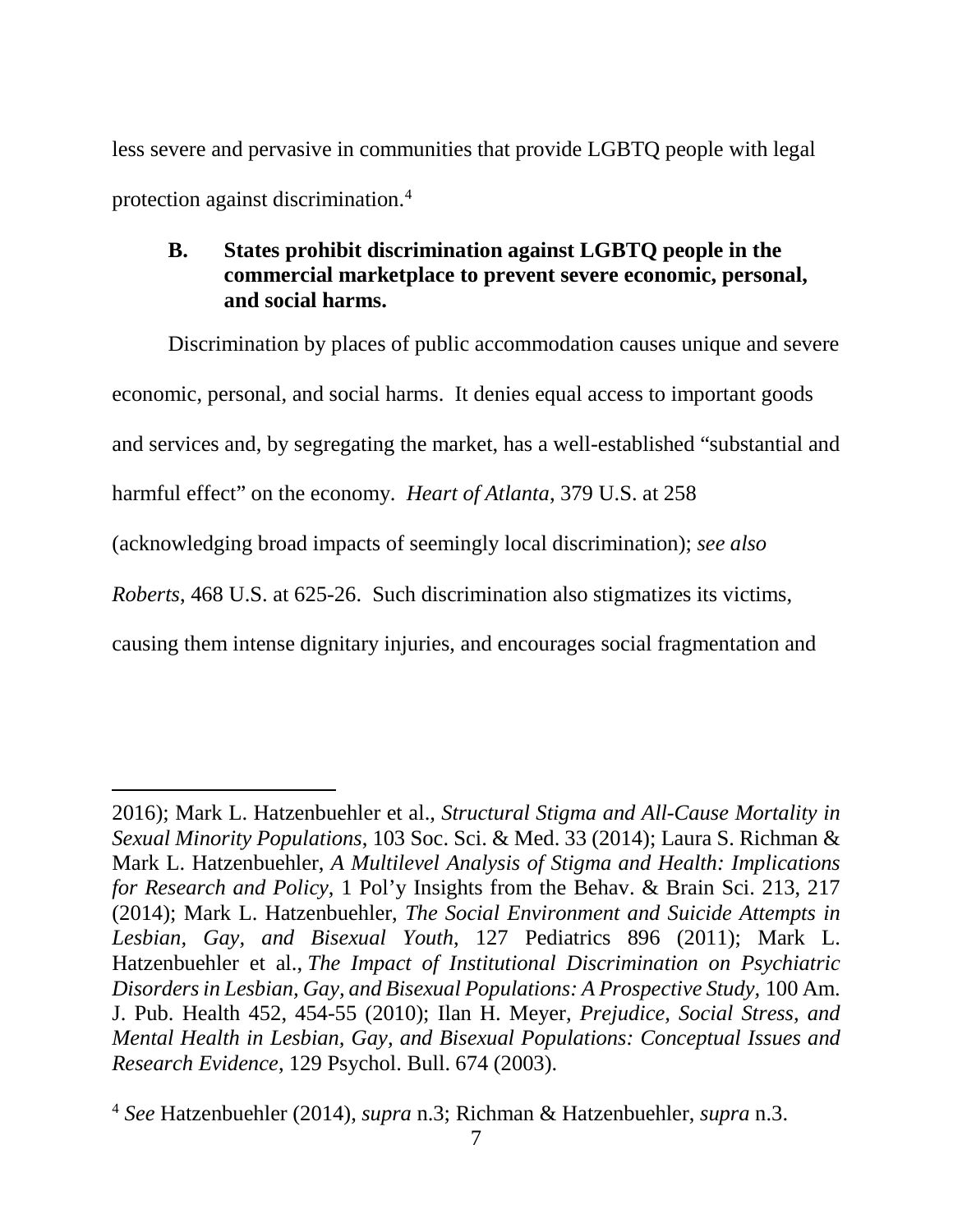conflict. *See Roberts*, 468 U.S. at 625-626; *Daniel v. Paul*, 395 U.S. 298, 306 (1969); *Heart of Atlanta*, 379 U.S. at 250.

As the Supreme Court has recognized, "[n]o action is more contrary to the spirit of our democracy and Constitution—or more rightfully resented by a…citizen who seeks only equal treatment"—than a denial of equal service by a business "ostensibly open to the general public." *Daniel*, 395 U.S. at 306 (quoting President Kennedy on the harms caused by racial discrimination in public accommodations); *see also Heart of Atlanta*, 379 U.S. at 292 (Goldberg, J., concurring) ("Discrimination is not simply dollars and cents, hamburgers and movies; it is the humiliation, frustration, and embarrassment that a person must surely feel when he is told that he is unacceptable as a member of the public because of his race or color." (quoting S. Rep. No. 872, 88th Cong., 2d Sess., at 16  $(1964))$ .

The American legal and political system has long recognized the importance of public accommodations being open to all. Modern statutes codify, and expand upon, a common law doctrine, dating back at least to the sixteenth century, that generally required public accommodations to serve all customers. *See Heart of Atlanta,* 379 U.S. at 261; *Bell*, 378 U.S. at 296-98; *Lombard*, 373 U.S. at 275-77 & n.6. States began enacting public accommodations statutes in 1865 to prohibit discrimination against African Americans. *See* Act Forbidding Unjust

8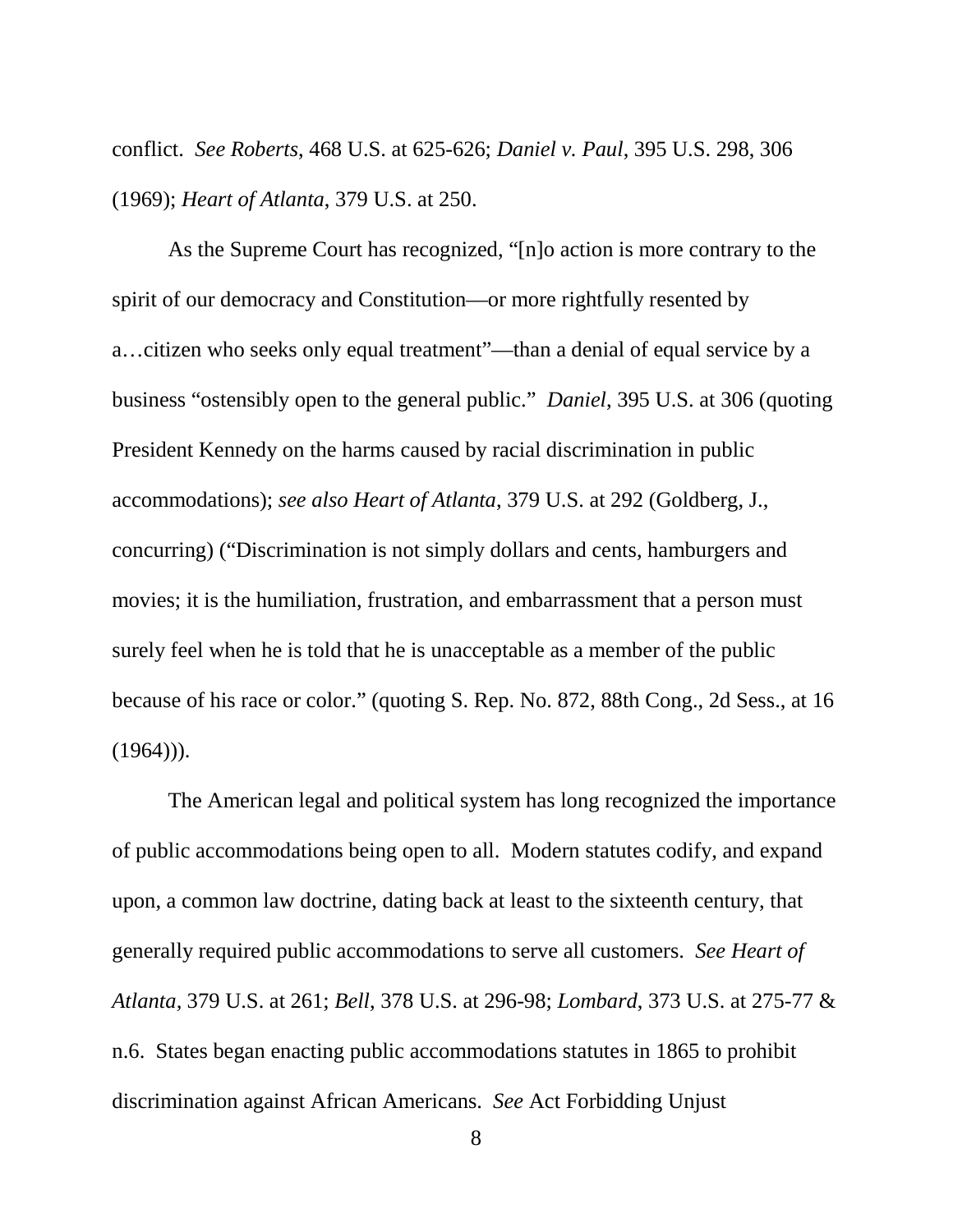Discrimination on Account of Color or Race, 1865 Mass. Acts, ch. 277 (May 16, 1865). Although there is some variation across the States, "public accommodations" laws generally guarantee that when customers enter a business that has opened its doors to the public, they will not be denied service simply because of the color of their skin, their gender, their disability, or—under many state and local laws—their sexual orientation.

A majority of Americans now live in communities that prohibit places of public accommodation from discriminating on the basis of sexual orientation. Twenty-one States and the District of Columbia protect their residents against discrimination in public accommodations on the basis of sexual orientation.<sup>5</sup> These state-level protections are supplemented by local laws and ordinances enacted by hundreds of cities, towns, and counties across the country.<sup>[6](#page-15-1)</sup> Only seven

<span id="page-15-0"></span> <sup>5</sup> These States are California, Colorado, Connecticut, Delaware, Hawaii, Illinois, Iowa, Maine, Maryland, Massachusetts, Minnesota, Nevada, New Hampshire, New Jersey, New Mexico, New York, Oregon, Rhode Island, Vermont, Washington, and Wisconsin. See Addendum Table A, *infra*, collecting citations. According to the U.S. Census Bureau, as of 2016, these States had a cumulative population of more than 140 million people. *See id*.

<span id="page-15-1"></span><sup>6</sup> See Addendum Table B, *infra*, collecting citations to local laws and ordinances in States that do not have statewide laws protecting against discrimination in public accommodations based on sexual orientation. These local laws protect LGBTQ people in jurisdictions with a cumulative population of well over 33 million people. *See id*. The total number of Americans living in jurisdictions that have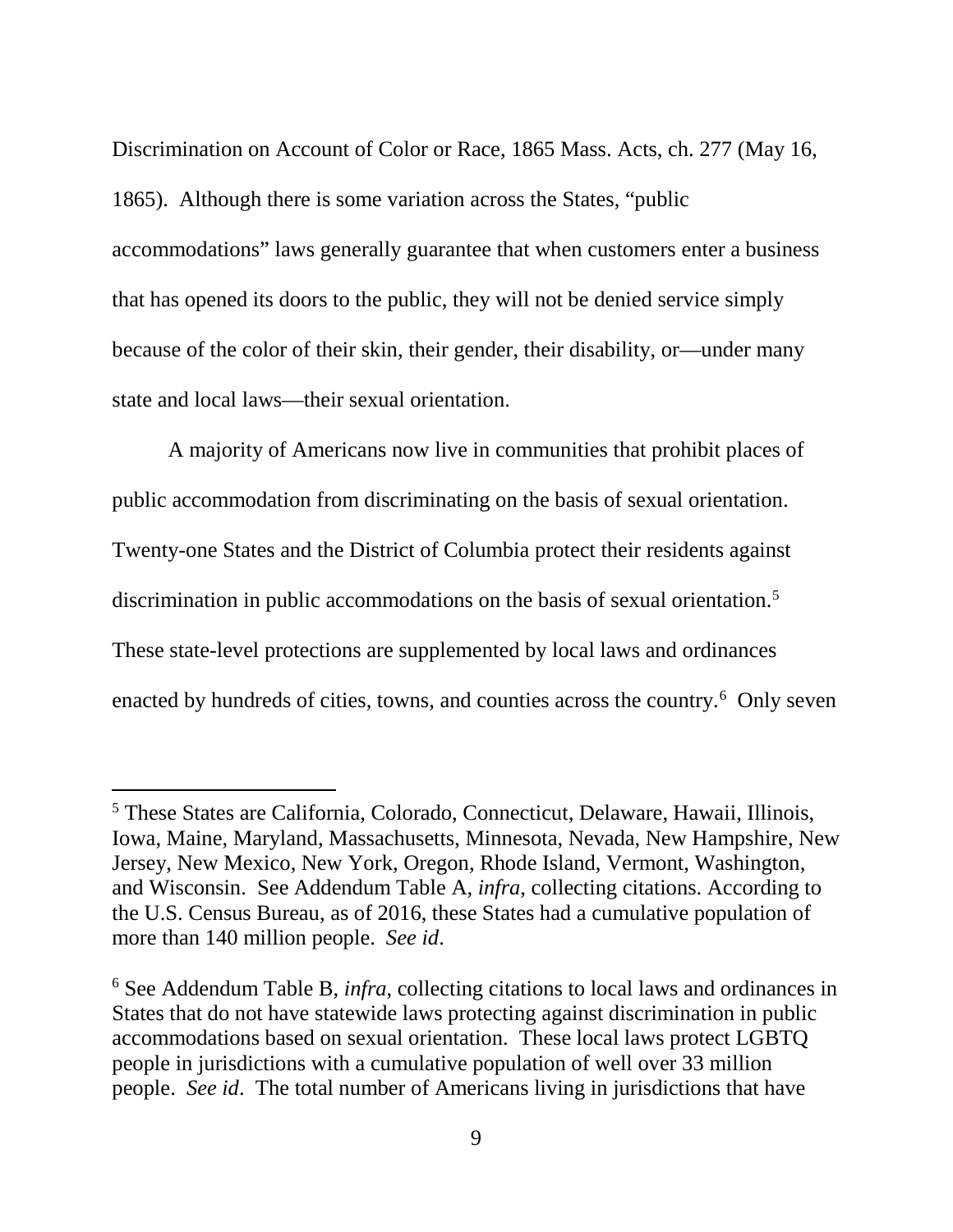States appear to have neither a statewide nor any local public accommodations law that covers sexual orientation.<sup>7</sup>

These laws reflect a recognition of the "overwhelming" evidence of discrimination against LGBTQ people. *See, e.g.*, *Telescope Media Grp. v. Lindsey*, 271 F. Supp. 3d 1090, 1115-16 & n.25 (D. Minn. Sept. 20, 2017) (describing the history behind the law at issue in this case); N.Y. Sexual Orientation Non-Discrimination Act of 2002, ch. 2, § 1 (finding that prejudice on account of sexual orientation "has severely limited or actually prevented access to employment, housing and other basic necessities of life, leading to deprivation and suffering…[and] fostered a general climate of hostility and distrust, leading in some instances to physical violence," and that it "threatens the peace, order, health, safety and general welfare of the state and its inhabitants"). And they ban the very "acts of discrimination"—and only those acts—"that produce the harm the [laws] seek[] to prevent." *Telescope Media*, 271 F.3d at 1117.

 $\overline{a}$ 

statewide or local laws is thus over 174 million (or 53.9% of the national population of 323 million). *See supra* n.5.

<span id="page-16-0"></span><sup>7</sup> These States are Arkansas, North Carolina, North Dakota, Oklahoma, South Dakota, Tennessee, and Utah.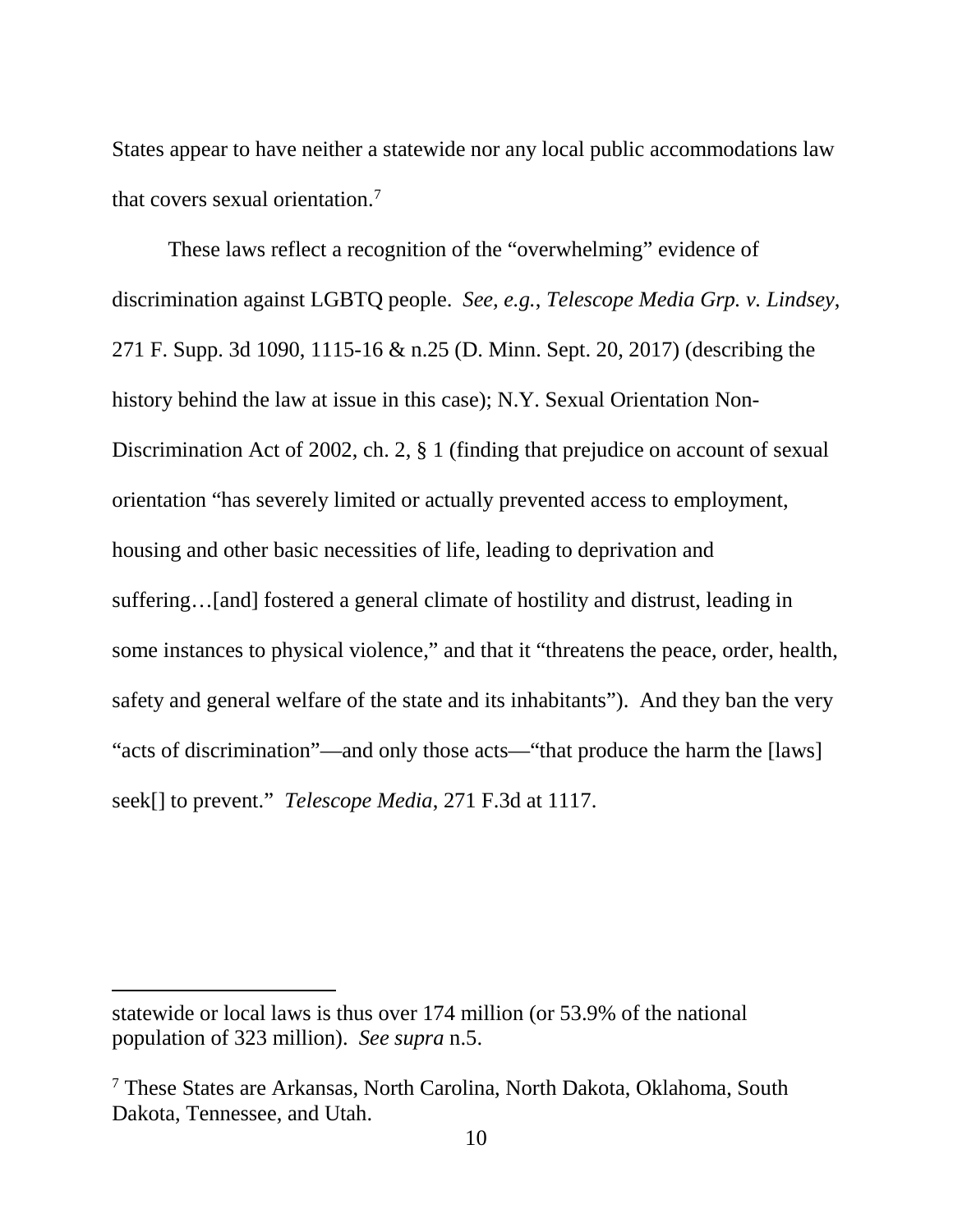# <span id="page-17-0"></span>**II. The First Amendment does not exempt commercial businesses from state anti-discrimination laws.**

There can be no real dispute that Appellants plan to discriminate against LGBTQ customers: Appellants will categorically refuse to provide wedding videography services to same-sex couples. *See* Appellants' Br. 26. Appellants insist that this is not a refusal to serve customers based on sexual orientation because they would refuse to film same-sex weddings "no matter who requested it." *Id*. That is nothing more than a semantic sleight of hand. The argument that Appellants' planned discrimination is about something other than sexual orientation—that "[s]exual orientation is simply not a factor in their decisionmaking," Appellants' Br. 29—cannot be taken seriously. Appellants' objection to two people of the same sex marrying cannot reasonably be divorced from the status of being gay. *See Christian Legal Soc. v. U.C. Hastings*, 561 U.S. 661, 689 (2010); *Lawrence v. Texas*, 539 U.S. 558, 583 (2003).

Appellants also insist that the company will "serve all people" because it will provide *other* videography services to LGBTQ couples. Appellants' Br. 26. But public accommodations laws exist to prevent not only outright exclusion, but also separate and unequal treatment. Otherwise, our country would be blighted by segregated businesses that "served all people," but in perniciously unequal ways. *See McClung*, 379 U.S. at 296-97 (discussing restaurant that served African-

11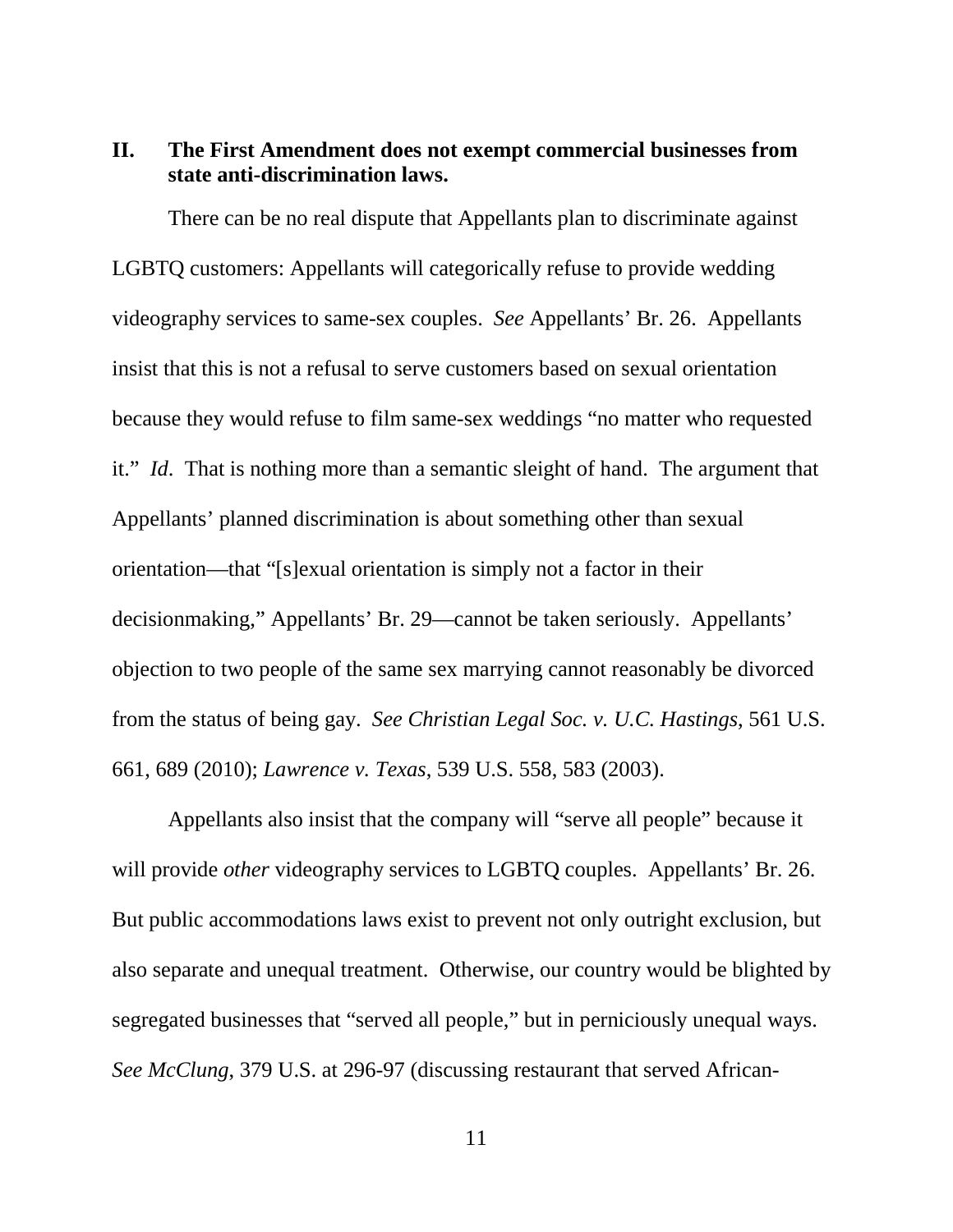American customers through a take-out window but refused to permit them in the dining area).

The First Amendment offers no refuge to commercial businesses engaging in such discrimination. The Free Speech Clause does not allow businesses—even "expressive" ones—to pick and choose their customers in defiance of laws that regulate discriminatory conduct. And the Free Exercise Clause does not excuse businesses from complying with generally applicable civil rights laws, no matter the business owner's religious beliefs.

# <span id="page-18-0"></span>**A. State public accommodations laws do not violate the Free Speech Clause when applied to people with objections to serving LGBTQ customers.**

The application of Minnesota's content- and viewpoint-neutral public accommodations law to prevent a commercial business from denying the full and equal enjoyment of their services to LGBTQ customers does not violate the Free Speech Clause of the First Amendment.

# **1. Prohibiting commercial businesses from discriminating against customers does not compel speech.**

Appellants' attempt to fashion this as a "compelled speech" case is unpersuasive. *See* Appellants' Br. 22. The First Amendment prohibits States from "telling people what they must say" or requiring them to "speak the government's

12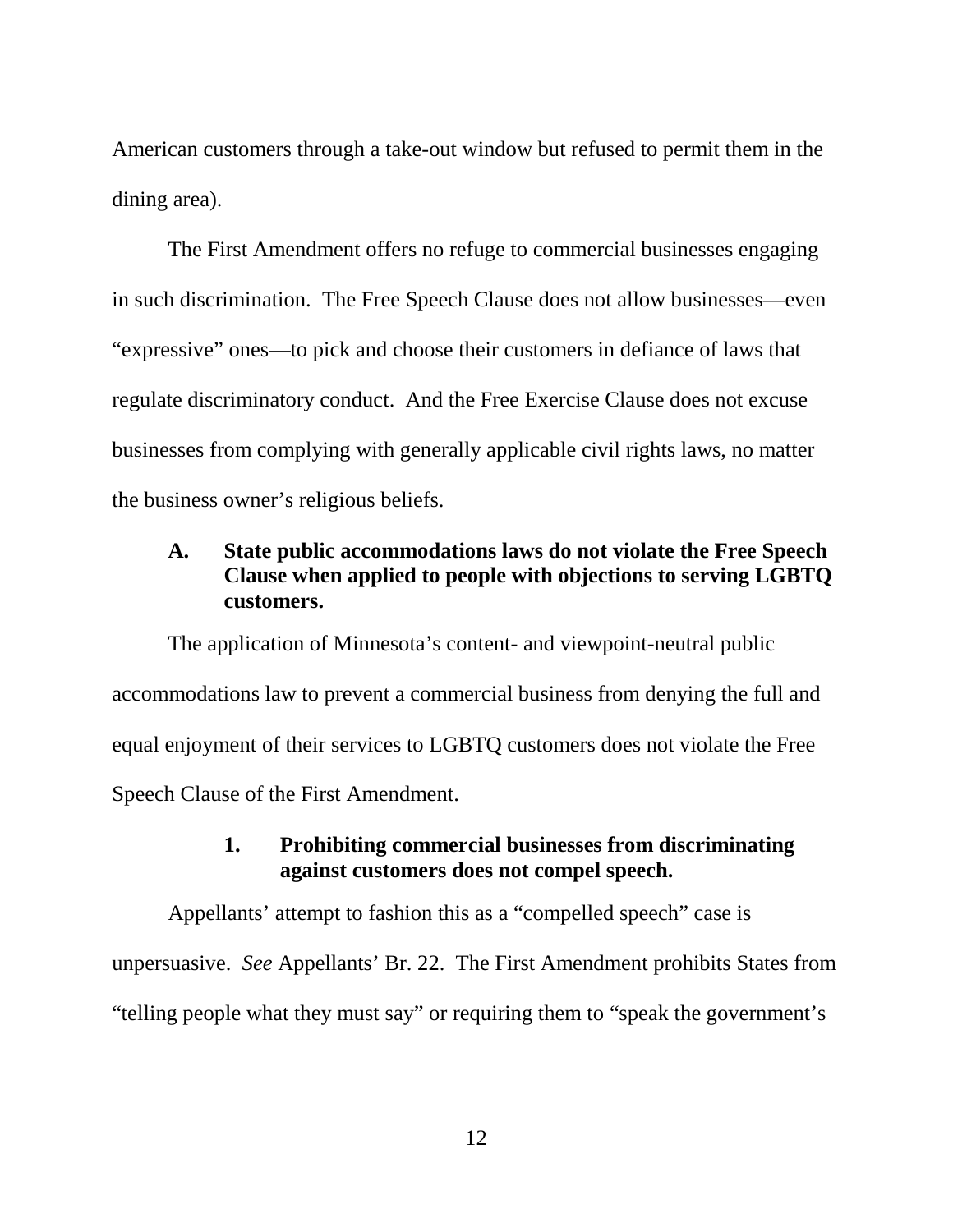message," *Rumsfeld v. Forum for Acad. & Inst'l Rights, Inc. (FAIR), 547 U.S. 47,* 61, 63 (2006), but public accommodations statutes like Minnesota's do neither.

Indeed, Minnesota's public accommodations law does not regulate Appellants' speech at all. In *FAIR*, the Supreme Court rejected the argument that a prohibition on law schools discriminating against military recruiters when providing campus access to outside employers regulated the law schools' speech. *Id.* at 60. The Court concluded that the prohibition regulated "conduct, not speech" given that "[i]t affects what law schools must *do*—afford equal access to military recruiters—not what they may or may not *say*." *Id.* That reasoning applies equally to this case. State anti-discrimination laws like Minnesota's affect what public accommodations "must *do*"—provide equal access to LGBTQ people—"not what they may or may not *say*." *Id.*

Appellants, in other words, are not required, by virtue of Minnesota's public accommodations law, to speak or endorse a government motto, pledge, or message. *See FAIR*, 547 U.S. at 62. Rather, they may not refuse to provide the full range of their services to LGBTQ couples because of such couples' sexual orientation, as it is that refusal to "afford equal access" that violates Minnesota law. *Id.* at 60.

Even assuming, as Appellants argue, that videotaping weddings is a form of expression, Minnesota law does not "compel" Appellants to make videos, govern how they produce their videos, or otherwise regulate the process of videography.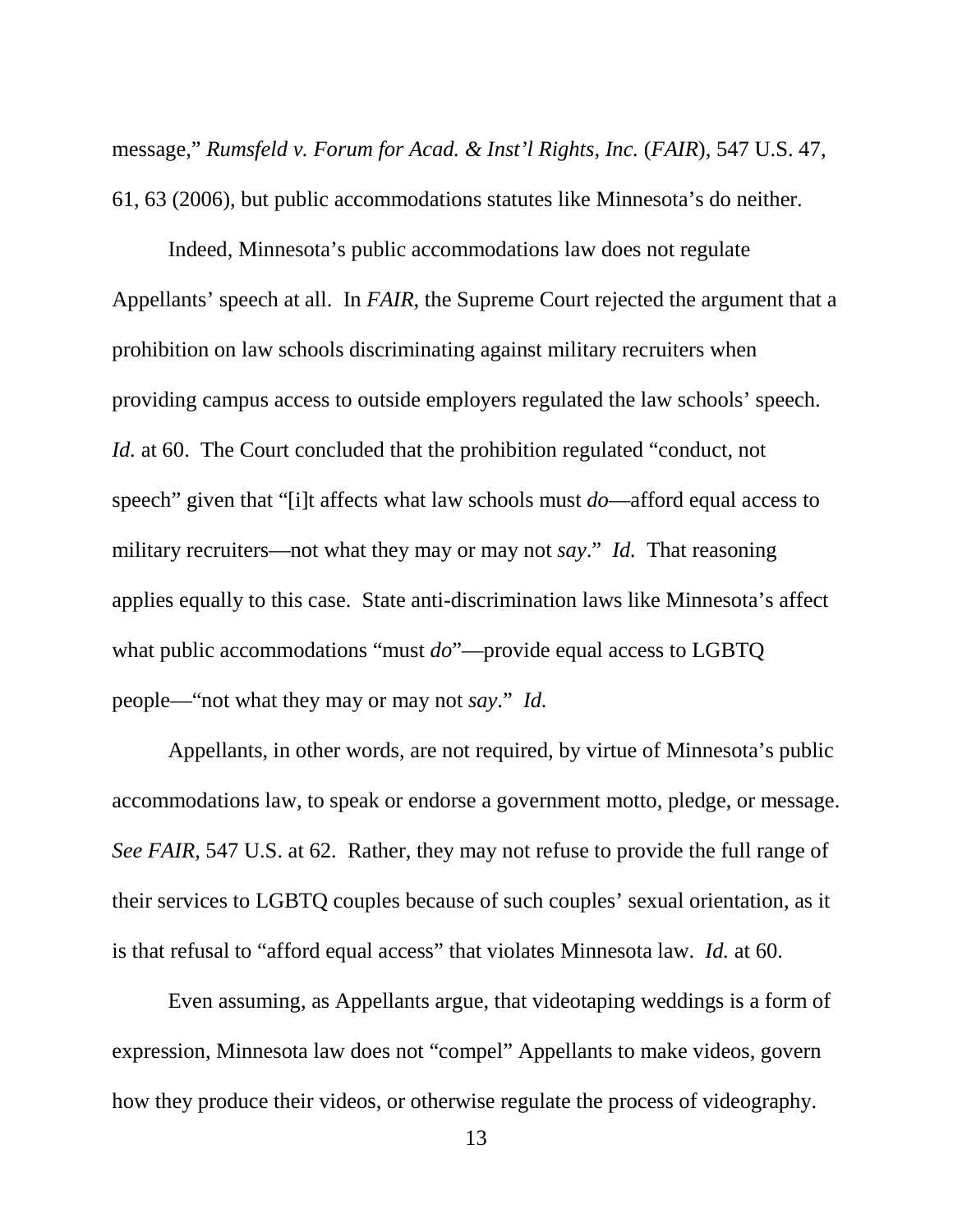Appellants are under no legal obligation to offer wedding videos as a service of their business, nor to produce their videos in any particular way. Minnesota law simply requires that Appellants make wedding videos for LGBTQ customers if, and to the extent that, they make wedding videos for other customers.<sup>8</sup>

This type of equal access or non-discrimination requirement is a "far cry" from laws "dictat[ing] the content of…speech." *FAIR*, 547 U.S. at 62 (distinguishing *Wooley v. Maynard*, 430 U.S. 705 (1977), and *W. Va. Bd. of Ed. v. Barnette*, 319 U.S. 624 (1943), because, under the Solomon Amendment, speech was "only 'compelled' if, and to the extent, the school provides such speech for other recruiters"). As the Supreme Court noted in *FAIR*, "prohibit[ing] employers from discriminating in hiring on the basis of race" does not compel speech. *Id*. That is precisely the kind of prohibition Minnesota has imposed in this case, and "it has never been deemed an abridgment of freedom of speech or press to make a course of conduct illegal merely because the conduct was in part initiated,

<span id="page-20-0"></span><sup>&</sup>lt;sup>8</sup> Public accommodations laws also leave businesses like Telescope Media free to disclaim any message they worry may be communicated in the course of providing non-discriminatory service to customers. Appellants may, for example, create and disseminate a disclaimer stating that they comply with Minnesota law, and that their provision of service does not constitute "an endorsement or approval" of any customer or conduct. *See FAIR*, 547 U.S. at 64-65; *Pruneyard Shopping Ctr. v. Robins*, 447 U.S. 74, 86-88 (1980). Moreover, there are numerous other ways that Appellants are free to express their views on marriage, including through film.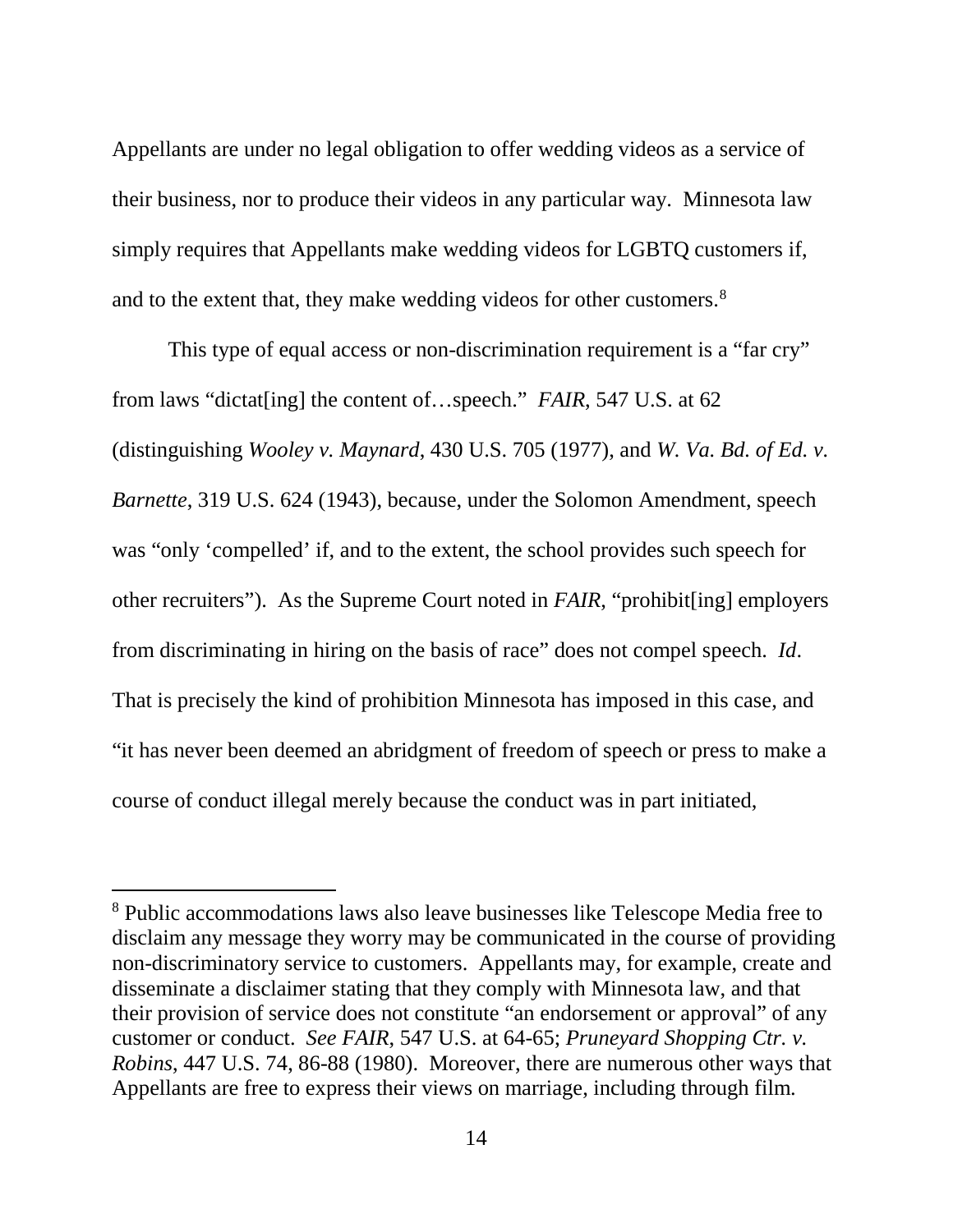evidenced, or carried out by means of language, either spoken, written, or printed." *Id.* (quoting *Giboney* v. *Empire Storage & Ice Co.,* [336 U.S. 490,](https://supreme.justia.com/cases/federal/us/336/490/index.html) 502 (1949)).

## **2. Public accommodations laws like Minnesota's survive both intermediate and strict scrutiny.**

"[W]hen 'speech' and 'nonspeech' elements are combined in the same course of conduct, a sufficiently important governmental interest in regulating the nonspeech element can justify incidental limitation on First Amendment freedoms." *United States v. Petrovic*, 701 F.3d 849, 854 (8th Cir. 2012). A content-neutral state law directed at conduct—like one requiring businesses to serve all customers equally regardless of race, gender, religion, or sexual orientation—that incidentally burdens freedom of speech is constitutional if (1) "it is within the constitutional power of the Government"; (2) "it furthers an important or substantial governmental interest"; (3) "the governmental interest is unrelated to the suppression of free expression"; and (4) "the incidental restriction on alleged First Amendment freedoms is no greater than is essential to the furtherance of that interest." *Id.* (quoting *United States v. O'Brien*, 391 U.S. 367, 376-77 (1968)). Such a law need only promote a substantial interest "that would be achieved less effectively absent the regulation." *FAIR*, 547 U.S. at 67-68 (quoting *United States v. Albertini*, 472 U.S. 675, 689 (1985)).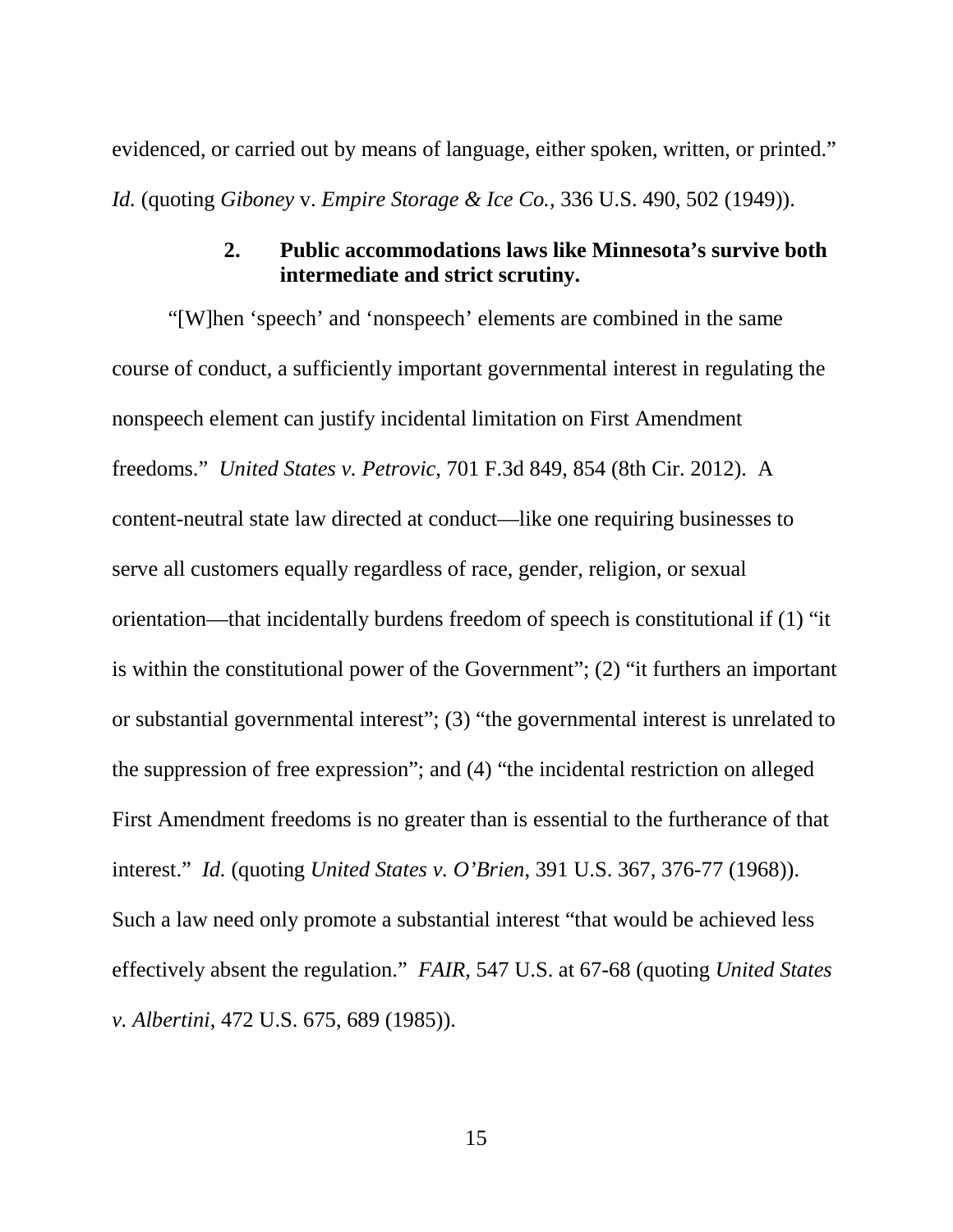Minnesota's law easily satisfies the *O'Brien* standard. Indeed, it would survive even strict scrutiny. As the Supreme Court has found time and again, "public accommodations laws 'plainly serv[e] compelling state interests of the highest order.'" *Bd. of Dirs. of Rotary Int'l v. Rotary Club of Duarte*, 481 U.S. 537, 549 (1987) (quoting *Roberts*, 468 U.S. at 624).

## **a. States have a compelling interest in eliminating sexual orientation discrimination in the commercial marketplace.**

As Chief Judge Lay of this Court once declared, "[t]here should be little doubt that a sovereign has a compelling interest in eradicating second-class citizenship in places of public accommodation." *U.S. Jaycees v. McClure*, 709 F.2d 1560, 1581 (8th Cir. 1983) (Lay, C.J., dissenting), *rev'd sub nom.*, *Roberts*, 468 U.S. 609. This "compelling interest of the highest order" is no less compelling when invoked to protect LGBTQ people than when invoked to protect other groups that have faced, and continue to face, invidious discrimination. *Duarte*, 481 U.S. at 549 (quoting *Roberts*, 468 U.S. at 624). Courts across the country have joined the court below in recognizing as much. *See Telescope Media*, 271 F. Supp. 3d at 1115-16; *see, e.g.*, *Cervelli v. Aloha Bed & Breakfast*, No. 13-806, \_\_P.3d\_\_, 2018 WL 1027804, at \*12-13 (Haw. Ct. App. Feb. 23, 2018); *Gifford v. McCarthy*, 137 A.D.3d 30, 40 (N.Y. App. Div. 2016); *N. Coast Women's Care Med. Grp., Inc. v. San Diego Cty. Superior Court*, 189 P.3d 959, 968 (Cal. 2008); *Gay Rights Coal.*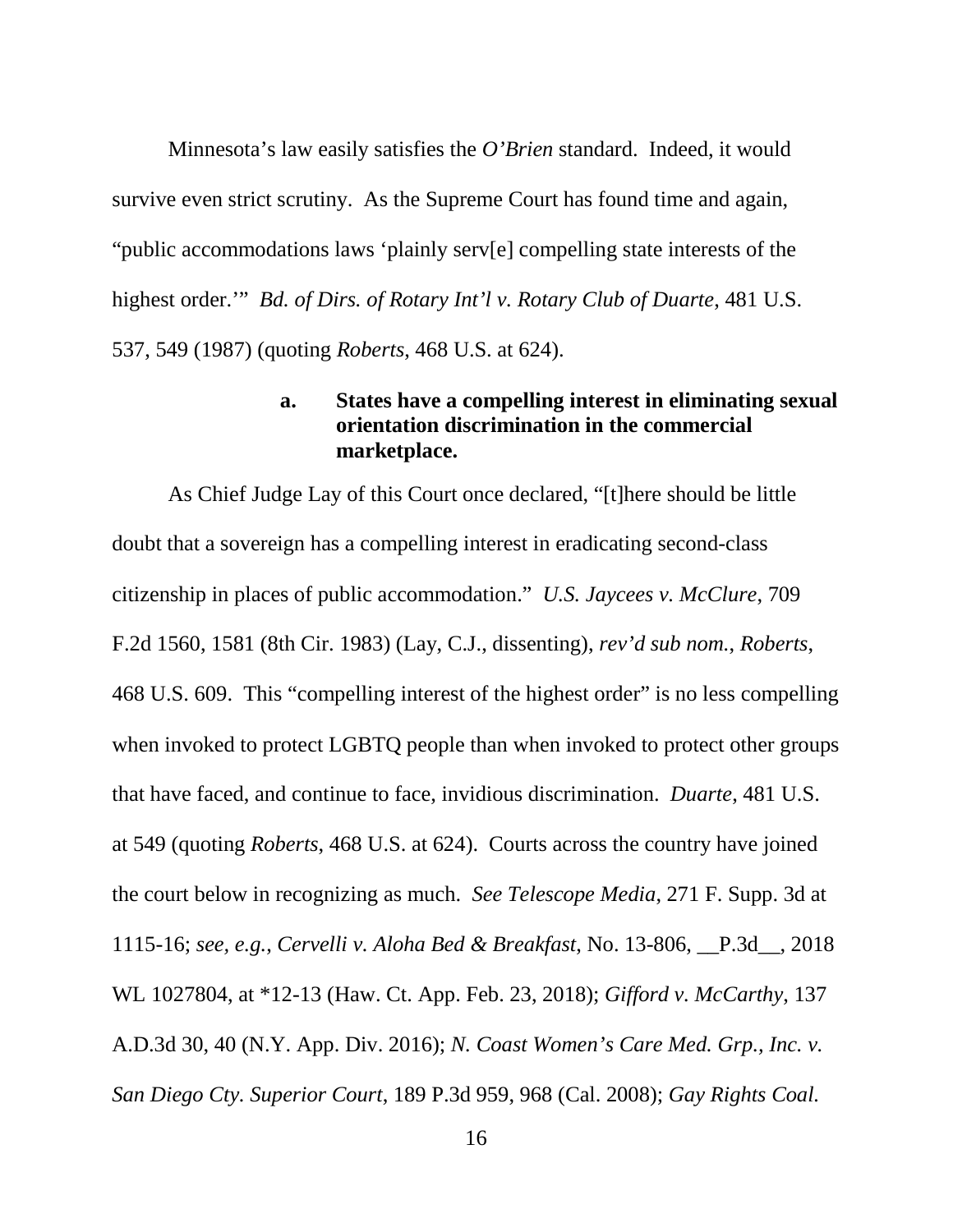*of Georgetown Univ. Law Ctr. v. Georgetown Univ.*, 536 A.2d 1, 31-37 (D.C. 1987).

As described above, LGBTQ Americans continue to suffer severe and pervasive discrimination in employment, housing, and places of public accommodation, among other facets of their everyday lives. *See* Part I, *supra*, at 5- 6 & nn.1-2. The injuries caused by discrimination are "surely felt as strongly by persons suffering discrimination on the basis of their [sexual orientation] as by those treated differently because of their [gender or race]." *Roberts*, 468 U.S. at 625 (comparing gender and racial discrimination). And, indeed, research bears that out. *See* Part I, *supra*, at 6-7 & nn.3-4.

Appellants mischaracterize the nature of the harm here in questioning whether vindicating dignitary interests can justify an intrusion on First Amendment rights. Appellants' Br. 54. Appellants cite cases concerning the extent of the governmental interest in alleviating dignitary harms caused by hurtful or offensive speech—for example, foreign diplomats seeing signs "critical of their governments or governmental policies." *Boos v. Barry*, 485 U.S. 312 (1988). But couples refused full and equal enjoyment of Appellants' services will not simply be forced to *hear* a hurtful message about same-sex marriage; that is, this is not a case about "shield[ing] the sensibilities of listeners," *United States v. Playboy Enter. Grp., Inc.*, 529 U.S. 803, 813 (2000). Rather, they will actually be *refused equal service*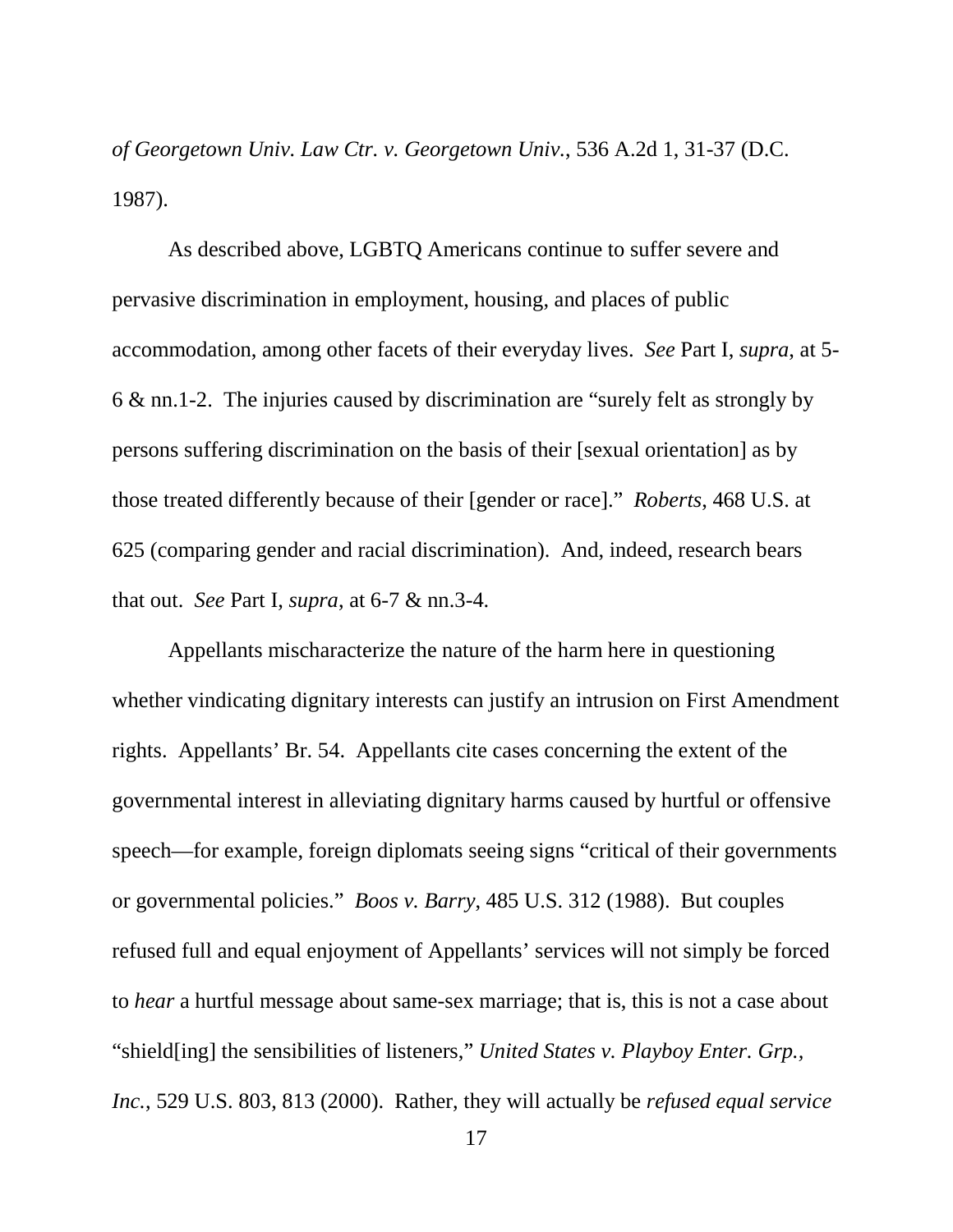on account of being a same-sex couple. The Supreme Court has long recognized the significant harm caused by such discrimination and the States' concomitant compelling interests in preventing such harms. *See, e.g.*, *Duarte*, 481 U.S. at 549.

Appellants have an unquestioned constitutional right to hold and advocate their beliefs. Minnesota is in no way attempting to interfere with that right. Like other States, however, Minnesota has a compelling interest in ensuring that when a business enters the commercial marketplace, it does not discriminate against customers based on its owner's or employees' beliefs, religious or otherwise. *See, e.g.*, *Piggie Park*, 256 F. Supp. at 945.

# **b. Public accommodations laws are narrowly tailored to serve the States' compelling interest in combatting discrimination.**

Just as employment discrimination laws are "precisely tailored" to advance a state interest in providing "equal opportunity to participate in the workforce," *Burwell v. Hobby Lobby Stores, Inc.*, 134 S. Ct. 2751, 2783 (2014), public accommodations laws are precisely tailored to advance a state interest in ensuring equal access to the commercial marketplace, *see Roberts*, 468 U.S. at 628. Public accommodations laws directly combat the economic, personal, and social harms caused by discrimination. By guaranteeing full and equal access to the commercial marketplace, these laws ensure that LGBTQ residents are not denied or forced to overcome artificial barriers to acquire—"tangible goods and services."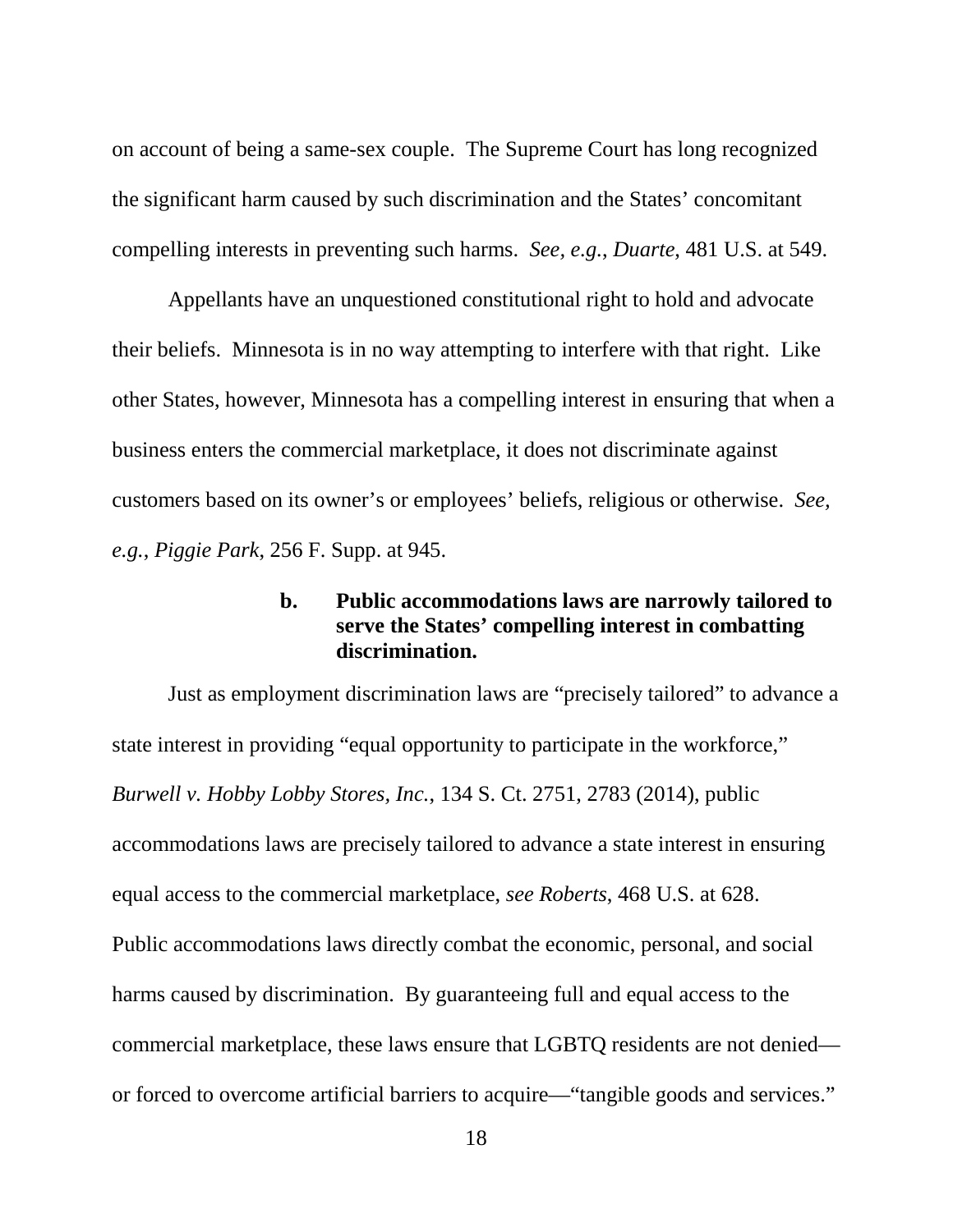*Id.* at 625-26; *see also Romer*, 517 U.S. at 631 ("[T]hese are protections against exclusion from an almost limitless number of transactions and endeavors that constitute ordinary civic life."). Appellants argue that such protections are unnecessary because, even if Appellants close their doors to LGBTQ couples, LGBTQ people can find other videographers to serve them. *See* Appellants' Br. 54. But this assertion misses the point of anti-discrimination laws: to ensure that people will *not* be turned away from a business on account of their race, gender, religion, or sexual orientation. Appellants' "just go elsewhere" argument would eviscerate this central purpose and justify segregated businesses throughout Minnesota and the Eighth Circuit.

Critically, public accommodations laws also provide protection from the "stigmatizing injury" and "deprivation of personal dignity" that necessarily "accompanies denials of equal access to public establishments." *Roberts*, 468 U.S. at 625. By ensuring that the commercial marketplace is open to the entire public, these laws foster not only the economic, but also the social and political integration of residents. *Id*. In so doing, these laws deliver many benefits, including counteracting the negative health effects caused by stigmatization and social exclusion, *see supra* n.3. In short, Minnesota's law and its analogues across the country serve to vindicate the "equal dignity" of LGBTQ people. *Obergefell*, 135 S. Ct. at 2608.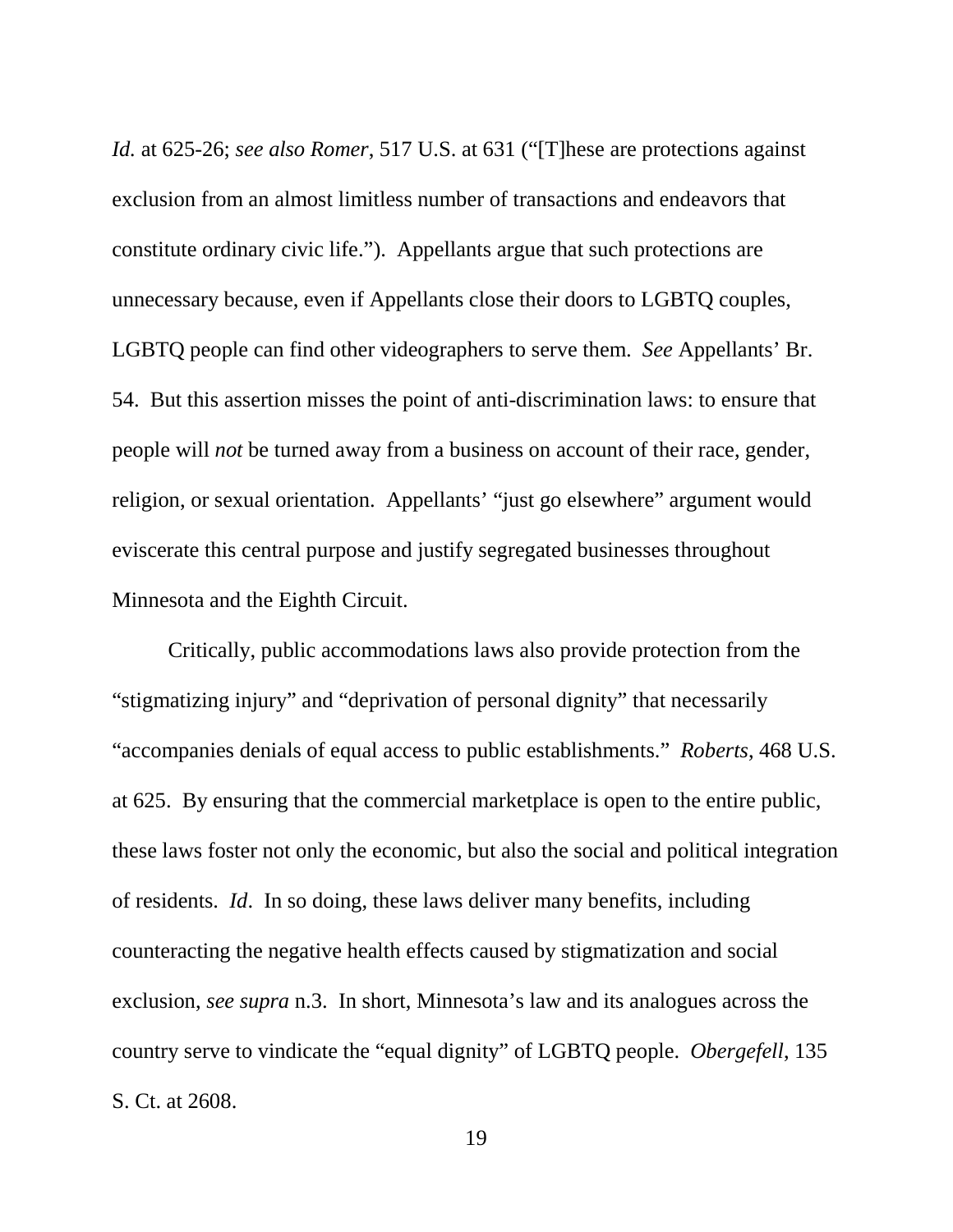Given these "compelling state interests of the highest order" directly served by public accommodations laws, the First Amendment does not require creating an exemption from these laws based on a business owner's views. *Duarte*, 481 U.S. at 549 (quoting *Roberts*, 468 U.S. at 624). Any such exception would not constitute better tailoring; rather, it would frustrate the laws' very purpose.<sup>[9](#page-26-0)</sup> Laws like Minnesota's effectively ensure equal access to goods and services, thereby combatting dignitary harms, only when they comprehensively cover the commercial marketplace. States cannot both combat discrimination and, at the same time, license businesses to discriminate. "When the doors of a business are open to the public, they must be open to all…if apartheid is not to become engrained in our [society]." *Lombard,* 373 U.S. at 281 (Douglas, J., concurring). An "expressive" business exemption to public accommodations laws would thus substantially undermine the States' compelling interests in eliminating invidious discrimination.

## **3. State laws prohibiting discrimination have long been held constitutional as applied to commercial businesses.**

For well over a century, courts have consistently upheld the constitutionality of public accommodations laws against challenges by businesses seeking to

<span id="page-26-0"></span> <sup>9</sup> Minnesota's law does contain an exception for religious organizations, *see* Minn. Stat. § 363A.26—a finite and far more limited category than an exception based solely on a business owner's views, which would be almost limitless.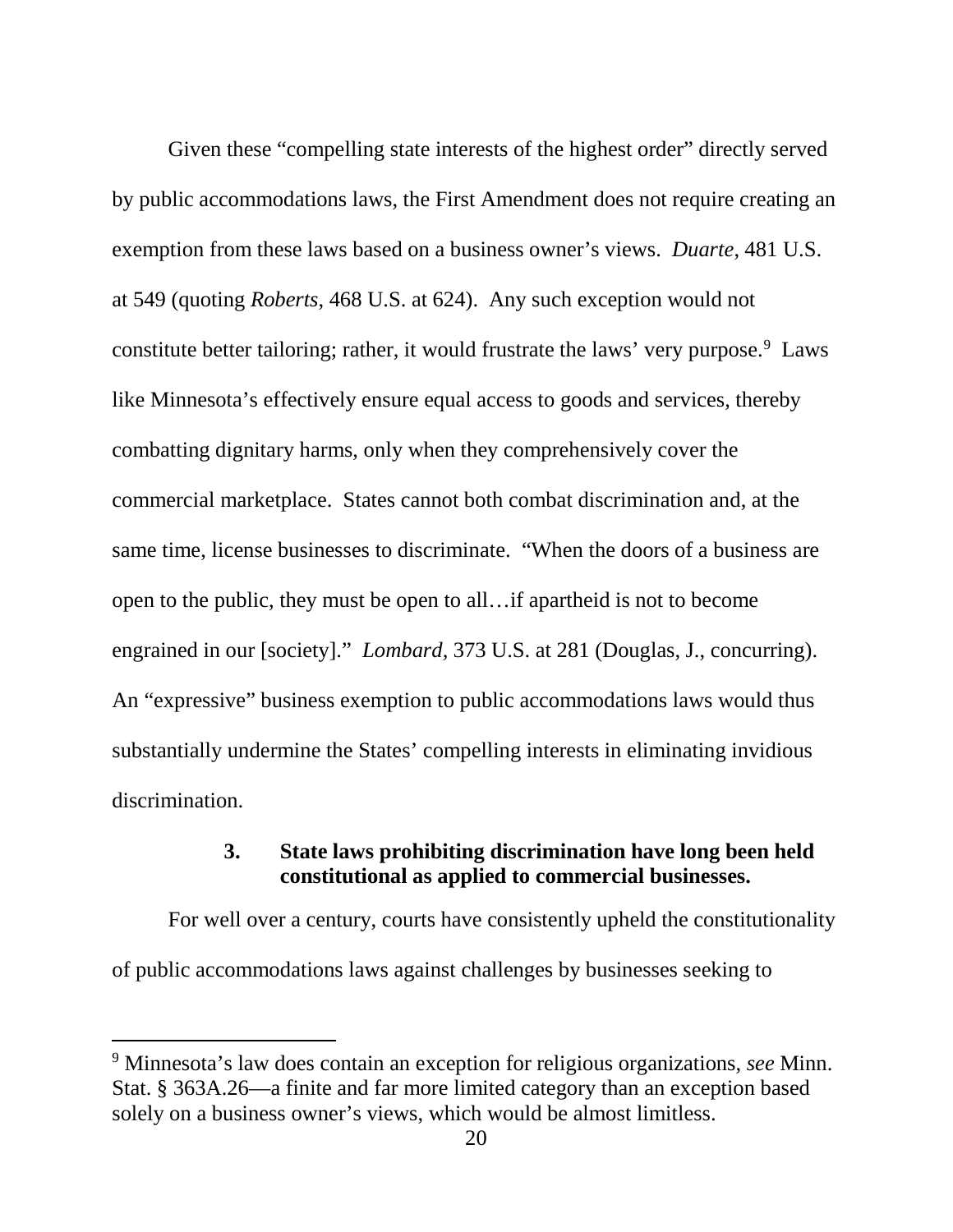discriminate based on "personal convictions." *McClung*, 379 U.S. at 298 n.1 (rejecting argument that restaurant could discriminate against African Americans based on "personal convictions and…choice of associates," as argued in the Brief for Appellees, No. 543, 1964 WL 81100, at \*32-33 (U.S. Oct. 2, 1964)). The Supreme Court has long decried discrimination in public establishments as a "unique evil" entitled to "no constitutional protection," *Roberts*, 468 U.S. at 628- 29, and has described state laws prohibiting such discrimination as "unquestionab[ly]" constitutional, *Heart of Atlanta,* 379 U.S. at 260-61.

Appellants have not identified a single case in which a court expressed concern about the constitutionality of a state effort to prohibit discrimination by commercial enterprises. Instead, relying on *Boy Scouts of America v. Dale*, 530 U.S. 640 (2000), and *Hurley v. Irish American Gay, Lesbian & Bisexual Group of Boston*, 515 U.S. 557 (1995), they seek to extend protections afforded to private, non-commercial organizations engaged in activity at the core of the First Amendment's protections—expressive association—to cover discrimination by a broad swath of commercial businesses. In so doing, Appellants "stretch a number of First Amendment doctrines well beyond the sort of activities these doctrines protect." *FAIR*, 547 U.S. at 70.

*Dale* and *Hurley* involved "peculiar" attempts by States to use their public accommodations laws to regulate the First Amendment activities of private,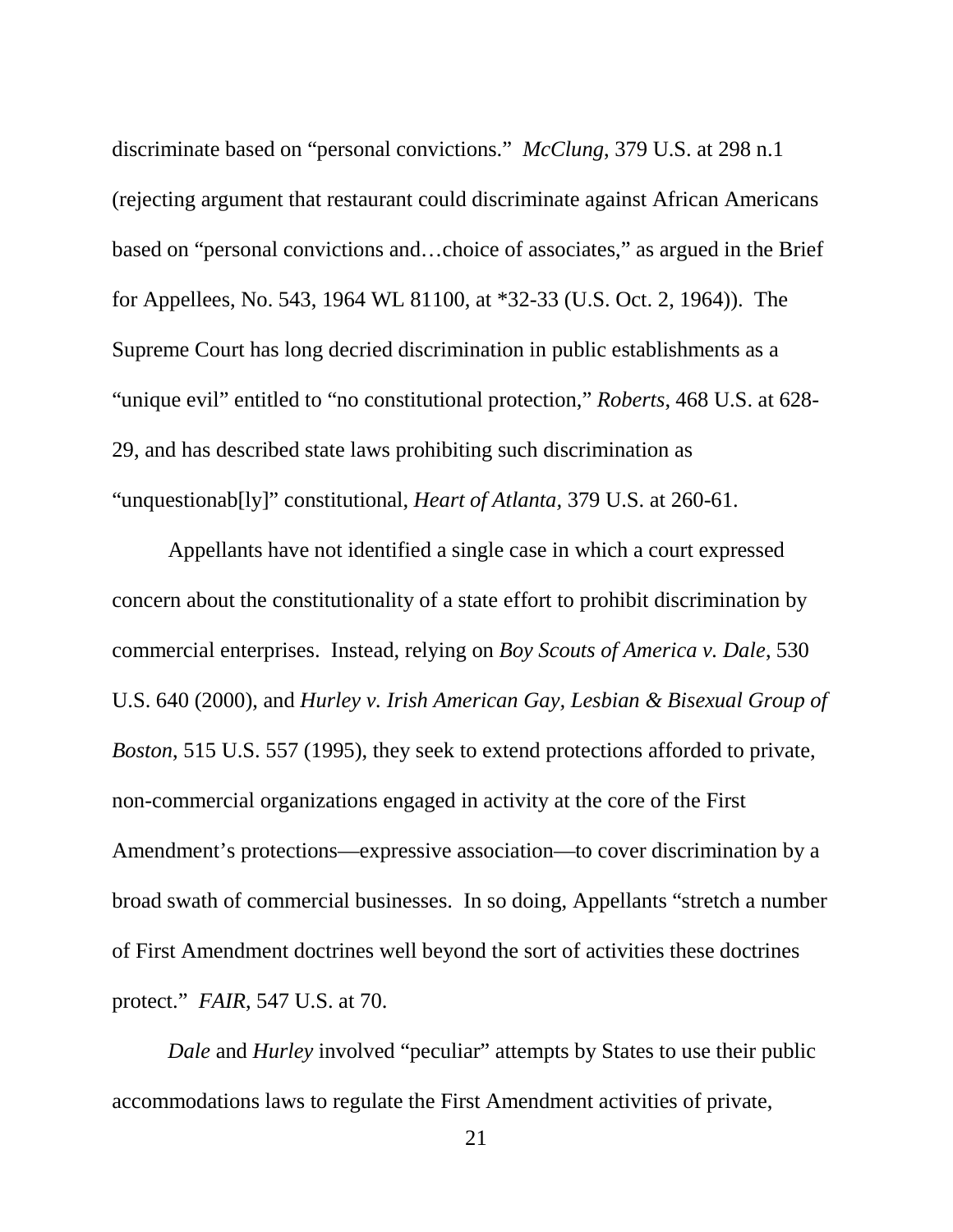expressive associations. *See Hurley*, 515 U.S. at 559, 572-73; *Dale*, 530 U.S. at 643-44, 648, 657-58. But, contrary to Appellants' contentions, there is nothing "peculiar" about Minnesota's application of its public accommodations law to prevent a business, open to the general public, from discriminating against a certain class of potential customers. Eliminating discrimination in such transactions is the core concern of public accommodations laws. As the Court was careful to point out in *Hurley* and *Dale*, a State's attempt to dictate who marches in a private parade, or who must be admitted to a private group, implicates speech and associational rights that are not at issue in cases involving discrimination by ordinary commercial enterprises. *See Dale*, 530 U.S. at 657-58; *Hurley*, 515 U.S. at 572-73; *see also Roberts*, 468 U.S. at 638 (O'Connor, J., concurring).

Here, Telescope Media is a "clearly commercial entity," *Dale*, 530 U.S. at 657; its sale of services is not analogous to putting on a parade, and it has no protected expressive interest in its relationship with its customers. *See FAIR*, 547 U.S. at 69 (holding that *Dale* is inapplicable to cases that do not involve state attempts to force an "expressive association" to "accept members it does not desire"); *Roberts*, 468 U.S. at 638 (O'Connor, J., concurring); *Bell*, 378 U.S. at 254-55 (Douglas, J., concurring); *Goodpaster v. City of Indianapolis*, 736 F.3d 1060, 1073 (7th Cir. 2013). Moreover, Minnesota's compelling interest in prohibiting discrimination in the commercial marketplace is directly implicated by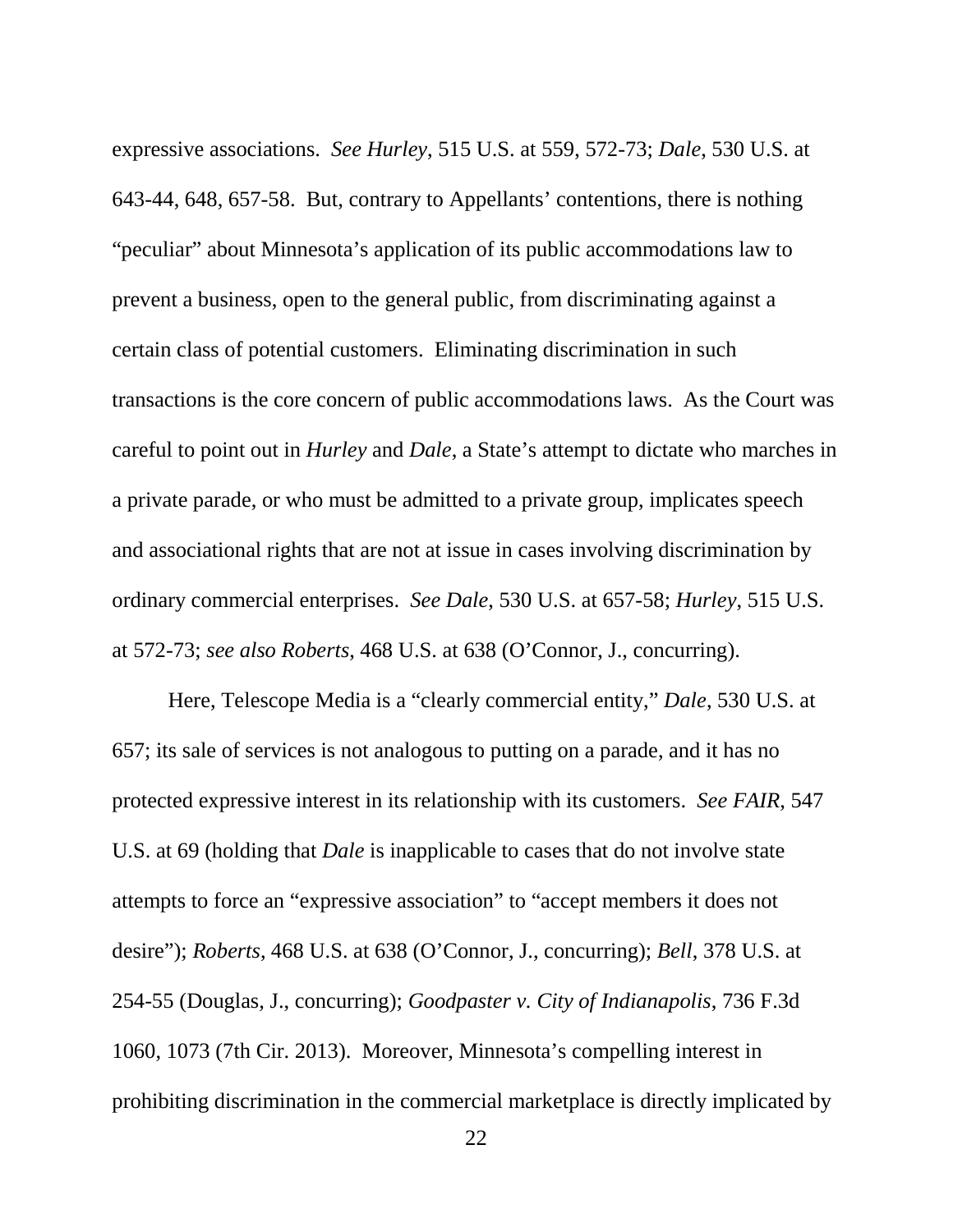a commercial enterprise's refusal to serve same-sex couples in a way that it would not be by the activities of a non-commercial, distinctly private group. *Cf. Dale*, 530 U.S. at 657-59; *Hurley*, 515 U.S. at 578.

## <span id="page-29-0"></span>**B. State public accommodations laws do not violate the Free Exercise Clause.**

Prohibiting Appellants from discriminating against LGBTQ customers also does not violate the Free Exercise Clause. Appellants' claim was rejected decades ago when used to justify racial discrimination. Courts rightly "refuse[d] to lend credence or support to [a business owner's] position that he ha[d] a constitutional right to refuse to serve members of the Negro race in his business establishment upon the ground that to do so would violate his sacred religious beliefs." *Piggie Park*, 256 F. Supp. at 945; *see also Piggie Park*, 390 U.S. at 402 n.5. Businesses today have no more of a right to justify their discrimination against LGBTQ individuals on religious grounds.

Since the days of *Piggie Park*, the Supreme Court has clarified that, more generally, the Free Exercise Clause does not excuse businesses from complying with neutral laws of general applicability. *Employment Div.*, 494 U.S. at 879. For free exercise purposes, a law is neutral and generally applicable if it does not target religion and "prohibit[s] conduct the State is free to regulate." *Id*. at 878-79.

23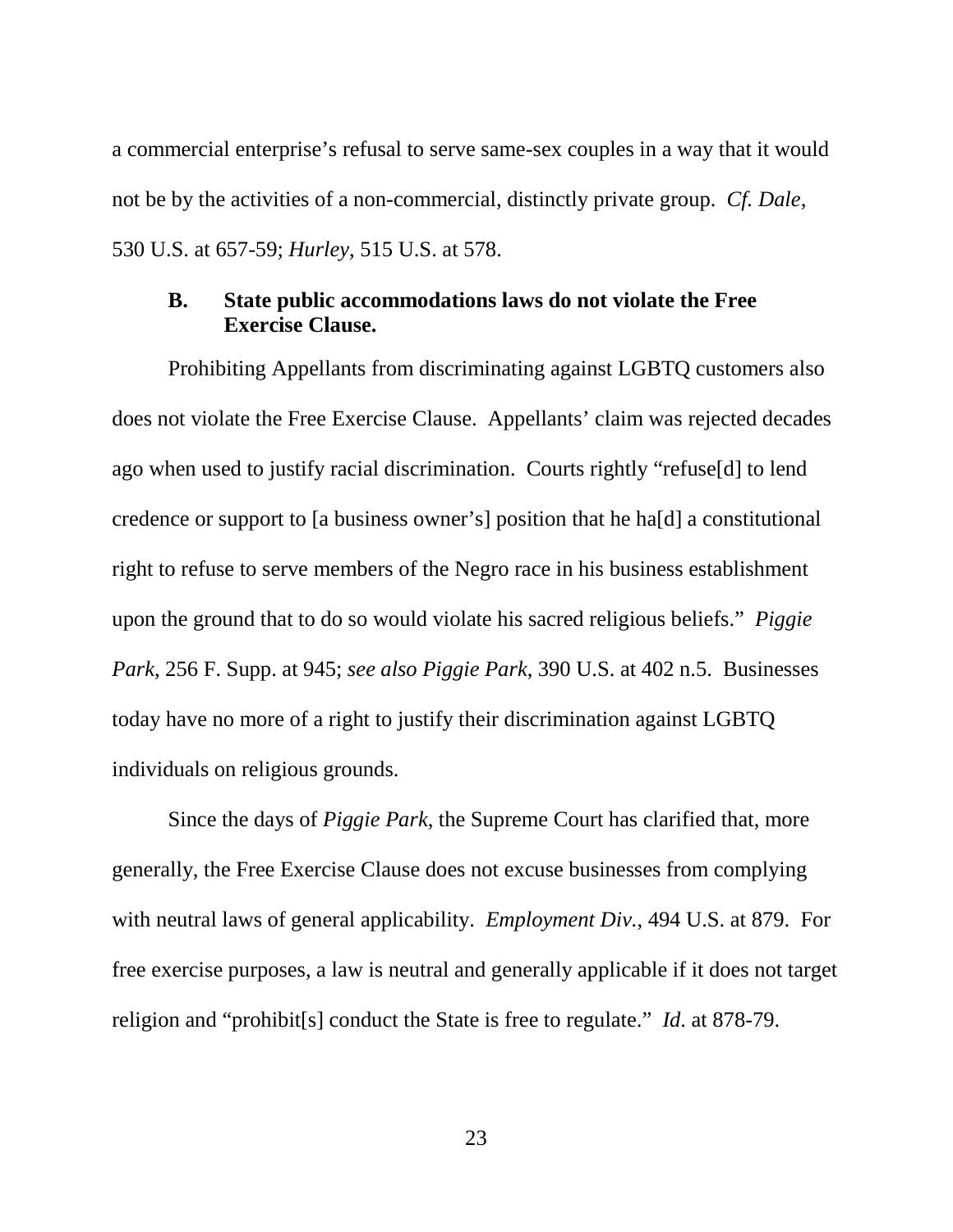Appellants do not seriously challenge that public accommodations laws like Minnesota's, on their face, meet this requirement.

Instead, Appellants question whether the Minnesota statute operates in a neutral manner. Appellants protest that videographers "who support same-sex marriage are free to create and sell wedding films that align with their views on marriage [but those] like the Larsens who believe in biblical marriage are not." Appellants' Br. 48-49. This argument misunderstands how public accommodations laws work.

Like all public accommodations laws, Minnesota law prohibits businesses from refusing to serve potential customers, or denying any person the full and equal enjoyment of their services, "*because of*" certain characteristics, like their race, sex, or sexual orientation. Minn. Stat. §§ 363A.11(1), 363A.17(3) (emphasis added). Appellants propose to violate the law by refusing to provide a service for same-sex couples that they would provide for other customers. Appellants may insist that they simply refuse to make videos that contradict their personal beliefs, but their refusal is based solely on the identity of the couple marrying, regardless of the particular style of video the potential customers request, and regardless of any other particular circumstances relating to the wedding itself.

In essence, Appellants' objection is really that Minnesota's law includes sexual orientation as a protected characteristic without exception for those who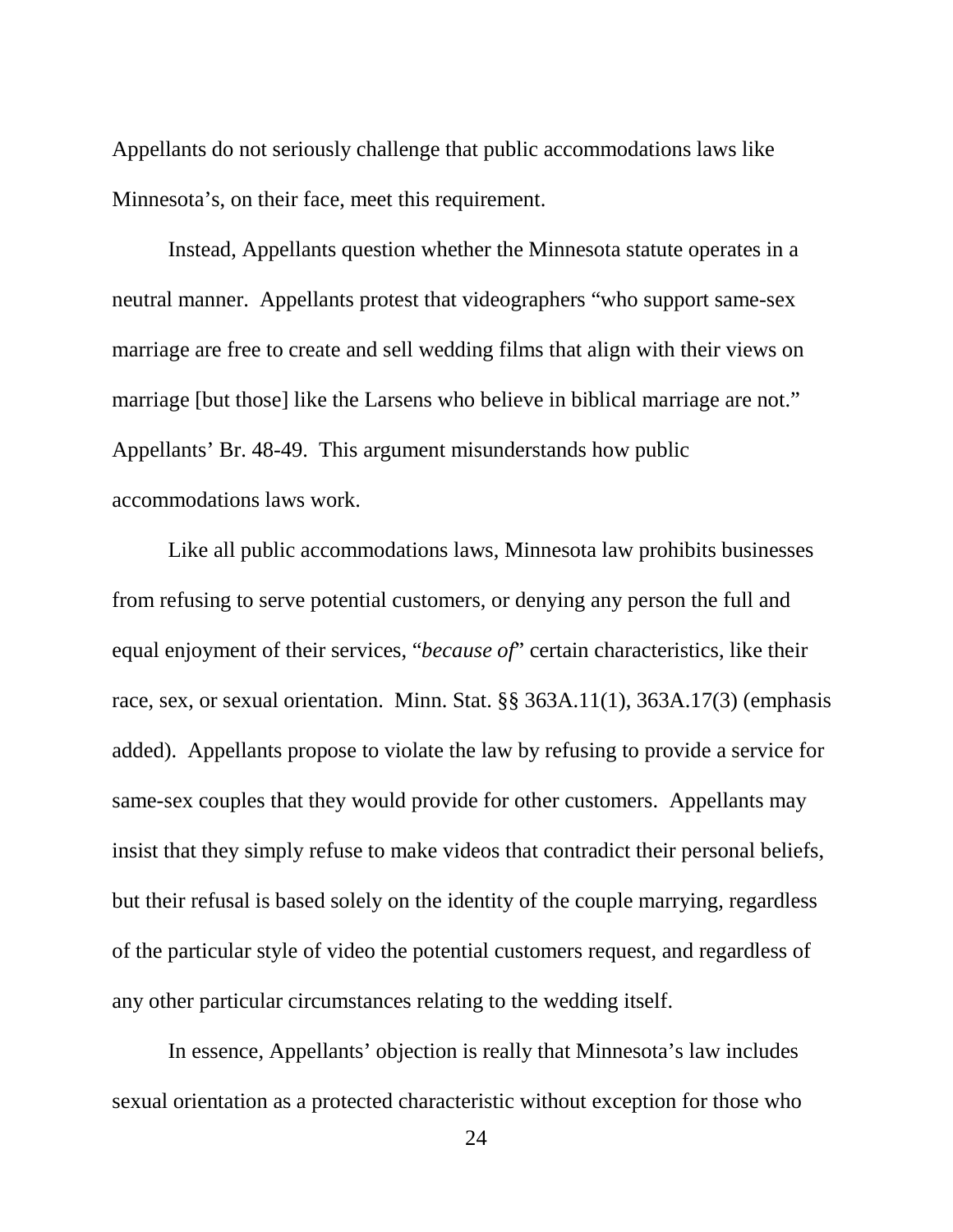object to the existence of LGBTQ persons or their marriages. Minnesota is not "show[ing] its favoritism" by defending the application of its law to Appellants' proposed actions. See Appellants' Br. 45. Rather, Minnesota is defending its law as its legislature chose to write it. Because that law is content-neutral and generally applicable, Appellants' free exercise claim should be rejected.

# <span id="page-31-0"></span>**III. A First Amendment exemption to public accommodations laws of the kind sought by Appellants would dramatically undermine antidiscrimination laws.**

Appellants' claim to a constitutional entitlement to violate Minnesota's public accommodations law boils down to a claim that the Supreme Court's freedom-of-association precedents compel a decision in their favor. *See*  Appellants' Br. 4. But that claim proves far too much and would dramatically undermine state and federal anti-discrimination laws.

First, Appellants offer no principled basis for distinguishing a videography business from myriad other businesses seeking to claim such an exemption. A website designer, architect, sign-maker, hairdresser, make-up artist, chef: each is engaged in a business that may in some way touch on "expressive" activity. Indeed, there is no reason that Appellants' sweeping view of *Hurley* would be limited to their category of "expressive" businesses, as opposed to other businesses that offer services with potentially expressive aspects—signage and the like. If Appellants are right about *Hurley*'s reach, LGBTQ people could be exposed to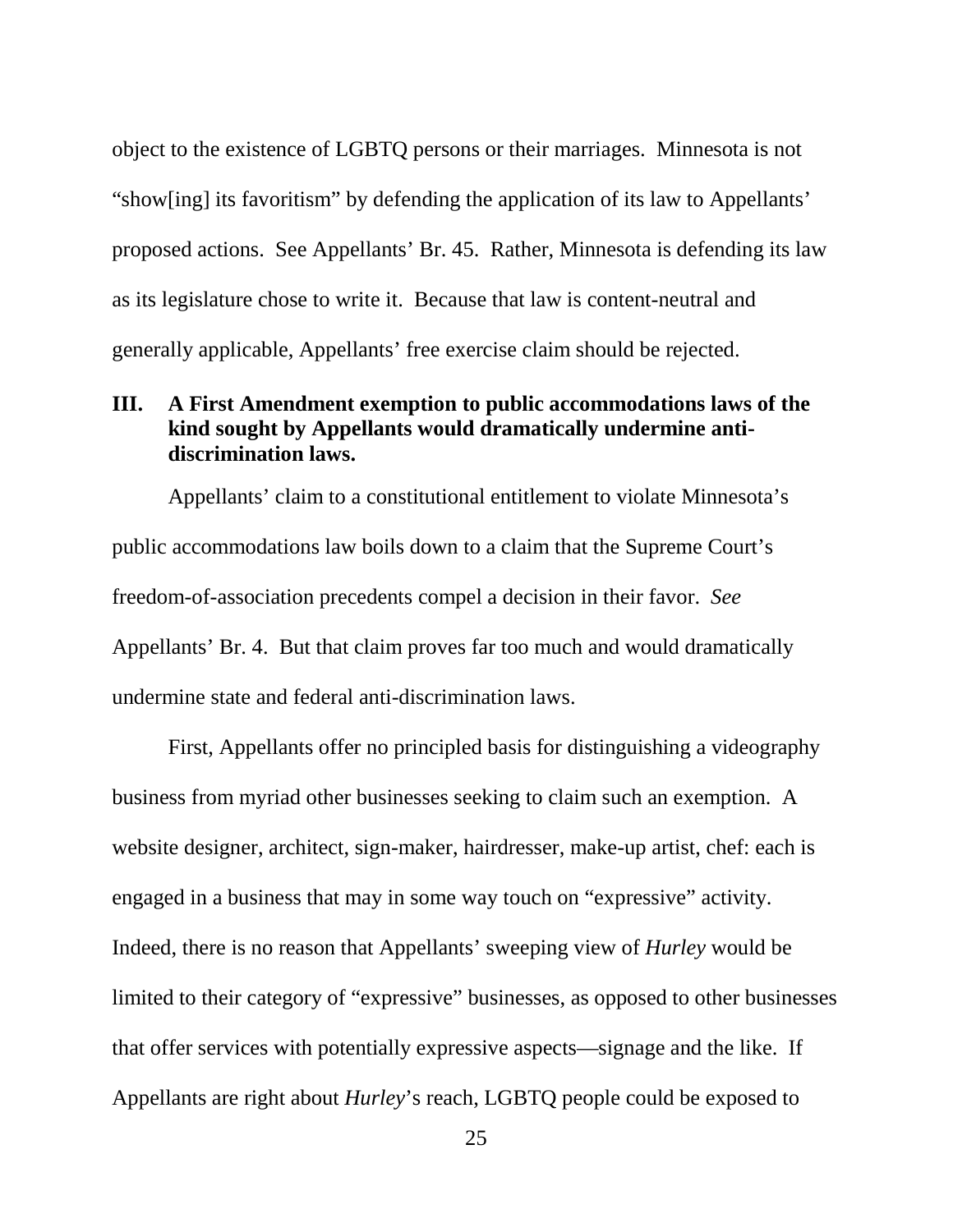discrimination in a broad section of the commercial marketplace, particularly when they attempt to exercise their fundamental right to marry or attempt to celebrate other important life events.

Second, the free-speech exemption Appellants seek would not be limited to opposition to marriage between same-sex couples or to beliefs rooted in religious convictions. Under their theory, an anti-Semitic baker could refuse service to a Jewish couple, and a racist architect could refuse to design a family home for an interracial couple. It remains a sad fact of American society that such views are disturbingly prevalent.<sup>[10](#page-32-0)</sup> Although the First Amendment tolerates all manner of odious speech in the public square, *see, e.g.*, *Snyder v. Phelps*, 562 U.S. 443 (2011), it does not require insulating from liability businesses that violate contentneutral laws by turning away customers because of their race, religion, gender, or sexual orientation.

<span id="page-32-0"></span> <sup>10</sup> *See, e.g.*, Sheryl Gay Stolberg & Brian M. Rosenthal, *White Nationalist Protest Leads to Deadly Violence: Brawling Erupts in Virginia—Opponents Clash and a Car Plows into a Crowd*, New York Times, Aug. 13, 2017, at A1; *Reuters/Ipsos/UVA Center for Politics Race Poll* (Sept. 11, 2017), http://www.centerforpolitics.org/crystalball/wp-content/uploads/ 2017/09/2017- Reuters-UVA-Ipsos-Race-Poll-9-11-2017.pdf (showing 16% of adults—*i.e.*, approximately 35 million people—agree that "[m]arriage should only be allowed between people of the same race," and 5% of adults—*i.e.*, approximately 12 million people—disagree that "[p]eople of different races should be free to live wherever they choose").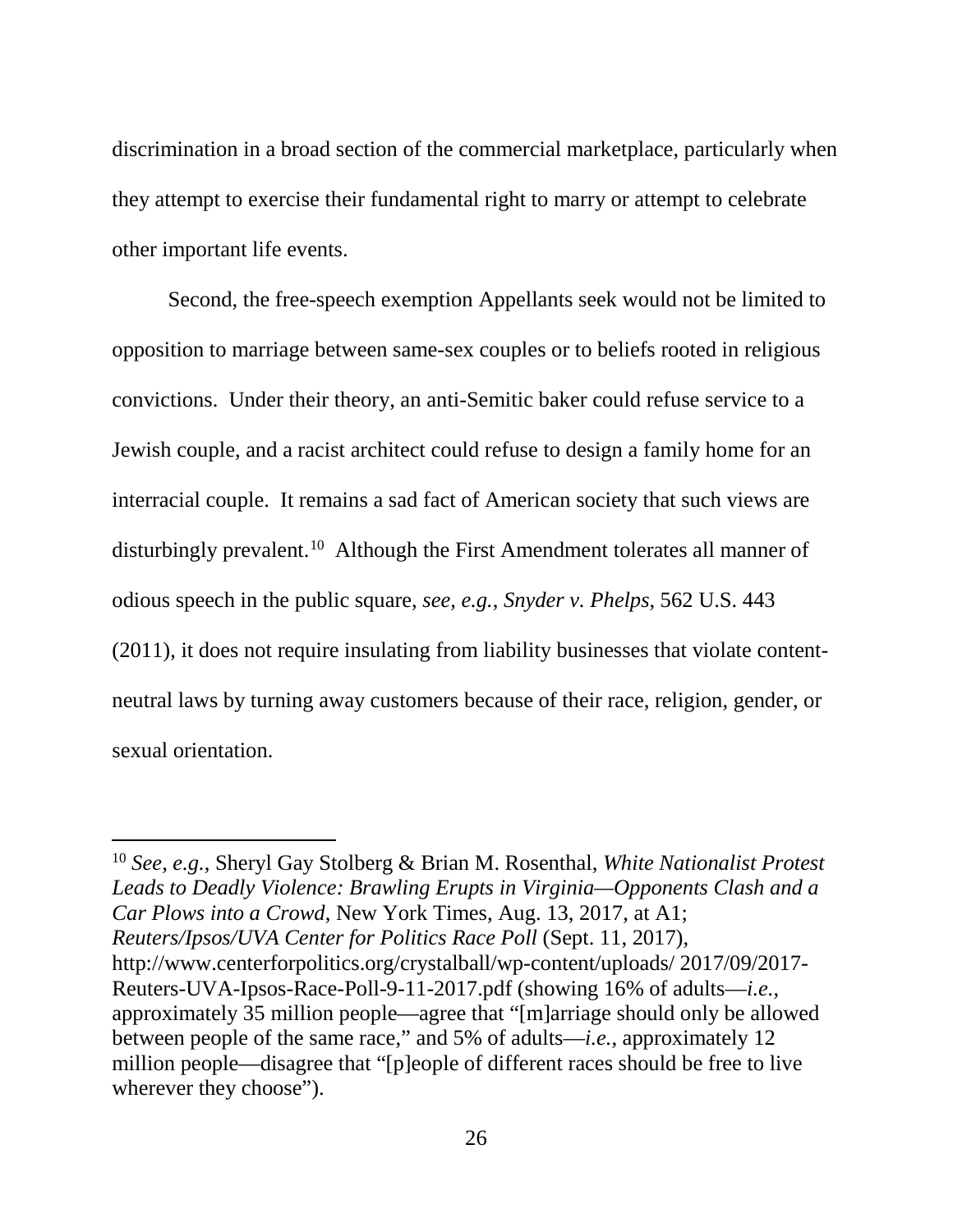Third, state and federal laws barring discrimination in other areas like housing and employment would also seem vulnerable to individuals' racist, sexist, anti-LGBTQ, or otherwise discriminatory objections that the laws compelled speech in conflict with their beliefs, or tarred them by association with a group they despise. The Supreme Court has repeatedly rejected such arguments in the past. *See, e.g.*, *Romer*, 517 U.S. at 635 ("The primary rationale the State offers for Amendment 2 is respect for other citizens' freedom of association, and in particular the liberties of landlords or employers who have personal or religious objections to homosexuality."); *see also* Brief for Appellees, *McClung*, 1964 WL 81100, at \*33 (arguing that "a businessman has always possessed the right to deal with those he pleases").<sup>11</sup> They should likewise be rejected here.

Appellants' view of the proper scope of anti-discrimination law thus hearkens back to a societal structure from which this country has been trying to recover for decades. During the mid-twentieth century, an African-American mailman from New York published a guide called the "Negro Motorist Green

<span id="page-33-0"></span> <sup>11</sup> As Evelyn Smith, the landlord in *Smith v. Fair Employment & Housing Commission*, 913 P.2d 909 (Cal. 1996), put it: "If it means the homosexuals and the fornicators can't find a place to live, well I am sure there are enough sinners who would rent to them.... There is no way in the world I am ever going to rent to fornicators." Maura Dolan, *Housing, Religious Rights Clash in Rental Dispute*, L.A. Times, Nov. 22, 1994, at A1.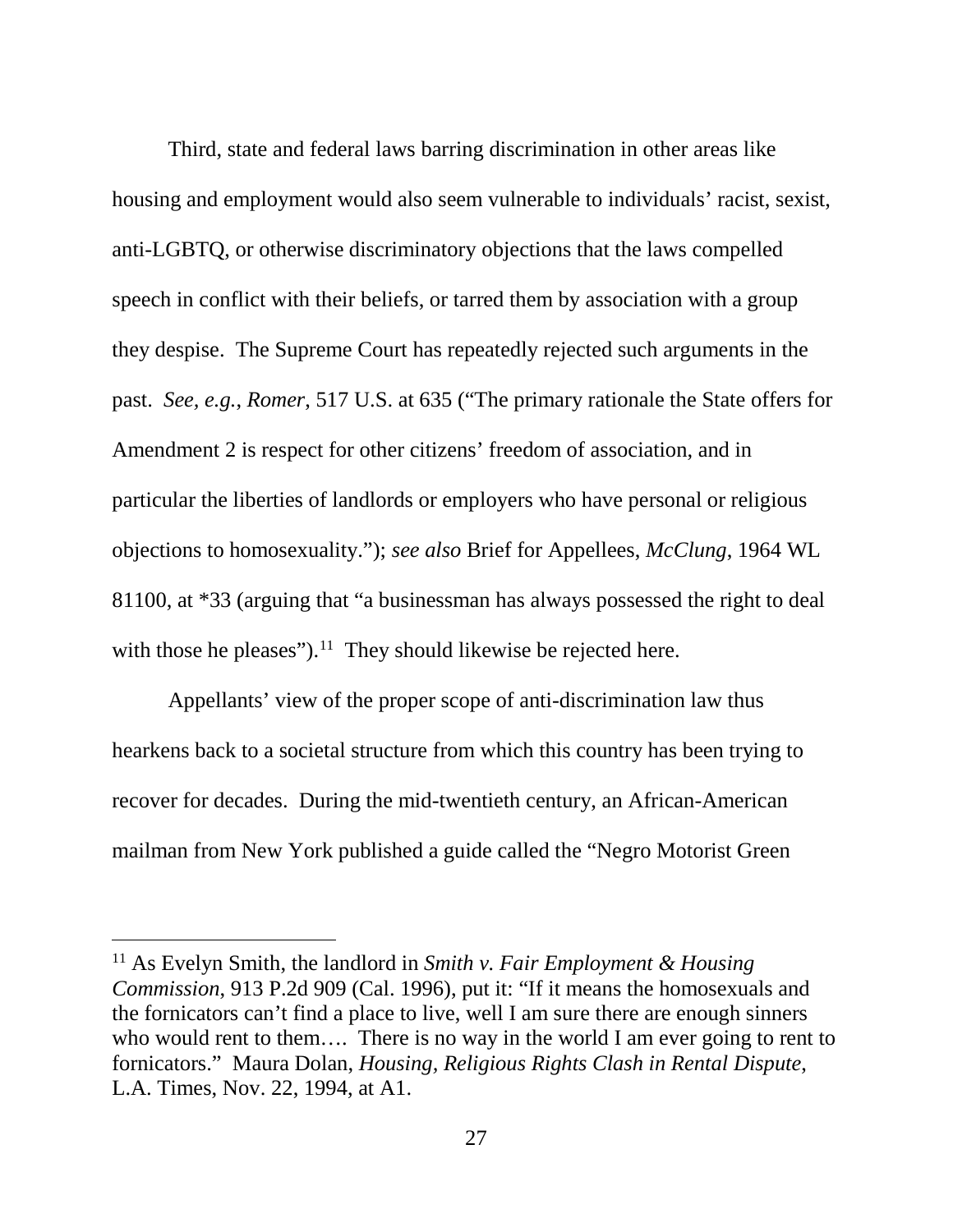Book." It was "the bible of black travel during Jim Crow…assist[ing] black travelers in finding lodging, businesses, and gas stations that would serve them along the road."[12](#page-34-1) The Green Book is now remembered by most as a cause for national embarrassment. Yet Appellants implicitly suggest that LGBTQ customers similarly need only look to online directories, for example, to determine which businesses are willing to serve them. Appellants' Br. 54. This suggestion not only is demeaning to LGBTQ people, but also turns a blind eye to the pernicious inequity inherent in segregation.

This Court should reject Appellants' invitation to return to a time when the availability of public accommodations could turn on a particular business owner's discriminatory views. States must be permitted to preserve their residents' social and economic well-being and protect all within their borders from the manifest harms of discrimination.

#### **CONCLUSION**

<span id="page-34-0"></span>For the foregoing reasons, this Court should affirm the decision below.

<span id="page-34-1"></span> <sup>12</sup> Jennifer Kent & Christy Fisher, *Integration in a Post-Brown World: Conversation with Judge Marcella Holland*, Md. B.J., November/December 2016, at 34.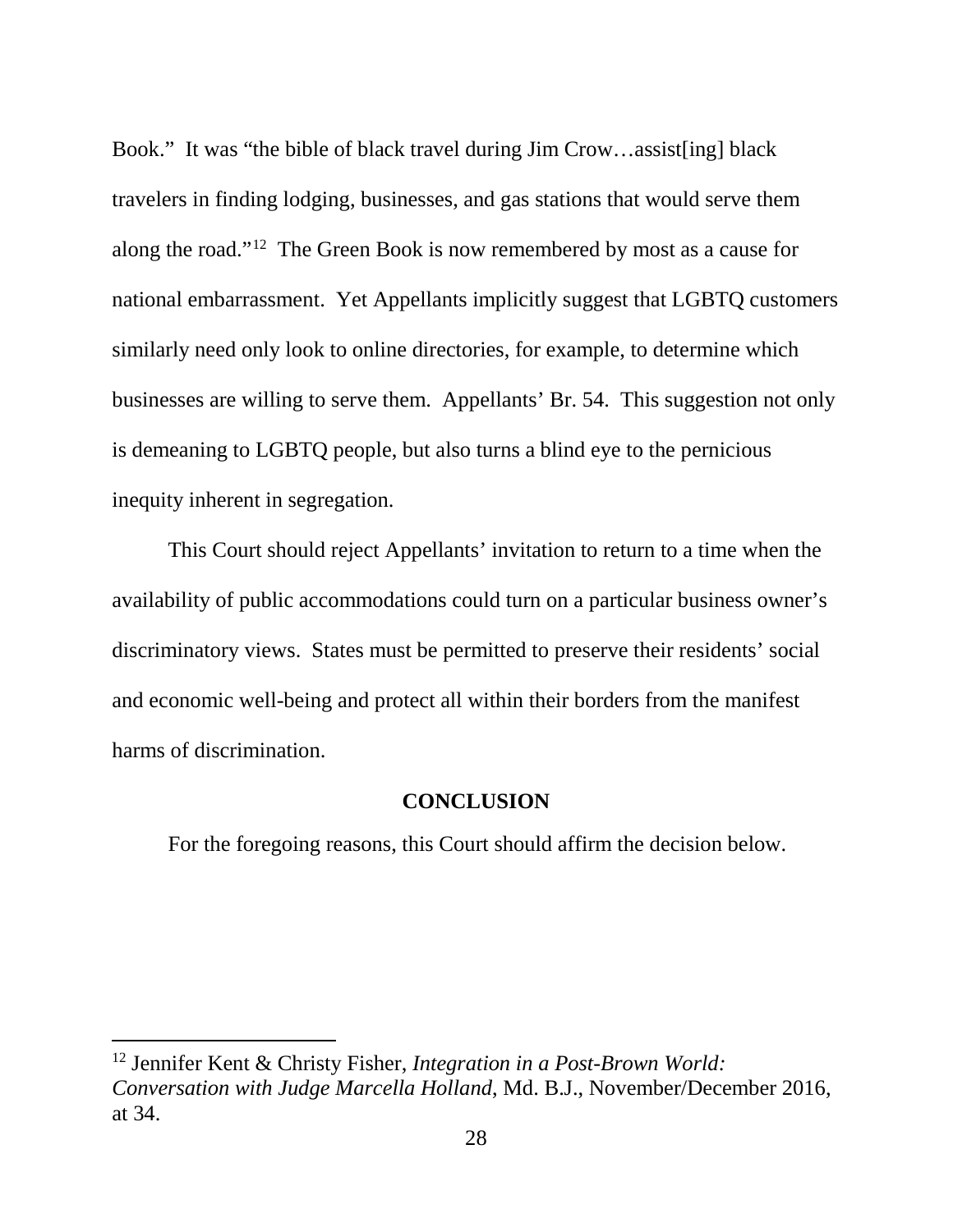RUSSELL SUZUKI *Acting Attorney General State of Hawaii* Clyde J. Wadsworth  *Solicitor General* Kalikoʻonalani D. Fernandes *Deputy Solicitor General* 425 Queen Street Honolulu, HI 96813 clyde.j.wadsworth@hawaii.gov (808) 586-1500

XAVIER BECERRA *Attorney General California*  1300 I Street Sacramento, CA 95814

GEORGE JEPSEN *Attorney General Connecticut* 55 Elm Street Hartford, CT 06106

MATTHEW P. DENN *Attorney General Delaware* Department of Justice Carvel State Building 6th Floor 820 North French Street Wilmington, DE 19801

Respectfully submitted,

MAURA HEALEY *Attorney General Commonwealth of Massachusetts*  Elizabeth N. Dewar\*  *State Solicitor* David C. Kravitz Genevieve C. Nadeau Jon Burke *Assistant Attorneys General* One Ashburton Place Boston, MA 02108 bessie.dewar@state.ma.us (617) 963-2204  *\*Counsel of Record*

KARL A. RACINE *Attorney General District of Columbia* One Judiciary Square 441 4th Street, N.W. Washington, D.C. 20001

LISA MADIGAN *Attorney General Illinois* 100 West Randolph Street 12th Floor Chicago, IL 60601

THOMAS J. MILLER *Attorney General Iowa* 1305 East Walnut Street Des Moines, IA 50319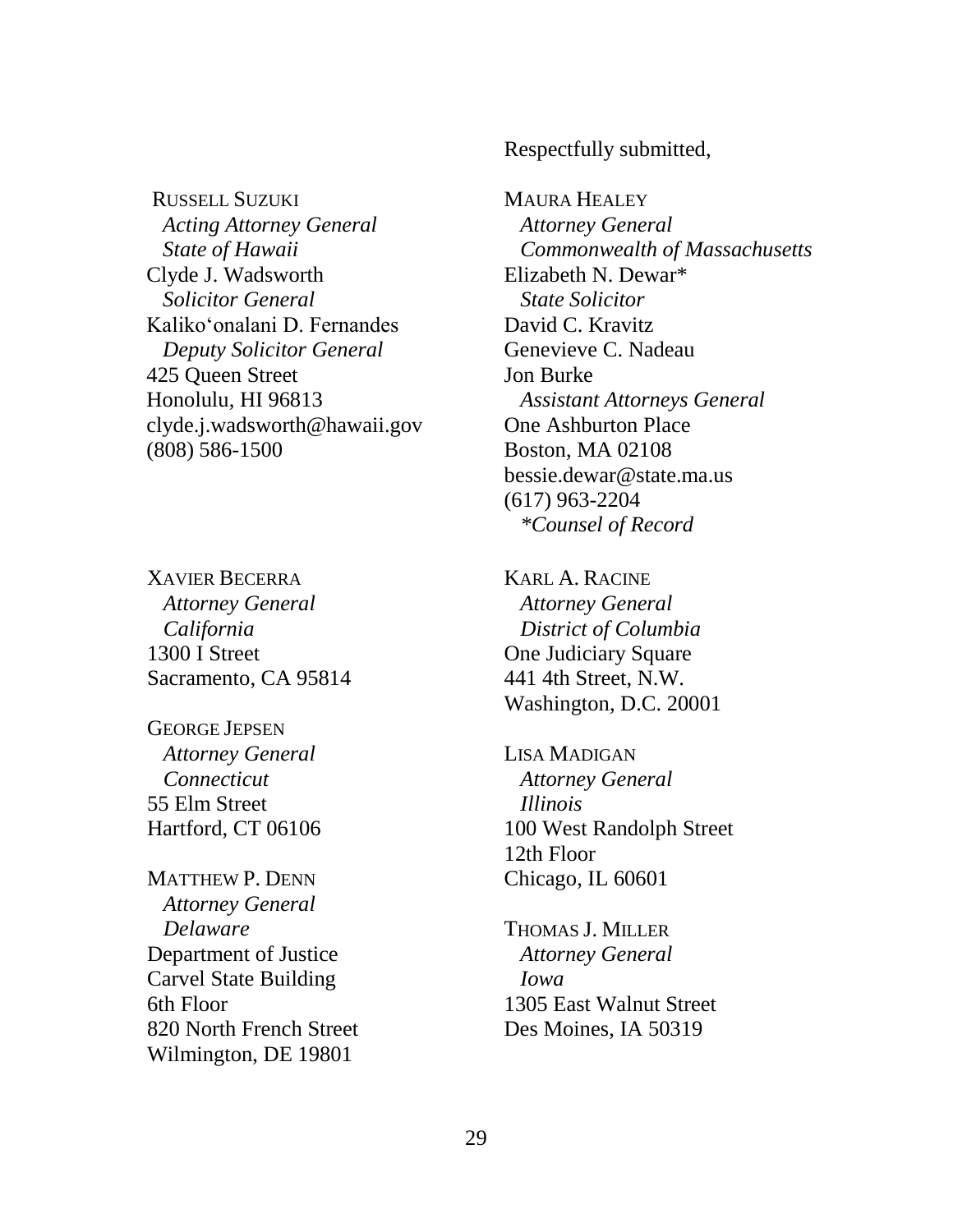JANET T. MILLS *Attorney General Maine* State House Station Augusta, ME 04333

BRIAN E. FROSH *Attorney General Maryland* 200 Saint Paul Place Baltimore, MD 21202

HECTOR BALDERAS  *Attorney General New Mexico* 408 Galisteo Street Santa Fe, NM 87501

GURBIR S. GREWAL *Attorney General New Jersey* 25 Market Street Trenton, NJ 08625

ERIC T. SCHNEIDERMAN  *Attorney General New York* 120 Broadway, 25th Floor New York, NY 10271

ELLEN F. ROSENBLUM  *Attorney General Oregon* 1162 Court Street N.E. Salem, OR 97301

March 13, 2018

JOSH SHAPIRO *Attorney General Pennsylvania* 16th Floor Strawberry Square Harrisburg, PA 17120

PETER F. KILMARTIN *Attorney General Rhode Island* 150 South Main Street Providence, RI 02903

THOMAS J. DONOVAN, JR.  *Attorney General Vermont* 109 State Street Montpelier, VT 05609

MARK R. HERRING  *Attorney General Virginia* 202 North Ninth Street Richmond, VA 23219

ROBERT W. FERGUSON *Attorney General Washington* P.O. Box 40100 1125 Washington Street SE Olympia, WA 98504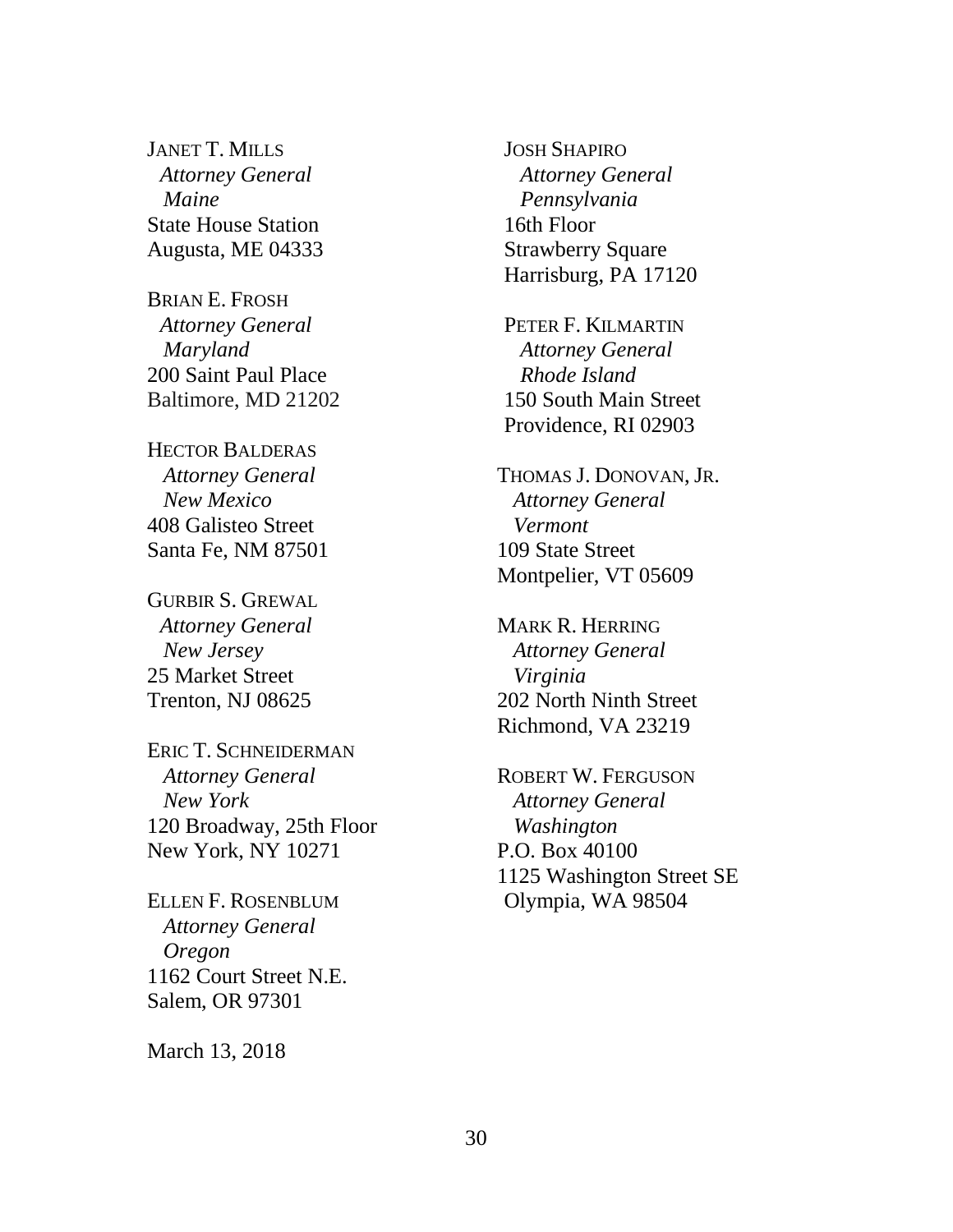# <span id="page-37-0"></span>**CERTIFICATES OF COMPLIANCE AND SERVICE CERTIFICATE OF COMPLIANCE**

1. This Brief complies with the type-volume limitation of Fed. R. App. P. 29(a)(5) and 32(a)(7)(B), because it contains 6,282 words, excluding the parts of the brief exempted by Fed. R. App. P. 32(f).

2. This brief complies with the typeface requirements of Fed. R. App. P.  $32(a)(5)$  and the type style requirements of Fed. R. App. P.  $32(a)(6)$  because it has been prepared in a proportionally spaced typeface using Microsoft Word in Times New Roman style, 14-point font.

3. Pursuant to Eighth Circuit Rule 28A(h)(2), the brief has been scanned for viruses and is virus-free.

> /s/ Elizabeth N. Dewar *Counsel of Record*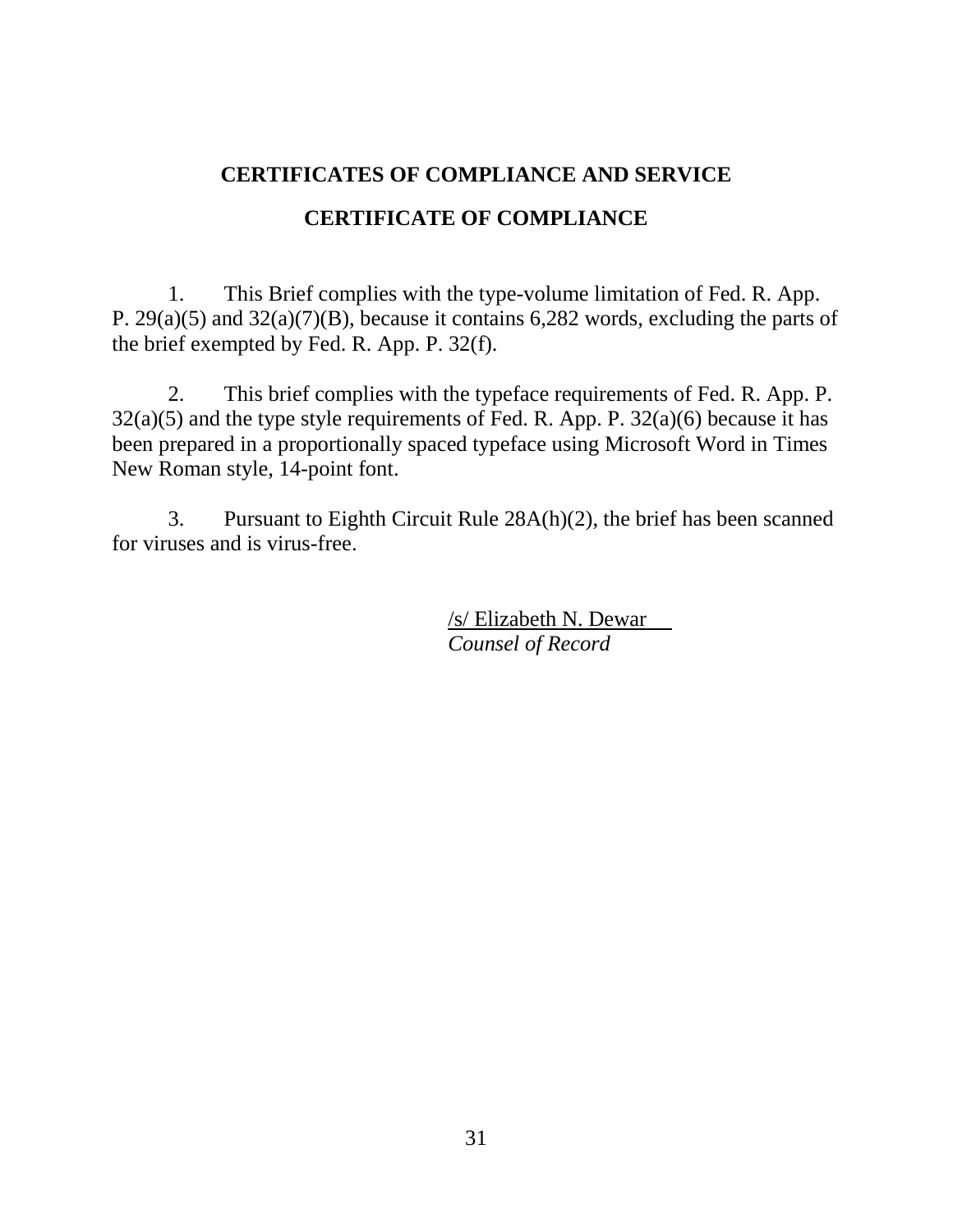#### **CERTIFICATE OF SERVICE**

I hereby certify that on March 13, 2018, I electronically filed the foregoing document with the United States Court of Appeals for the Eighth Circuit by using the CM/ECF system. I certify that the following counsel of record are registered as ECF Filers and that they will be served by the CM/ECF system:

Kristen K. Waggoner David A. Cortman Jeremy D. Tedesco Jonathan A. Scruggs Rory T. Gray Jacob P. Warner Jonathan C. Dalton Jordan W. Lorence ALLIANCE DEFENDING FREEDOM 15100 N. 90th Street Scottsdale, AZ 85260

Renee K. Carlson CARLSON LAW, PLLC 855 Village Center Drive Suite 259 St. Paul, MN 55127

> /s/ Elizabeth N. Dewar *Counsel of Record*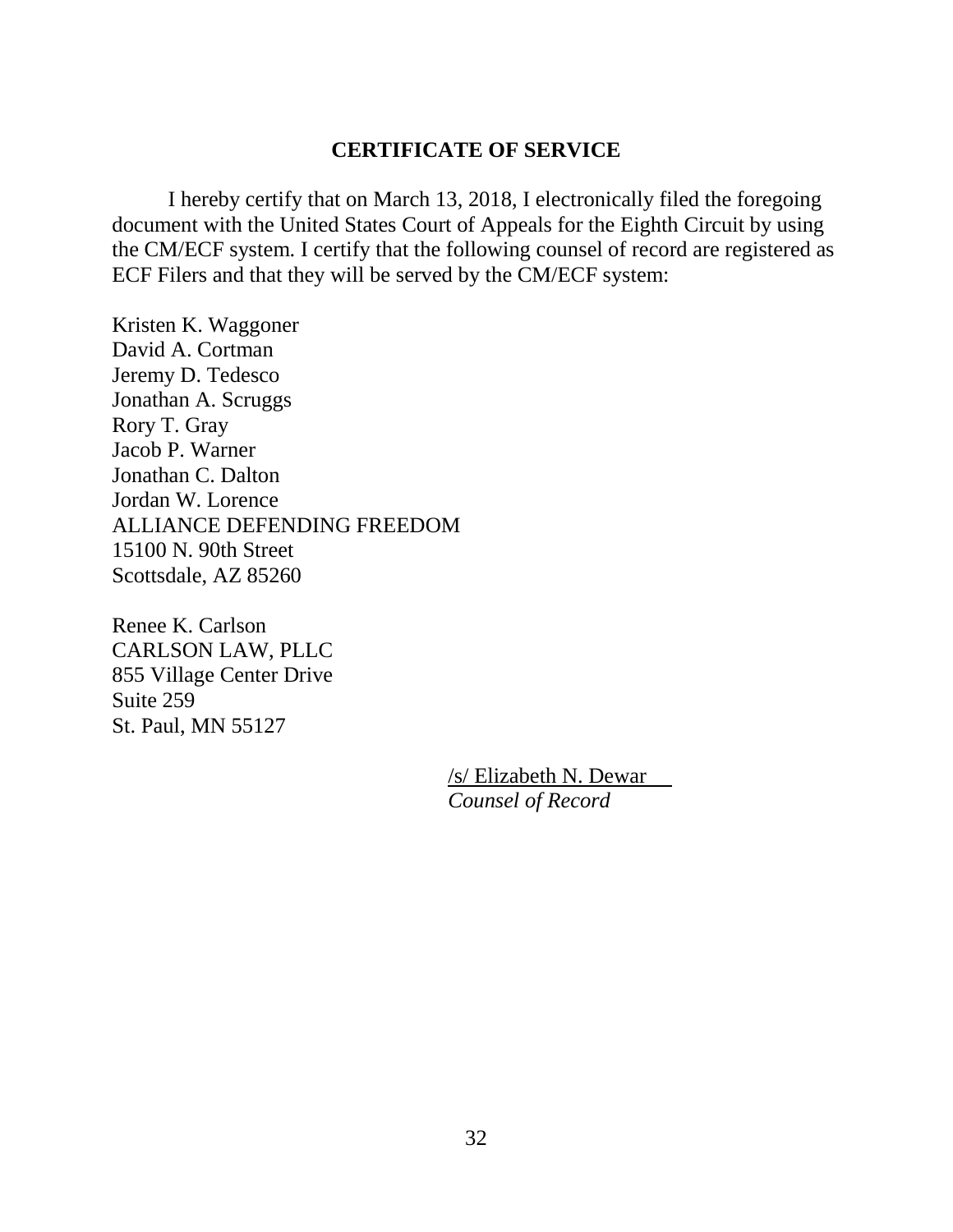#### **ADDENDUM**

#### **Table A: State Laws**

<span id="page-39-1"></span><span id="page-39-0"></span>The following States have laws prohibiting discrimination on the basis of sexual orientation in places of public accommodation. The population data is taken from the United States Census Bureau's estimate of State populations as of July 1, 2016.[13](#page-39-2)

| <b>State</b>         | Population | State Law                             |
|----------------------|------------|---------------------------------------|
| California           | 39,250,017 | Cal. Civ. Code § 51 (2016).           |
| Colorado             | 5,540,545  | Colo. Rev. Stat. § 24-34-601          |
|                      |            | (2014).                               |
| Connecticut          | 3,576,452  | Conn. Gen. Stat. § 46a-64 (2017).     |
| Delaware             | 952,065    | Del. Code Ann. tit. 6, § 4504         |
|                      |            | (2013).                               |
| District of Columbia | 681,170    | D.C. Code $\S$ 2-1402.31 (2001).      |
| Hawaii               | 1,428,557  | Haw. Rev. Stat. § 489-3 (2006).       |
| Illinois             | 12,801,539 | 775 Ill. Comp. Stat. 5/1-102, 5/5-    |
|                      |            | 102 (2015).                           |
| Iowa                 | 3,134,693  | Iowa Code § 216.7 (2007).             |
| Maine                | 1,331,479  | Me. Rev. Stat. tit. 5, § 4592 (2016). |
| Maryland             | 6,016,447  | Md. Code Ann., State Gov't § 20-      |
|                      |            | 304 (West 2014).                      |
| <b>Massachusetts</b> | 6,811,779  | Mass. Gen. Laws. ch. 272, § 98        |
|                      |            | (2016).                               |
| Minnesota            | 5,519,952  | Minn. Stat. § 363A.11 (2017).         |
| Nevada               | 2,940,058  | Nev. Rev. Stat. § 651.070 (2011).     |
| New Hampshire        | 1,334,795  | N.H. Rev. Stat. § 354-A:17 (2009).    |
| New Jersey           | 8,944,469  | N.J. Stat. § 10:5-4 (2007).           |

<span id="page-39-2"></span> <sup>13</sup> *See* U.S. Census Bureau, *Annual Estimates of Resident Population for the United States, Regions, States, and Puerto Rico: April 1, 2010 to July 1, 2016* (Dec. 2016), https://www.census.gov/data/tables/2016/demo/popest/nation-total.html.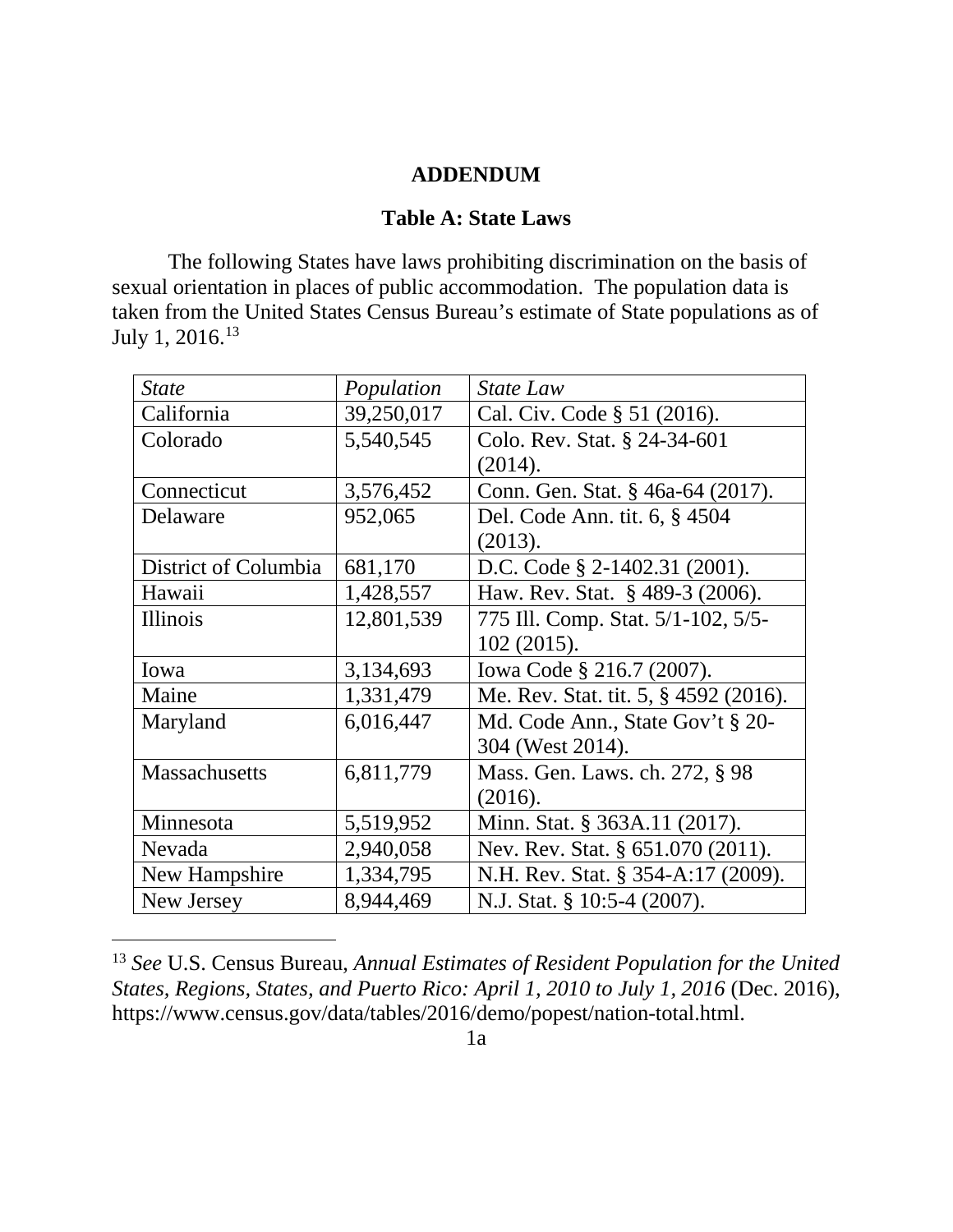| New Mexico   | 2,081,015  | N.M. Stat. § 28-1-7 (2008).       |
|--------------|------------|-----------------------------------|
| New York     | 19,745,289 | N.Y. Exec. Law § 291 (McKinney    |
|              |            | 2010).                            |
| Oregon       | 4,093,465  | Or. Rev. Stat. § 659A.403 (2016). |
| Rhode Island | 1,056,426  | R.I. Gen. Laws § 11-24-2 (2017).  |
| Vermont      | 624,594    | Vt. Stat. tit. 9, § 4502 (2017).  |
| Washington   | 7,288,000  | Wash. Rev. Code § 49.60.030       |
|              |            | (2017).                           |
| Wisconsin    | 5,778,708  | Wis. Stat. § 106.52 (2016).       |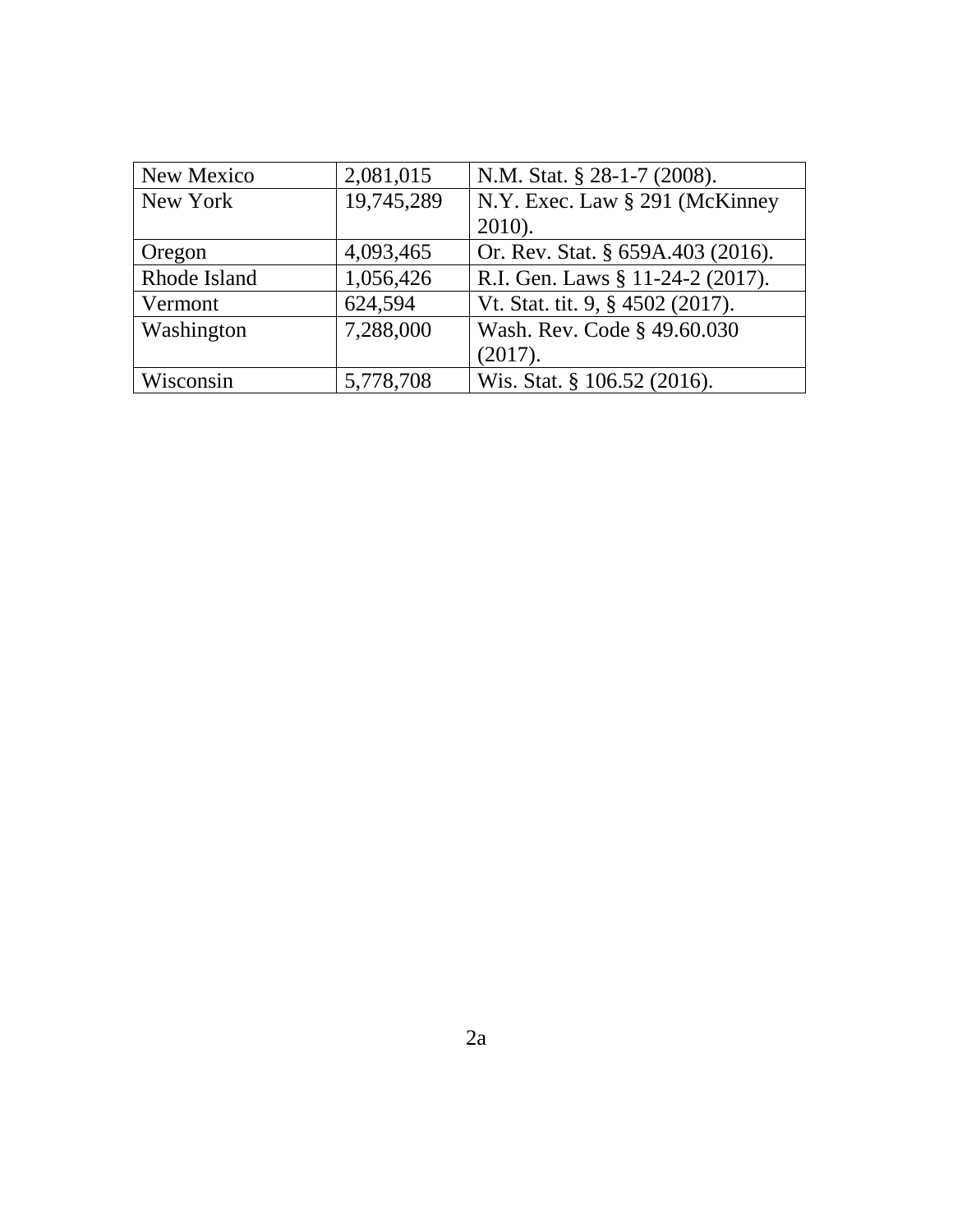#### **Table B: Local Laws**

<span id="page-41-0"></span>The following local jurisdictions have laws or ordinances prohibiting discrimination on the basis of sexual orientation in places of public accommodation and are jurisdictions *not* covered by the State-level public accommodations laws listed in Table A. The list is not exhaustive but includes the laws and ordinances that could be readily identified and reviewed through publicly available sources. The population data is taken from the U.S. Census Bureau's estimates of local populations as of July 1, 2016.<sup>[14](#page-41-1)</sup> (This table omits the numerous local non-discrimination ordinances in the States listed in Table A.)

| Population     | <i>Ordinance</i>                                         |
|----------------|----------------------------------------------------------|
| <b>Alabama</b> |                                                          |
| 212,157        | Birmingham, Ala., Ordinance No. 17-121 (2017).           |
| <b>Alaska</b>  |                                                          |
| 298,192        | Anchorage, Alaska, Anchorage Municipal Code tit. 5, ch.  |
|                | $5.20, \S 5.20.050 (2015).$                              |
| 32,468         | Juneau, Alaska, Compiled Laws of the City and Borough of |
|                | Juneau, Alaska tit. 41, ch. 41.05, § 41.05.020 (2016).   |

<span id="page-41-1"></span> <sup>14</sup> *See* U.S. Census Bureau Population Estimate Program, *Population and Housing Unit Estimates: July 1, 2016*, https://www.census.gov/programssurveys/popest/data/ tables.html); U.S. Census Bureau, *Annual Estimate of Resident Population for Counties Municipalities, Municipios, Metropolitan Statistical Areas, Micropolitan Statistical Areas, Metropolitan Divisions, and Combined Statistical Areas: April 1, 2010 to July 1, 2016* (March 2017) (data accessible at https://factfinder.census.gov/faces/tableservices/jsf/pages/ productview.xhtml?src=bkmk); U.S. Census Bureau*, Annual Estimate of the Resident Population for Cities and Towns (Incorporated Places and Minor Civil Divisions): April 1, 2010 to July 1, 2016* (May 2017) (data accessible at same link).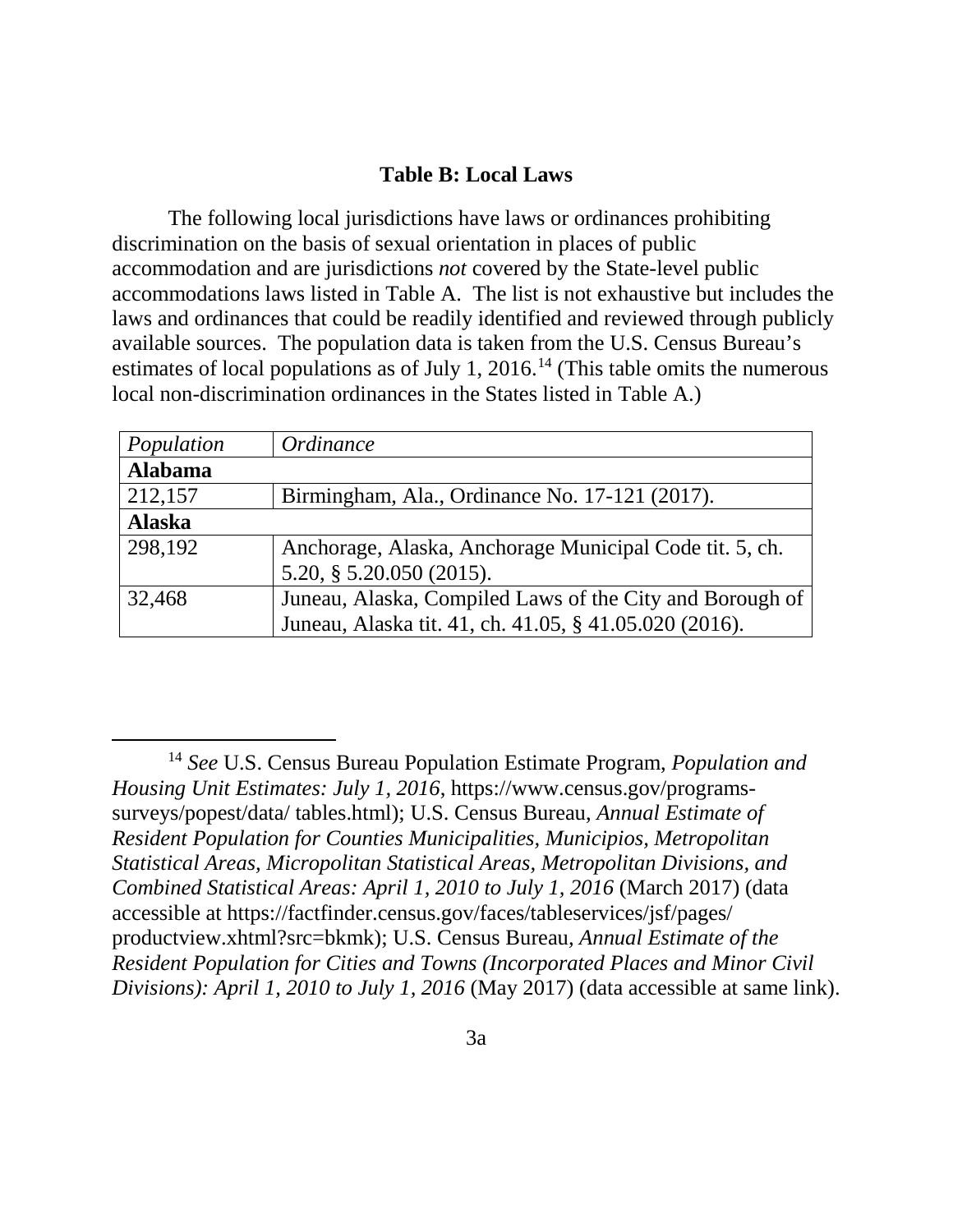| <b>Arizona</b> |                                                                                                                                     |
|----------------|-------------------------------------------------------------------------------------------------------------------------------------|
| 1,615,017      | Phoenix, Ariz., Phx. City Code art 1, ch. 18, §18-4 (2013).                                                                         |
| 530,706        | Tucson, Ariz., Tucson City Code ch. 17, art. 3, § 17-12                                                                             |
|                | (1999).                                                                                                                             |
| 182,498        | Tempe, Ariz., Tempe City Code ch. 2, § 2-603(1) (2016).                                                                             |
| 71,459         | Flagstaff, Ariz., Flagstaff City Code ch. 14-02-001-                                                                                |
|                | $0003(A)$ (2013).                                                                                                                   |
| <b>Florida</b> |                                                                                                                                     |
| 2,712,945      | Miami-Dade County, Fla., The Code of Miami-Dade                                                                                     |
|                | County ch. 11A, art. 3, § 11A-19 (2014).                                                                                            |
| 1,909,632      | Broward County, Fla., Broward County, Fla., Code of                                                                                 |
|                | Ordinances ch. 16 <sup>1</sup> / <sub>2</sub> , §§ 16 <sup>1</sup> / <sub>2</sub> -3(p), 16 <sup>1</sup> / <sub>2</sub> -34 (2011). |
| 1,376,238      | Hillsborough County, Fla., Hillsborough County Code of                                                                              |
|                | Ordinances and Laws ch. 30, § 30-23 (2014).                                                                                         |
| 1,314,367      | Orange County, Fla., Orange County Code of Ordinances                                                                               |
|                | ch. 22, art. 3, § 22-42 (2013).                                                                                                     |
| 960,730        | Pinellas County, Fla., Pinellas County Code of Ordinances                                                                           |
|                | ch. 70, art. 2, $\S$ 70-214 (2014).                                                                                                 |
| 529,364        | Volusia County, Fla., Municipal Code of Ordinances ch.                                                                              |
|                | 36, art. 3, § 36-41 (2017).                                                                                                         |
| 287,822        | Leon County, Fla., Orange County Code of Ordinances ch.                                                                             |
|                | 9, art. 3, § 9-40 (2013).                                                                                                           |
| 263,496        | Alachua County, Fla., Alachua County Code of Ordinances                                                                             |
|                | ch. 111, art. 1, $\S$ 111.06 (2013).                                                                                                |
| Georgia        |                                                                                                                                     |
| 472,522        | Atlanta, Ga., Atlanta Code of Ordinances ch. 94, art. 3, §                                                                          |
|                | 94-68 (2000).                                                                                                                       |
| Idaho          |                                                                                                                                     |
| 223,154        | Boise, Idaho, Boise City Code ch. 6, § 6-02-03(B) (2012).                                                                           |
| 54,746         | Pocatello, Idaho, City Code tit. 9, ch. 9.36, ch. 9.36, §                                                                           |
|                | $9.36.030(B)$ (2013).                                                                                                               |
| 50,285         | Coeur D'Alene, Idaho, Coeur d'Alene, Idaho City Code tit.                                                                           |
|                | 9, ch. 9.56, § 9.56.030(B) (2017).                                                                                                  |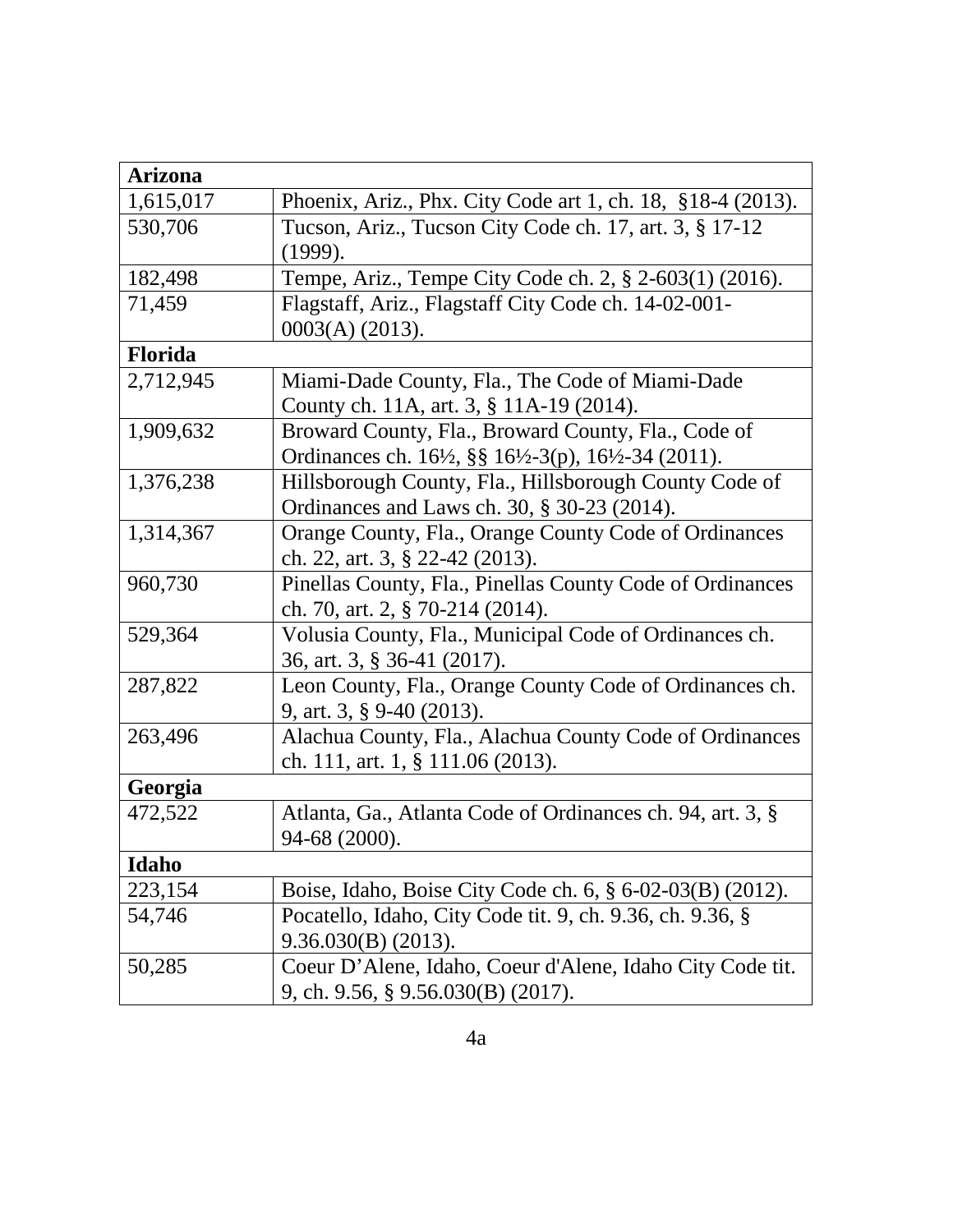| 25,322         | Moscow, Idaho, Moscow City Code tit. 10, ch. 19, § 19-<br>$23(B)$ (2013).                                                |
|----------------|--------------------------------------------------------------------------------------------------------------------------|
| <b>Indiana</b> |                                                                                                                          |
| 941,229        | Indianapolis-Marion County, Ind., Rev. Code of the<br>Consolidated City and County ch. 581, art. 1, § 581-101<br>(2008). |
| 264,488        | Fort Wayne, Ind., Fort Wayne City Code tit. 9, ch. 93, §<br>93.018 (2003).                                               |
| 188,059        | Tippecanoe County, Code of Tippecanoe County tit. 3, ch.<br>31, §§ 31.75, 31.76 (2001).                                  |
| 181,721        | Vanderburgh County, Ind., Vanderburgh County Code tit.<br>2, ch. 2.56, § 2.56.020 (2017).                                |
| 145,496        | Monroe County, Ind., Monroe County Code ch. 520-2<br>(2016).                                                             |
| 101,735        | South Bend, Ind., Municipal Code of South Bend, Ind. ch.<br>2, art. 9, § 2-127.1 (2012).                                 |
| 77,134         | Hammond, Ind., City of Hammond, Ind. Code of<br>Ordinances tit. 3, ch. 37, § 37.057 (2015).                              |
| 69,010         | Muncie, Ind., Code of Ordinances tit. 3, ch. 34, div. 5, §<br>$34.87(F)$ (2015).                                         |
| 33,104         | Valparaiso, Ind. Ordinance No. 16-09 (2016).                                                                             |
| 31,157         | Michigan City, Ind., Michigan City Code ch. 66, div. 3, §<br>66-114 (2015).                                              |
| 26,784         | Zionsville, Ind., Zionsville Town Code tit. 9, ch. 103, §<br>103.07 (2015).                                              |
| <b>Kansas</b>  |                                                                                                                          |
| 95,358         | Lawrence, Kan., City Code of Lawrence ch. 10, art. 1, §<br>10-110 (2015).                                                |
| 54,983         | Manhattan, Kan., Code of Ordinances City of Manhattan,<br>Kan. ch. 10, art. 3, § 10-17 (2016).                           |
| Kentucky       |                                                                                                                          |
| 616,261        | Louisville-Jefferson County, Ky., Metro Code tit. 9, ch. 92,<br>$§$ 92.05 (2004).                                        |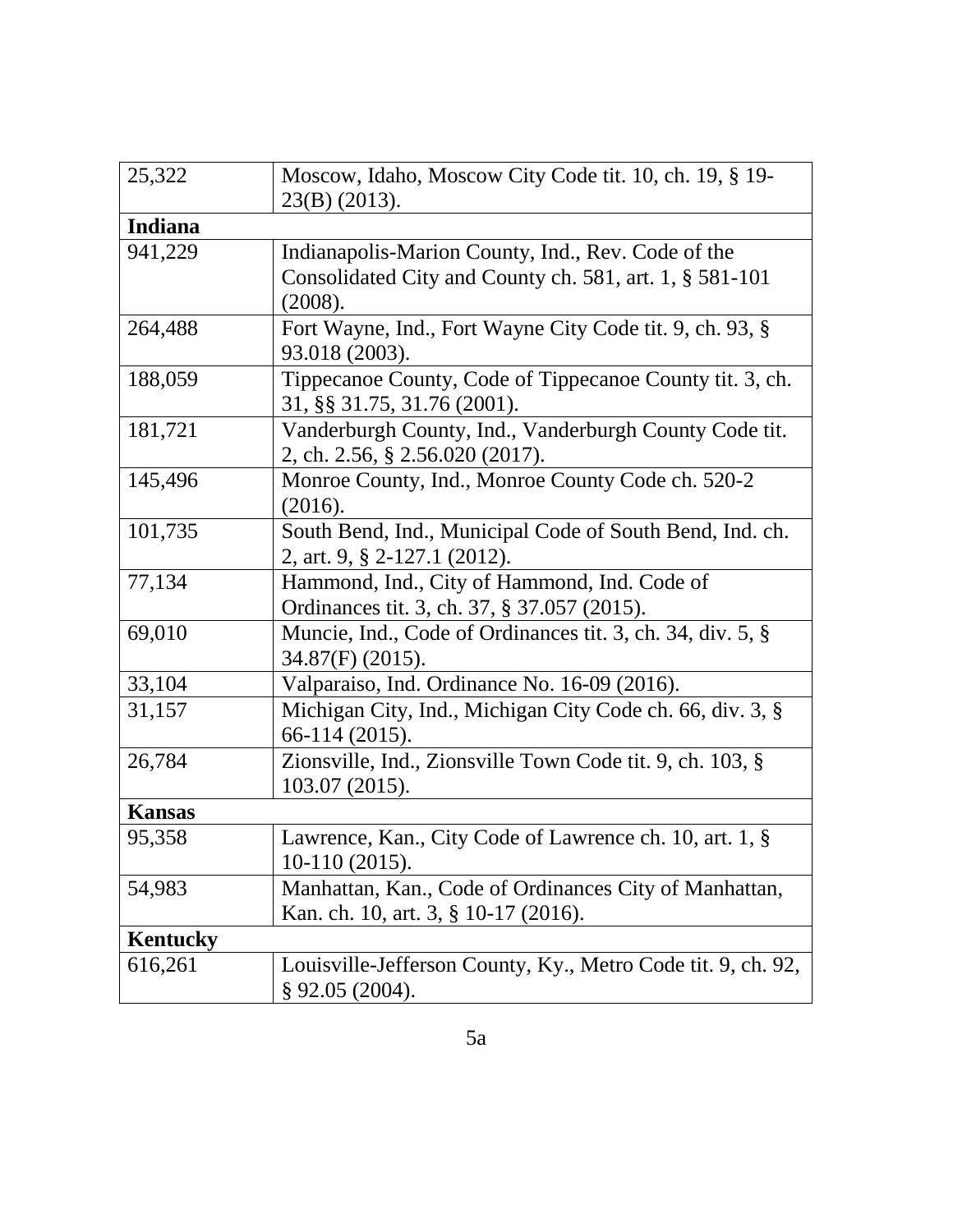| 318,449         | Lexington-Fayette County, Ky., Charter and Code of         |
|-----------------|------------------------------------------------------------|
|                 | Ordinances Lexington-Fayette Urban County Gov't ch. 2,     |
|                 | art. 2, § 2-33 (1999).                                     |
| 40,797          | Covington, Ky., Covington, Ky. Code of Ordinances tit. 3,  |
|                 | ch. 37, § 37.07 (2003).                                    |
| 27,855          | Frankfort, Ky., City of Frankfort, Ky. Code of Ordinances  |
|                 | tit. 9, ch. 96, § 96.08 (2013).                            |
| 7,758           | Morehead, Ky., City of Morehead, Ky. Code of Ordinances    |
|                 | tit. 9, ch. 96, § 96.07 (2013).                            |
| Louisiana       |                                                            |
| 391,495         | New Orleans, La., Code of the City of New Orleans,         |
|                 | Louisiana ch. 86, art. 6, § 86-33 (1999).                  |
| 194,920         | Shreveport, La., City Code of Ordinances City of           |
|                 | Shreveport ch. 39, art. 1, § 39-2 (2013).                  |
| <b>Michigan</b> |                                                            |
| 672,795         | Detroit, Mich., Detroit City Code ch. 27, art. 6, § 27-6-1 |
|                 | (2008).                                                    |
| 120,782         | Ann Arbor, Mich., Code City of Ann Arbor tit. 9, ch. 112,  |
|                 | §§ 9:150, 9:153 (2014).                                    |
| 116,020         | Lansing, Mich., Codified Ordinances of Lansing, Mich. tit. |
|                 | 12, ch. 297.04 (2016).                                     |
| 75,984          | Kalamazoo, Mich., Kalamazoo City Code ch. 18, art. 2, §    |
|                 | 18-20 (2009).                                              |
| 48,870          | East Lansing, Mich., Code of Ordinances City of East       |
|                 | Lansing, Mich. ch. 22, art. 2, § 22-35 (2012).             |
| 20,099          | Ferndale, Mich., Code of Ordinances City of Ferndale,      |
|                 | Mich. ch. 28, §28-4 (2006).                                |
| 15,479          | Traverse City, Mich., Codified Ordinances of Traverse      |
|                 | City, Mich. Pt. 6, ch. 605, § 605.04 (2010).               |
| 2,555           | Pleasant Ridge, Mich., Code of Ordinances City of Pleasant |
|                 | Ridge, Mich. ch. 40, § 40-4 (2013).                        |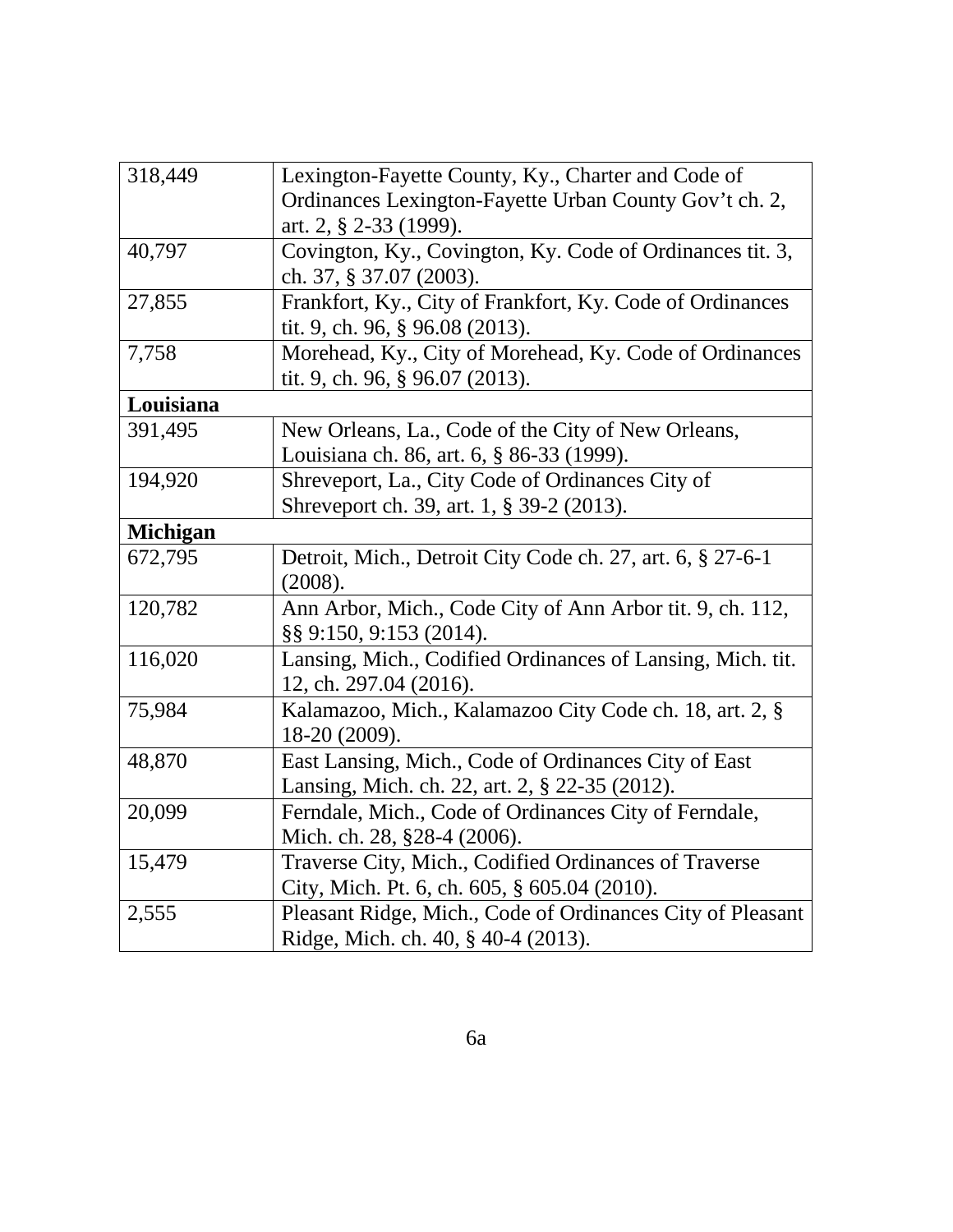| Mississippi     |                                                                |
|-----------------|----------------------------------------------------------------|
| 169,148         | Jackson, Miss., Code of Ordinances City of Jackson, Miss.      |
|                 | ch. 86, art. 10, § 86-302 (2016).                              |
| <b>Missouri</b> |                                                                |
| 998,581         | St. Louis County, Mo., Code of Ordinances, tit. 7, ch. 718,    |
|                 | $\S$ 718.020 (2012).                                           |
| 481,420         | Kansas City, Mo., Code of Ordinances of Kansas City, Mo.       |
|                 | vol. 1, ch. 38, art. 3, § 38-113 (2013).                       |
| 311,404         | St. Louis, Mo., The Charter, the Scheme, and the General       |
|                 | Ordinances of the City of St. Louis, Mo. tit. 3, ch. 3.44, §   |
|                 | $3.44.080(E)$ (2003).                                          |
| 120,612         | Columbia, Mo., Code of Ordinances ch. 12, art. 3, div. 1,      |
|                 | $$12-35(2012).$                                                |
| 69,293          | St. Charles, Mo., Code of Ordinances of the City of St.        |
|                 | Charles ch. 240, art. 3, § 240.090.                            |
| <b>Montana</b>  |                                                                |
| 72,364          | Missoula, Mont., Missoula Municipal Code tit. 9, ch. 64,       |
|                 | §9.64.040 (2010).                                              |
| 45,250          | Bozeman, Mont., Municipal Code of the City of Bozeman,         |
|                 | Mont. Ch. 24, art. 10, § 24.10.050 (2014).                     |
| 33,853          | Butte-Silver Bow, Mont., Butte-Silver Bow Municipal            |
|                 | Code tit. 5, ch. 5.68, §5.68.040 (2014).                       |
| 31,169          | Helena, Mont., Municipal Code of the City of Helena,           |
|                 | Mont. tit. 1, ch. 8, § 1-8-4 (2017).                           |
| 7,279           | Whitefish, Mont., The City Code of the City of Whitefish,      |
|                 | Mont. tit. 1, ch. 10, § 1-10-4 (2016).                         |
| <b>Nebraska</b> |                                                                |
| 446,970         | Omaha, Neb., Ohama Municipal Code, Charter, and                |
|                 | General Ordinances of the City vol. I, ch. 13, art. 3, div. 1, |
|                 | $§$ 13-84 (2012).                                              |
| Ohio            |                                                                |
| 860,090         | Columbus, Ohio, Columbus – City Code of Ordinances tit         |
|                 | 23, ch. 2331, § 2331.04 (2008).                                |